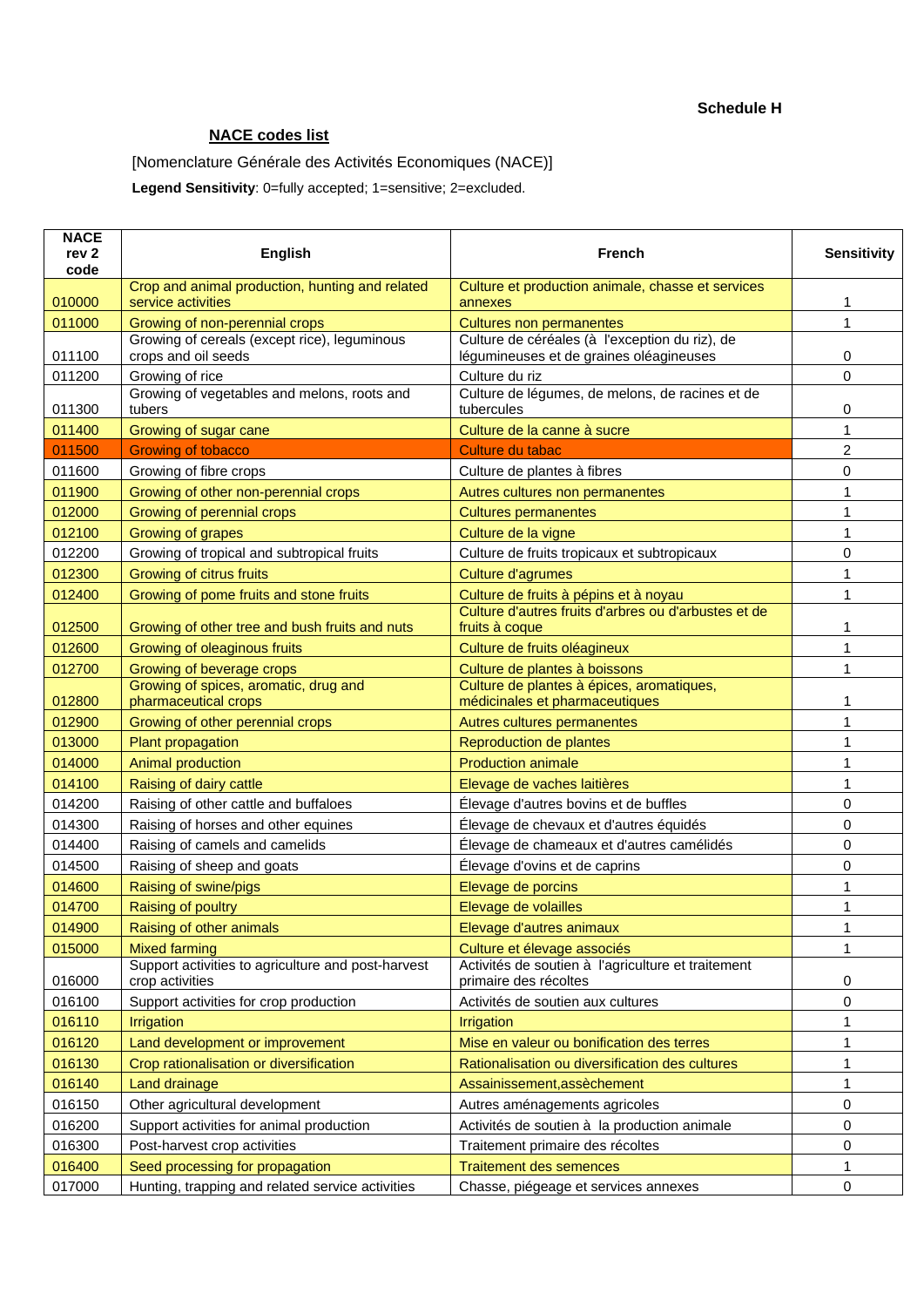| 020000           | Forestry and logging                                                                                   | Sylviculture et exploitation forestière                                                                              | 1              |
|------------------|--------------------------------------------------------------------------------------------------------|----------------------------------------------------------------------------------------------------------------------|----------------|
| 021000           | Silviculture and other forestry activities                                                             | Sylviculture et autres activités forestières                                                                         | 1              |
| 022000           | Logging                                                                                                | <b>Exploitation forestière</b>                                                                                       | 1              |
| 023000           | Gathering of wild growing non-wood products                                                            | Récolte de produits forestiers non ligneux poussant<br>à l'état sauvage                                              | 0              |
| 024000           | Support services to forestry                                                                           | Services de soutien à l'exploitation forestière                                                                      | 0              |
| 030000           | Fishing and aquaculture                                                                                | Pêche et aquaculture                                                                                                 | 1              |
| 031000           | Fishing                                                                                                | Pêche                                                                                                                | 1              |
| 031100           | <b>Marine fishing</b>                                                                                  | Pêche en mer                                                                                                         | 1              |
| 031200           | <b>Freshwater fishing</b>                                                                              | Pêche en eau douce                                                                                                   | 1              |
| 032000           | Aquaculture                                                                                            | Aquaculture                                                                                                          |                |
| 032100           | Marine aquaculture                                                                                     | Aquaculture en mer                                                                                                   | 1              |
| 032200           | Freshwater aquaculture                                                                                 | Aquaculture en eau douce                                                                                             | $\mathbf{1}$   |
| 050000           | Mining of coal and lignite                                                                             | Extraction de houille et de lignite                                                                                  | $\overline{c}$ |
| 051000           | Mining of hard coal                                                                                    | <b>Extraction de houille</b>                                                                                         | 2              |
| 052000           | <b>Mining of lignite</b>                                                                               | <b>Extraction de lignite</b>                                                                                         | $\overline{c}$ |
| 060000           | Extraction of crude petroleum and natural gas                                                          | <b>Extraction d'hydrocarbures</b>                                                                                    | $\overline{c}$ |
| 060000           | Extraction of crude petroleum and natural gas                                                          | <b>Extraction d'hydrocarbures</b>                                                                                    | $\overline{c}$ |
| 061000           | <b>Extraction of crude petroleum</b>                                                                   | Extraction de pétrole brut                                                                                           | $\overline{c}$ |
| 062000           | <b>Extraction of natural gas</b>                                                                       | Extraction de gaz naturel                                                                                            | 2              |
| 062010           | <b>Natural gas liquefaction</b>                                                                        | Liquéfaction du gaz naturel                                                                                          | $\overline{c}$ |
| 062030           | <b>Regasification of natural gas</b>                                                                   | Regazéification du gaz naturel                                                                                       | $\overline{c}$ |
|                  | Compound derivatives from waste recycling (for                                                         | Combinés dérivés du retraitement des ordures (à                                                                      |                |
| 063000           | energy use)                                                                                            | usage énergétique)                                                                                                   | 2              |
| 070000           | Mining of metal ores                                                                                   | Extraction de minerais métalliques                                                                                   | $\overline{c}$ |
| 071000           | Mining of iron ores                                                                                    | Extraction de minerais de fer                                                                                        | 2              |
| 072000           | Mining of non-ferrous metal ores                                                                       | Extraction de minerais de métaux non ferreux                                                                         | $\overline{c}$ |
| 072100           | Mining of uranium and thorium ores                                                                     | Extraction de minerais d'uranium et de thorium                                                                       | $\overline{c}$ |
|                  |                                                                                                        |                                                                                                                      |                |
| 072900           | Mining of other non-ferrous metal ores                                                                 | Extraction d'autres minerais de métaux non ferreux                                                                   | 2              |
| 080000           | Other mining and quarrying                                                                             | <b>Autres industries extractives</b>                                                                                 | 2              |
| 081000           | Quarrying of stone, sand and clay                                                                      | Extraction de pierres, de sables et d'argiles                                                                        | 1              |
| 081000           | Quarrying of stone, sand and clay                                                                      | Extraction de pierres, de sables et d'argiles                                                                        | 1              |
| 081100           | Quarrying of ornamental and building stone,<br>limestone, gypsum, chalk and slate                      | Extraction de pierres ornementales et de<br>construction, de calcaire industriel, de gypse, de<br>craie et d'ardoise | 1              |
| 081100           | Quarrying of ornamental and building stone,                                                            | Extraction de pierres ornementales et de<br>construction, de calcaire industriel, de gypse, de<br>craie et d'ardoise | 1              |
|                  | limestone, gypsum, chalk and slate<br>Quarrying of ornamental and building stone,                      | Extraction de pierres ornementales et de<br>construction, de calcaire industriel, de gypse, de                       |                |
| 081100<br>081200 | limestone, gypsum, chalk and slate<br>Operation of gravel and sand pits; mining of clays<br>and kaolin | craie et d'ardoise<br>Exploitation de gravières et sablières, extraction<br>d'argiles et de kaolin                   | 1<br>1         |
| 081200           | Operation of gravel and sand pits; mining of clays<br>and kaolin                                       | Exploitation de gravières et sablières, extraction<br>d'argiles et de kaolin                                         | 1              |
| 089000           | Mining and quarrying n.e.c.                                                                            | Activités extractives n.c.a.                                                                                         | 1              |
| 089100           | Mining of chemical and fertiliser minerals                                                             | Extraction des minéraux chimiques et d'engrais<br>minéraux                                                           | 1              |
| 089200           | <b>Extraction of peat</b>                                                                              | <b>Extraction de tourbe</b>                                                                                          | 2              |
| 089300           | <b>Extraction of salt</b>                                                                              | Production de sel                                                                                                    | 1              |
| 089900           | Other mining and quarrying n.e.c.                                                                      | Autres activités extractives n.c.a.                                                                                  | $\mathbf{1}$   |
| 090000           | Mining support service activities                                                                      | Services de soutien aux industries extractives                                                                       | 1              |
|                  | Support activities for petroleum and natural gas                                                       |                                                                                                                      |                |
| 091000           | extraction                                                                                             | Activités de soutien à l'extraction d'hydrocarbures                                                                  | 2              |
| 099000           | Support activities for other mining and quarrying                                                      | Activités de soutien aux autres industries extractives                                                               | $\overline{2}$ |
| 100000           | Manufacture of food products<br>Processing and preserving of meat and production                       | <b>Industries alimentaires</b><br>Transformation et conservation de la viande et                                     | 1              |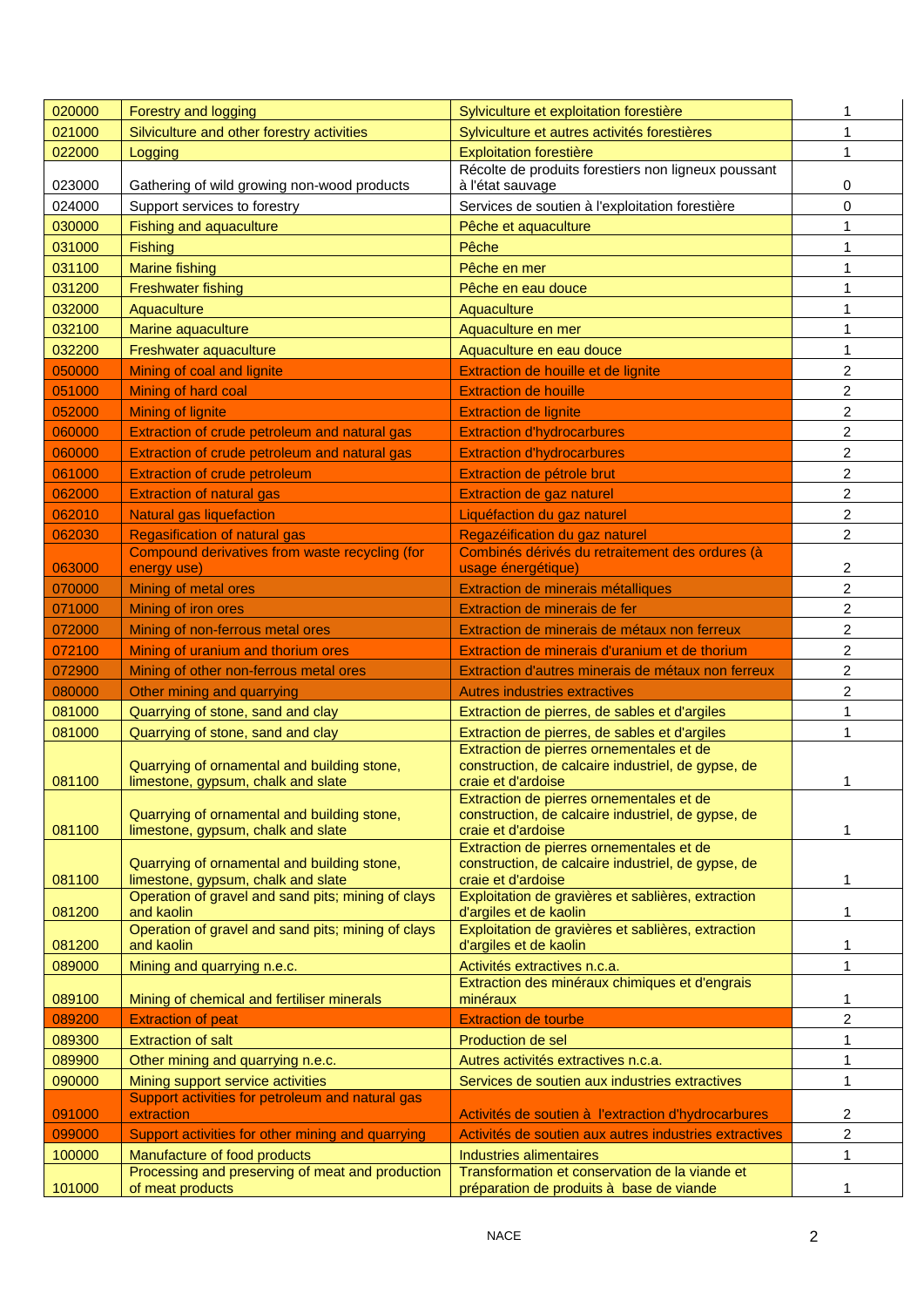|        |                                                                                                     | Transformation et conservation de la viande de                            |              |
|--------|-----------------------------------------------------------------------------------------------------|---------------------------------------------------------------------------|--------------|
| 101100 | Processing and preserving of meat                                                                   | boucherie                                                                 |              |
| 101200 |                                                                                                     | Transformation et conservation de la viande de<br>volaille                |              |
| 101300 | Processing and preserving of poultry meat<br>Production of meat and poultry meat products           | Préparation de produits à base de viande                                  | 0<br>1       |
|        | Processing and preserving of fish, crustaceans                                                      | Transformation et conservation de poisson, de                             |              |
| 102000 | and molluscs                                                                                        | crustacés et de mollusques                                                | 1            |
| 103000 | Processing and preserving of fruit and vegetables                                                   | Transformation et conservation de fruits et légumes                       | 0            |
| 103100 | Processing and preserving of potatoes                                                               | Transformation et conservation de pommes de terre                         | 0            |
| 103200 | Manufacture of fruit and vegetable juice                                                            | Préparation de jus de fruits et légumes                                   | 0            |
| 103900 | Other processing and preserving of fruit and<br>vegetables                                          | Autre transformation et conservation de fruits et<br>légumes              | 1            |
|        |                                                                                                     | Fabrication d'huiles et graisses végétales et                             |              |
| 104000 | Manufacture of vegetable and animal oils and fats                                                   | animales                                                                  | 1            |
| 104100 | Manufacture of oils and fats                                                                        | Fabrication d'huiles et graisses                                          | 1            |
| 104100 | Manufacture of oils and fats                                                                        | Fabrication d'huiles et graisses                                          | 1            |
|        |                                                                                                     | Fabrication de margarine et graisses comestibles                          |              |
| 104200 | Manufacture of margarine and similar edible fats                                                    | similaires                                                                | 1            |
| 105000 | Manufacture of dairy products                                                                       | Fabrication de produits laitiers                                          | 1            |
| 105100 | Operation of dairies and cheese making                                                              | Exploitation de laiteries et fabrication de fromage                       | 0            |
| 105200 | Manufacture of ice cream<br>Manufacture of grain mill products, starches and                        | Fabrication de glaces et sorbets                                          | 0            |
| 106000 | starch products                                                                                     | Travail des grains; fabrication de produits amylacés                      | 1            |
| 106100 | Manufacture of grain mill products                                                                  | Travail des grains                                                        | 0            |
| 106200 | Manufacture of starches and starch products                                                         | Fabrication de produits amylacés                                          | $\mathbf{1}$ |
|        |                                                                                                     | Fabrication de produits de boulangerie-pâtisserie et                      |              |
| 107000 | Manufacture of bakery and farinaceous products<br>Manufacture of bread; manufacture of fresh pastry | de pâtes alimentaires                                                     | 0            |
| 107100 | goods and cakes                                                                                     | Fabrication de pain et de pâtisserie fraà®che                             | $\Omega$     |
|        | Manufacture of rusks and biscuits; manufacture of                                                   | Fabrication de biscuits, biscottes et pâtisseries de                      |              |
| 107200 | preserved pastry goods and cakes                                                                    | conservation                                                              | 0            |
| 107300 | Manufacture of macaroni, noodles, couscous and<br>similar farinaceous products                      | Fabrication de pâtes alimentaires                                         | 0            |
| 108000 | Manufacture of other food products                                                                  | Fabrication d'autres produits alimentaires                                | $\mathbf{1}$ |
| 108100 | Manufacture of sugar                                                                                | <b>Fabrication de sucre</b>                                               | 1            |
|        | Manufacture of cocoa, chocolate and sugar                                                           | Fabrication de cacao, chocolat et de produits de                          |              |
| 108200 | confectionery                                                                                       | confiserie                                                                | 0            |
| 108300 | Processing of tea and coffee                                                                        | Transformation du thé et du café                                          | 0            |
| 108400 | Manufacture of condiments and seasonings                                                            | Fabrication de condiments et assaisonnements                              | 0            |
| 108500 | Manufacture of prepared meals and dishes                                                            | Fabrication de plats préparés                                             | 0            |
| 108600 | Manufacture of homogenised food preparations<br>and dietetic food                                   | Fabrication d'aliments homogénéisés et diététiques                        | 0            |
| 108900 | Manufacture of other food products n.e.c.                                                           | Fabrication d'autres produits alimentaires n.c.a.                         | 1            |
| 108900 | Manufacture of other food products n.e.c.                                                           | Fabrication d'autres produits alimentaires n.c.a.                         | 1            |
| 109000 | Manufacture of prepared animal feeds                                                                | Fabrication d'aliments pour animaux                                       | $\mathbf{1}$ |
| 109100 | Manufacture of prepared feeds for farm animals                                                      | Fabrication d'aliments pour animaux de ferme                              | 1            |
| 109200 | Manufacture of prepared pet foods                                                                   | Fabrication d'aliments pour animaux de compagnie                          | 0            |
| 110000 | Manufacture of beverages                                                                            | Fabrication de boissons                                                   | 1            |
| 110100 | Distilling, rectifying and blending of spirits                                                      | Production de boissons alcooliques distillées                             | 1            |
| 110100 | Distilling, rectifying and blending of spirits                                                      | Production de boissons alcooliques distillées                             | 1            |
| 110200 | Manufacture of wine from grape                                                                      | Production de vin (de raisin)                                             | 1            |
| 110300 | Manufacture of cider and other fruit wines                                                          | Fabrication de cidre et de vins de fruits                                 | 0            |
|        | Manufacture of other non-distilled fermented                                                        | Production d'autres boissons fermentées non                               |              |
| 110400 | beverages                                                                                           | distillées                                                                | 0            |
| 110500 | Manufacture of beer                                                                                 | Fabrication de bière                                                      | 0            |
| 110600 | Manufacture of malt<br>Manufacture of soft drinks; production of mineral                            | <b>Fabrication de malt</b><br>Industrie des eaux minérales et autres eaux | 1            |
| 110700 | waters and other bottled waters                                                                     | embouteillées et des boissons rafraà®chissantes                           | 0            |
| 120000 | Manufacture of tobacco products                                                                     | Fabrication de produits à base de tabac                                   | 2            |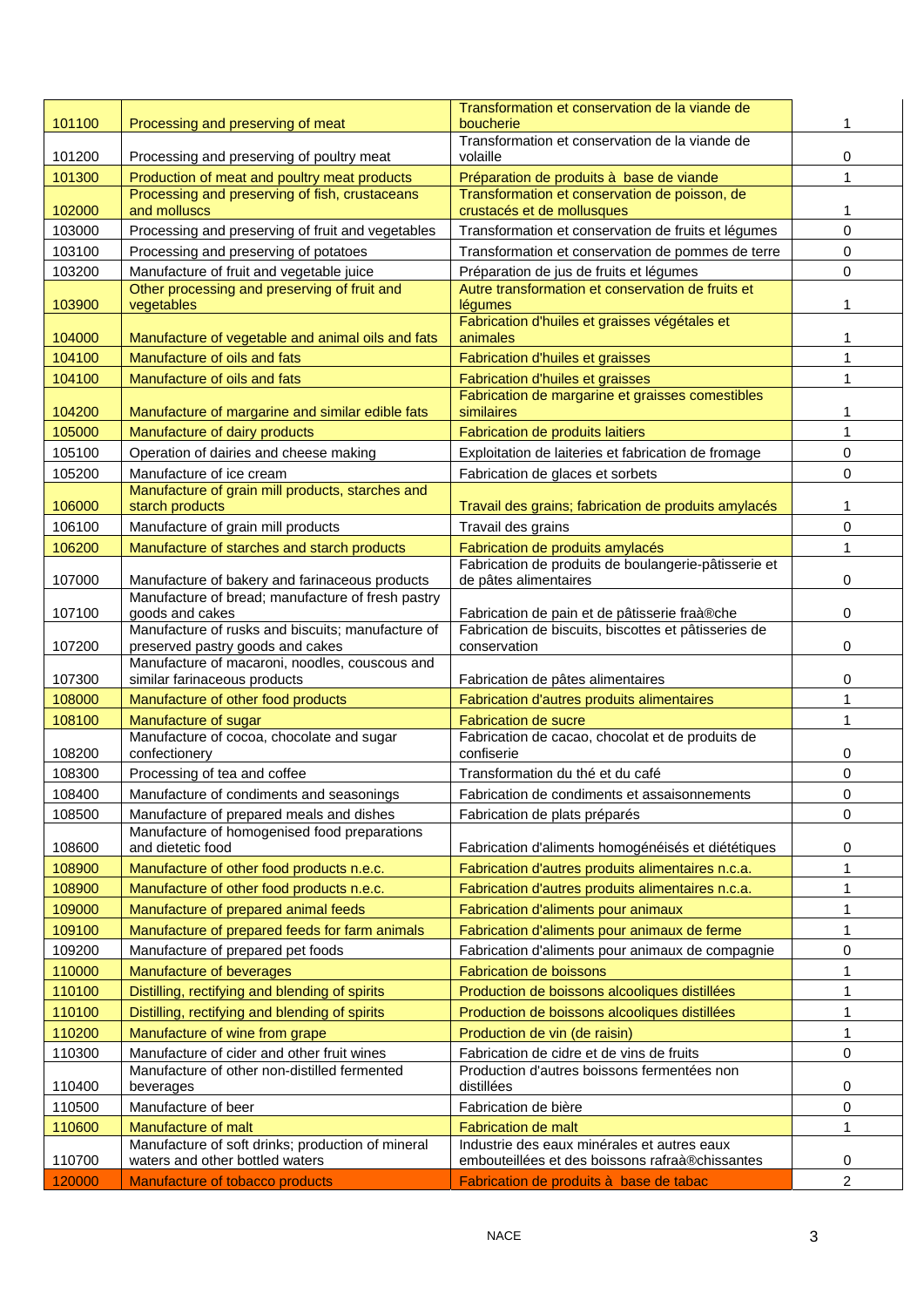| 130000 | Manufacture of textiles                                                                               | <b>Fabrication de textiles</b>                                                                              | 0           |
|--------|-------------------------------------------------------------------------------------------------------|-------------------------------------------------------------------------------------------------------------|-------------|
| 131000 | Preparation and spinning of textile fibres                                                            | Préparation de fibres textiles et filature                                                                  | 0           |
| 131000 | Preparation and spinning of textile fibres                                                            | Préparation de fibres textiles et filature                                                                  | $\mathbf 0$ |
| 131000 | Preparation and spinning of textile fibres                                                            | Préparation de fibres textiles et filature                                                                  | 0           |
| 131000 | Preparation and spinning of textile fibres                                                            | Préparation de fibres textiles et filature                                                                  | 0           |
|        |                                                                                                       |                                                                                                             |             |
| 131000 | Preparation and spinning of textile fibres                                                            | Préparation de fibres textiles et filature                                                                  | 0           |
| 131000 | Preparation and spinning of textile fibres                                                            | Préparation de fibres textiles et filature                                                                  | $\mathbf 0$ |
| 131000 | Preparation and spinning of textile fibres                                                            | Préparation de fibres textiles et filature                                                                  | 0           |
| 131000 | Preparation and spinning of textile fibres                                                            | Préparation de fibres textiles et filature                                                                  | 0           |
| 131000 | Preparation and spinning of textile fibres                                                            | Préparation de fibres textiles et filature                                                                  | $\mathbf 0$ |
| 132000 | Weaving of textiles                                                                                   | Tissage                                                                                                     | 0           |
| 132000 | Weaving of textiles                                                                                   | Tissage                                                                                                     | 0           |
| 132000 | Weaving of textiles                                                                                   | Tissage                                                                                                     | 0           |
| 132000 | Weaving of textiles                                                                                   | Tissage                                                                                                     | 0           |
| 132000 | Weaving of textiles                                                                                   | Tissage                                                                                                     | 0           |
| 132000 | Weaving of textiles                                                                                   | Tissage                                                                                                     | $\mathbf 0$ |
| 133000 | Finishing of textiles                                                                                 | Ennoblissement textile                                                                                      | $\mathbf 0$ |
| 139000 | Manufacture of other textiles                                                                         | <b>Fabrication d'autres textiles</b>                                                                        | 0           |
| 139100 | Manufacture of knitted and crocheted fabrics                                                          | Fabrication d'étoffes à mailles                                                                             | 0           |
|        | Manufacture of made-up textile articles, except                                                       |                                                                                                             |             |
| 139200 | apparel                                                                                               | Fabrication d'articles textiles, sauf habillement                                                           | 0           |
| 139300 | Manufacture of carpets and rugs                                                                       | Fabrication de tapis et moquettes                                                                           | $\pmb{0}$   |
| 139400 | Manufacture of cordage, rope, twine and netting                                                       | Fabrication de ficelles, cordes et filets                                                                   | 0           |
|        | Manufacture of non-wovens and articles made                                                           |                                                                                                             |             |
| 139500 | from non-wovens, except apparel                                                                       | Fabrication de non-tissés, sauf habillement                                                                 | 0           |
| 139600 | Manufacture of other technical and industrial<br>textiles                                             | Fabrication d'autres textiles techniques et industriels                                                     | 0           |
| 139900 | Manufacture of other textiles n.e.c.                                                                  | Fabrication d'autres textiles n.c.a.                                                                        | 0           |
| 140000 | Manufacture of wearing apparel                                                                        | Industrie de l'habillement                                                                                  | 0           |
|        | Manufacture of wearing apparel, except fur                                                            |                                                                                                             |             |
| 141000 | apparel                                                                                               | Fabrication de vêtements, autres qu'en fourrure                                                             | 0           |
| 141100 | Manufacture of leather clothes                                                                        | Fabrication de vêtements en cuir                                                                            | 0           |
| 141200 | Manufacture of workwear                                                                               | Fabrication de vêtements de travail                                                                         | 0           |
| 141300 | Manufacture of other outerwear                                                                        | Fabrication de vêtements de dessus                                                                          | $\mathbf 0$ |
| 141400 | Manufacture of underwear                                                                              | Fabrication de vêtements de dessous                                                                         | 0           |
|        | Manufacture of other wearing apparel and                                                              |                                                                                                             |             |
| 141900 | accessories                                                                                           | Fabrication d'autres vêtements et accessoires                                                               | 0           |
| 142000 | Manufacture of articles of fur                                                                        | Fabrication d'articles en fourrure                                                                          | $\mathbf 0$ |
| 143000 | Manufacture of knitted and crocheted apparel                                                          | Fabrication d'articles à mailles                                                                            | $\pmb{0}$   |
| 143100 | Manufacture of knitted and crocheted hosiery                                                          | Fabrication d'articles chaussants à mailles                                                                 | 0           |
|        | Manufacture of other knitted and crocheted                                                            |                                                                                                             |             |
| 143900 | apparel                                                                                               | Fabrication d'autres articles à mailles                                                                     | 0           |
| 150000 | Manufacture of leather and related products                                                           | Industrie du cuir et de la chaussure                                                                        | 0           |
|        | Tanning and dressing of leather; manufacture of<br>luggage, handbags, saddlery and harness;           | Apprêt et tannage des cuirs; préparation et teinture<br>des fourrures; fabrication d'articles de voyage, de |             |
| 151000 | dressing and dyeing of fur                                                                            | maroquinerie et de sellerie                                                                                 | 0           |
|        | Tanning and dressing of leather; dressing and                                                         | Apprêt et tannage des cuirs; préparation et teinture                                                        |             |
| 151100 | dyeing of fur                                                                                         | des fourrures                                                                                               | 0           |
|        | Manufacture of luggage, handbags and the like,                                                        | Fabrication d'articles de voyage, de maroquinerie et                                                        |             |
| 151200 | saddlery and harness                                                                                  | de sellerie                                                                                                 | 0           |
| 152000 | Manufacture of footwear                                                                               | Fabrication de chaussures<br>Travail du bois et fabrication d'articles en bois et en                        | 0           |
|        | Manufacture of wood and of products of wood and<br>cork, except furniture; manufacture of articles of | liège, à l'exception des meubles; fabrication                                                               |             |
| 160000 | straw and plaiting materials                                                                          | d'articles en vannerie et sparterie                                                                         | 0           |
| 161000 | Sawmilling and planing of wood                                                                        | Sciage et rabotage du bois                                                                                  | 0           |
|        | Manufacture of products of wood, cork, straw and                                                      | Fabrication d'articles en bois, liège, vannerie et                                                          |             |
| 162000 | plaiting materials                                                                                    | sparterie                                                                                                   | 0           |
| 162100 | Manufacture of veneer sheets and wood-based                                                           | Fabrication de placage et de panneaux de bois                                                               | 0           |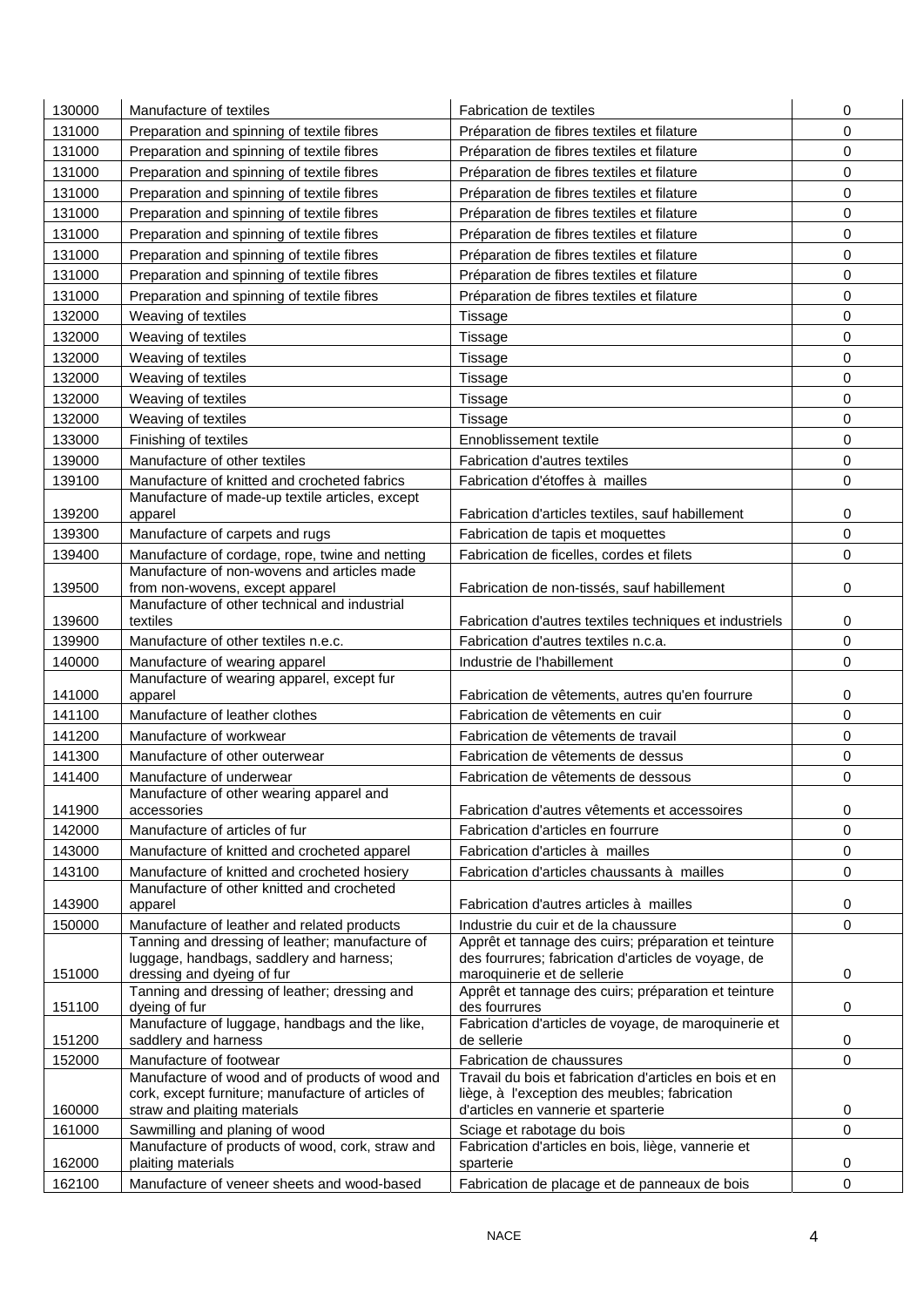|        | panels                                                                                               |                                                                                                       |                |
|--------|------------------------------------------------------------------------------------------------------|-------------------------------------------------------------------------------------------------------|----------------|
| 162200 | Manufacture of assembled parquet floors                                                              | Fabrication de parquets assemblés                                                                     | 0              |
|        | Manufacture of other builders' carpentry and                                                         |                                                                                                       |                |
| 162300 | joinery                                                                                              | Fabrication de charpentes et d'autres menuiseries                                                     | 0              |
| 162400 | Manufacture of wooden containers                                                                     | Fabrication d'emballages en bois                                                                      | $\mathbf 0$    |
|        | Manufacture of other products of wood;<br>manufacture of articles of cork, straw and plaiting        | Fabrication d'objets divers en bois; fabrication                                                      |                |
| 162900 | materials                                                                                            | d'objets en liège, vannerie et sparterie                                                              | 0              |
|        | Manufacture of other products of wood;                                                               |                                                                                                       |                |
|        | manufacture of articles of cork, straw and plaiting                                                  | Fabrication d'objets divers en bois; fabrication                                                      |                |
| 162900 | materials<br>Manufacture of other products of wood;                                                  | d'objets en liège, vannerie et sparterie                                                              | 0              |
|        | manufacture of articles of cork, straw and plaiting                                                  | Fabrication d'objets divers en bois; fabrication                                                      |                |
| 162900 | materials                                                                                            | d'objets en liège, vannerie et sparterie                                                              | 0              |
| 170000 | Manufacture of paper and paper products                                                              | Industrie du papier et du carton                                                                      | 0              |
| 171000 | Manufacture of pulp, paper and paperboard                                                            | Fabrication de pâte à papier, de papier et de carton                                                  | 0              |
| 171100 | Manufacture of pulp                                                                                  | Fabrication de pâte à papier                                                                          | 0              |
| 171200 | Manufacture of paper and paperboard                                                                  | Fabrication de papier et de carton                                                                    | 0              |
| 172000 | Manufacture of articles of paper and paperboard                                                      | Fabrication d'articles en papier ou en carton                                                         | $\mathbf 0$    |
|        | Manufacture of corrugated paper and paperboard                                                       | Fabrication de papier et carton ondulés et                                                            |                |
| 172100 | and of containers of paper and paperboard<br>Manufacture of household and sanitary goods and         | d'emballages en papier ou en carton<br>Fabrication d'articles en papier à usage sanitaire ou          | $\pmb{0}$      |
| 172200 | of toilet requisites                                                                                 | domestique                                                                                            | 0              |
| 172300 | Manufacture of paper stationery                                                                      | Fabrication d'articles de papeterie                                                                   | 0              |
| 172400 | Manufacture of wallpaper                                                                             | Fabrication de papiers peints                                                                         | $\mathbf 0$    |
| 172900 | Manufacture of other articles of paper and<br>paperboard                                             | Fabrication d'autres articles en papier ou en carton                                                  | 0              |
| 180000 | Printing and reproduction of recorded media                                                          | Imprimerie et reproduction d'enregistrements                                                          | 0              |
| 181000 | Printing and service activities related to printing                                                  | Imprimerie et services annexes                                                                        | 0              |
| 181100 | Printing of newspapers                                                                               | Imprimerie de journaux                                                                                | 0              |
| 181200 | Other printing                                                                                       | Autre imprimerie (labeur)                                                                             | $\pmb{0}$      |
| 181300 | Pre-press and pre-media services                                                                     | Activités de pré-presse                                                                               | 0              |
| 181400 | Binding and related services                                                                         | Reliure et activités connexes                                                                         | 0              |
| 181400 | Binding and related services                                                                         | Reliure et activités connexes                                                                         | 0              |
| 181400 | Binding and related services                                                                         | Reliure et activités connexes                                                                         | $\mathbf 0$    |
| 182000 | Reproduction of recorded media                                                                       | Reproduction d'enregistrements                                                                        | 0              |
| 182000 | Reproduction of recorded media                                                                       | Reproduction d'enregistrements                                                                        | 0              |
| 182000 | Reproduction of recorded media                                                                       | Reproduction d'enregistrements                                                                        | 0              |
| 182000 | Reproduction of recorded media                                                                       | Reproduction d'enregistrements                                                                        | 0              |
|        | Manufacture of coke and refined petroleum                                                            |                                                                                                       |                |
| 190000 | products                                                                                             | Cokéfaction et raffinage                                                                              | $\overline{c}$ |
| 191000 | Manufacture of coke oven products                                                                    | <b>Cokéfaction</b>                                                                                    | 2              |
| 192000 | Manufacture of refined petroleum products                                                            | Raffinage du pétrole                                                                                  | $\overline{c}$ |
| 200000 | Manufacture of chemicals and chemical products                                                       | Industrie chimique                                                                                    | 1              |
|        | Manufacture of basic chemicals, fertilisers and<br>nitrogen compounds, plastics and synthetic rubber | Fabrication de produits chimiques de base, de<br>produits azotés et d'engrais, de matières plastiques |                |
| 201000 | in primary forms                                                                                     | de base et de caoutchouc synthétique                                                                  | 0              |
| 201100 | Manufacture of industrial gases                                                                      | Fabrication de gaz industriels                                                                        | 0              |
| 201200 | Manufacture of dyes and pigments                                                                     | Fabrication de colorants et de pigments                                                               | 0              |
| 201300 | Manufacture of other inorganic basic chemicals                                                       | Fabrication d'autres produits chimiques<br>inorganiques de base                                       | 0              |
| 201400 | Manufacture of other organic basic chemicals                                                         | Fabrication d'autres produits chimiques organiques<br>de base                                         | 0              |
| 201500 | Manufacture of fertilisers and nitrogen compounds                                                    | Fabrication de produits azotés et d'engrais                                                           | $\pmb{0}$      |
| 201600 |                                                                                                      |                                                                                                       | 0              |
| 201700 | Manufacture of plastics in primary forms                                                             | Fabrication de matières plastiques de base                                                            | 0              |
|        | Manufacture of synthetic rubber in primary forms<br>Manufacture of pesticides and other agrochemical | Fabrication de caoutchouc synthétique<br>Fabrication de pesticides et d'autres produits               |                |
| 202000 | products                                                                                             | agrochimiques                                                                                         | 0              |
| 203000 | Manufacture of paints, varnishes and similar                                                         | Fabrication de peintures, vernis, encres et mastics                                                   | $\pmb{0}$      |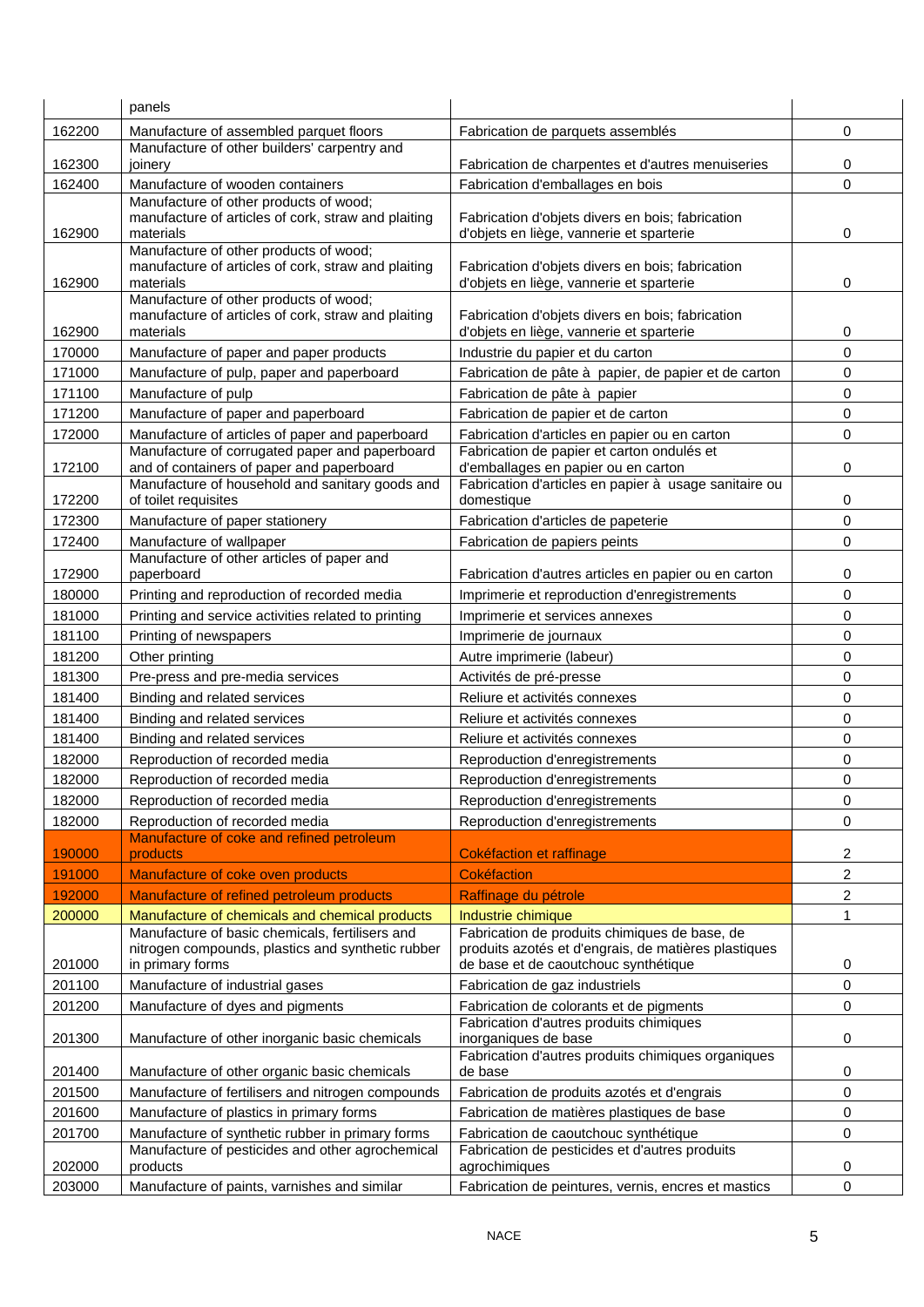|        | coatings, printing ink and mastics                                                                              |                                                                                   |          |
|--------|-----------------------------------------------------------------------------------------------------------------|-----------------------------------------------------------------------------------|----------|
| 204000 | Manufacture of soap and detergents, cleaning and<br>polishing preparations, perfumes and toilet<br>preparations | Fabrication de savons, de produits d'entretien et de<br>parfums                   | 0        |
| 204100 | Manufacture of soap and detergents, cleaning and<br>polishing preparations                                      | Fabrication de savons, détergents et produits<br>d'entretien                      | 0        |
| 204200 | Manufacture of perfumes and toilet preparations                                                                 | Fabrication de parfums et de produits pour la toilette                            | 0        |
| 205000 | Manufacture of other chemical products                                                                          | Fabrication d'autres produits chimiques                                           | 0        |
| 205100 | <b>Manufacture of explosives</b>                                                                                | <b>Fabrication de produits explosifs</b>                                          | 2        |
| 205200 | Manufacture of glues                                                                                            | Fabrication de colles                                                             | 0        |
| 205300 | Manufacture of essential oils                                                                                   | Fabrication d'huiles essentielles                                                 | 0        |
| 205900 | Manufacture of other chemical products n.e.c.                                                                   | Fabrication d'autres produits chimiques n.c.a.                                    | 0        |
| 205900 | Manufacture of other chemical products n.e.c.                                                                   | Fabrication d'autres produits chimiques n.c.a.                                    | 0        |
| 205900 | Manufacture of other chemical products n.e.c.                                                                   | Fabrication d'autres produits chimiques n.c.a.                                    | 0        |
| 206000 | Manufacture of man-made fibres                                                                                  | Fabrication de fibres artificielles ou synthétiques                               | 0        |
| 210000 | Manufacture of basic pharmaceutical products and<br>pharmaceutical preparations                                 | Industrie pharmaceutique                                                          | 0        |
| 211000 | Manufacture of basic pharmaceutical products                                                                    | Fabrication de produits pharmaceutiques de base                                   | 0        |
| 212000 | Manufacture of pharmaceutical preparations                                                                      | Fabrication de préparations pharmaceutiques                                       | 0        |
| 220000 | Manufacture of rubber and plastic products                                                                      | Fabrication de produits en caoutchouc et en<br>plastique                          | 0        |
| 221000 | Manufacture of rubber products                                                                                  | Fabrication de produits en caoutchouc                                             | $\Omega$ |
| 221100 | Manufacture of rubber tyres and tubes; retreading<br>and rebuilding of rubber tyres                             | Fabrication et rechapage de pneumatiques                                          | 0        |
| 221100 | Manufacture of rubber tyres and tubes; retreading<br>and rebuilding of rubber tyres                             | Fabrication et rechapage de pneumatiques                                          | 0        |
| 221900 | Manufacture of other rubber products                                                                            | Fabrication d'autres articles en caoutchouc                                       | 0        |
| 222000 | Manufacture of plastics products                                                                                | Fabrication de produits en plastique                                              | 0        |
| 222100 | Manufacture of plastic plates, sheets, tubes and<br>profiles                                                    | Fabrication de plaques, feuilles, tubes et profilés en<br>matières plastiques     | 0        |
| 222200 | Manufacture of plastic packing goods                                                                            | Fabrication d'emballages en matières plastiques                                   | 0        |
| 222300 | Manufacture of builders' ware of plastic                                                                        | Fabrication d'éléments en matières plastiques pour<br>la construction             | 0        |
| 222900 | Manufacture of other plastic products                                                                           | Fabrication d'autres articles en matières plastiques                              | 0        |
| 230000 | Manufacture of other non-metallic mineral<br>products                                                           | Fabrication d'autres produits minéraux non<br>métalliques                         | 0        |
| 231000 | Manufacture of glass and glass products                                                                         | Fabrication de verre et d'articles en verre                                       | 0        |
| 231100 | Manufacture of flat glass                                                                                       | Fabrication de verre plat                                                         | 0        |
| 231200 | Shaping and processing of flat glass                                                                            | Façonnage et transformation du verre plat                                         | 0        |
| 231300 | Manufacture of hollow glass                                                                                     | Fabrication de verre creux                                                        | 0        |
| 231400 | Manufacture of glass fibres                                                                                     | Fabrication de fibres de verre                                                    | 0        |
| 231900 | Manufacture and processing of other glass,<br>including technical glassware                                     | Fabrication et façonnage d'autres articles en verre,<br>y compris verre technique | 0        |
| 232000 | Manufacture of refractory products                                                                              | Fabrication de produits réfractaires                                              | 0        |
| 233000 | Manufacture of clay building materials                                                                          | Fabrication de matériaux de construction en terre<br>cuite                        | 0        |
| 233100 | Manufacture of ceramic tiles and flags                                                                          | Fabrication de carreaux en céramique                                              | 0        |
| 233200 | Manufacture of bricks, tiles and construction<br>products, in baked clay                                        | Fabrication de briques, tuiles et produits de<br>construction, en terre cuite     | 0        |
| 234000 | Manufacture of other porcelain and ceramic<br>products                                                          | Fabrication d'autres produits en céramique et en<br>porcelaine                    | 0        |
| 234100 | Manufacture of ceramic household and<br>ornamental articles                                                     | Fabrication d'articles céramiques à usage<br>domestique ou ornemental             | 0        |
| 234200 | Manufacture of ceramic sanitary fixtures                                                                        | Fabrication d'appareils sanitaires en céramique                                   | 0        |
| 234300 | Manufacture of ceramic insulators and insulating<br>fittings                                                    | Fabrication d'isolateurs et pièces isolantes en<br>céramique                      | 0        |
| 234400 | Manufacture of other technical ceramic products                                                                 | Fabrication d'autres produits céramiques à usage<br>technique                     | 0        |
| 234900 | Manufacture of other ceramic products                                                                           | Fabrication d'autres produits céramiques                                          | 0        |
| 235000 | Manufacture of cement, lime and plaster                                                                         | Fabrication de ciment, chaux et plâtre                                            | 0        |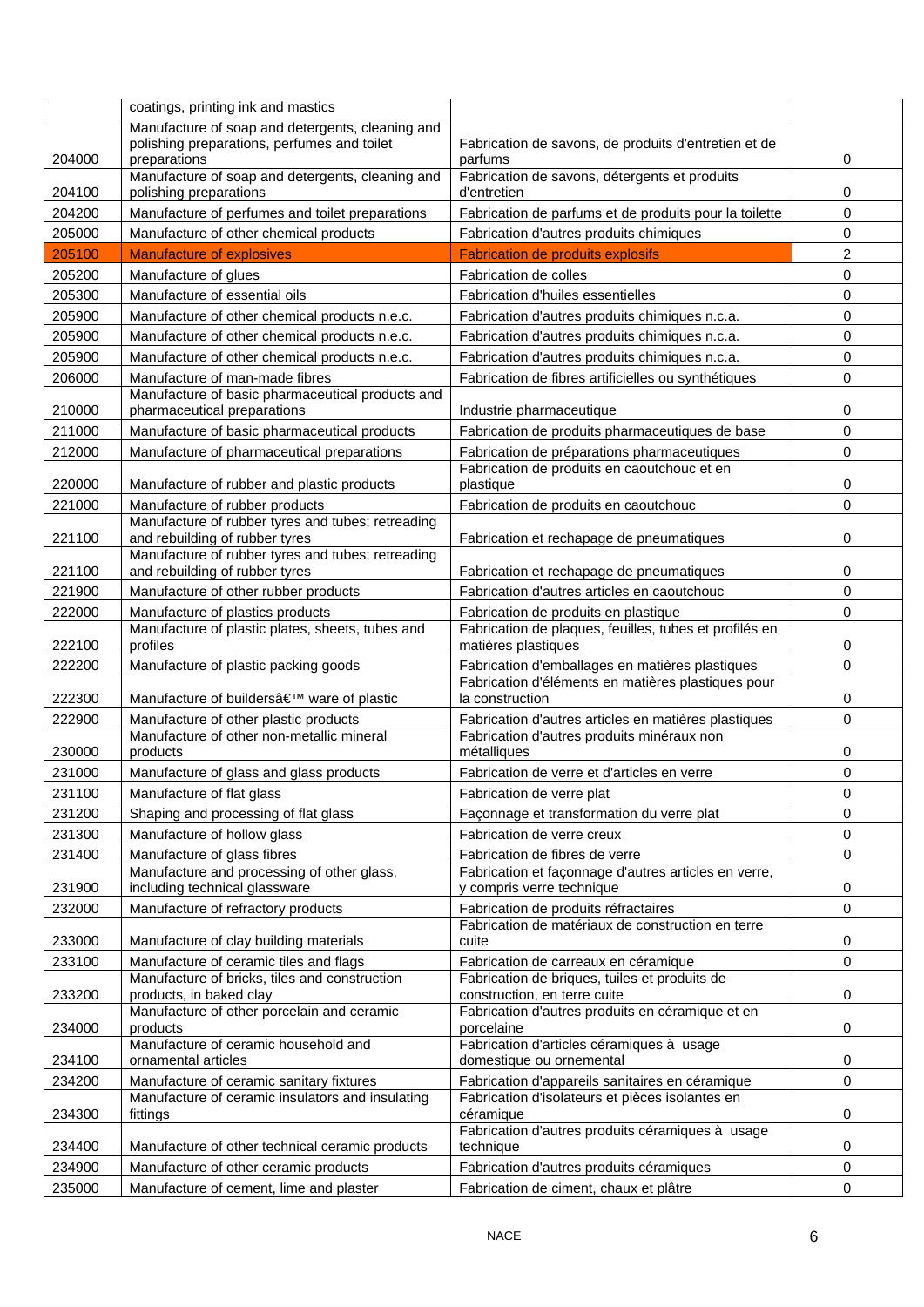| 235100 | Manufacture of cement                                                          | Fabrication de ciment                                                                  | 0              |
|--------|--------------------------------------------------------------------------------|----------------------------------------------------------------------------------------|----------------|
| 235200 | Manufacture of lime and plaster                                                | Fabrication de chaux et plâtre                                                         | 0              |
| 235200 | Manufacture of lime and plaster                                                | Fabrication de chaux et plâtre                                                         | 0              |
|        | Manufacture of articles of concrete, cement and                                | Fabrication d'ouvrages en béton, en ciment ou en                                       |                |
| 236000 | plaster<br>Manufacture of concrete products for construction                   | plâtre                                                                                 | 0              |
| 236100 | purposes                                                                       | Fabrication d'éléments en béton pour la construction                                   | 0              |
| 236200 | Manufacture of plaster products for construction<br>purposes                   | Fabrication d'éléments en plâtre pour la construction                                  | 0              |
| 236300 | Manufacture of ready-mixed concrete                                            | Fabrication de béton prêt à l'emploi                                                   | 0              |
| 236400 | Manufacture of mortars                                                         | Fabrication de mortiers et bétons secs                                                 | 0              |
| 236500 | Manufacture of fibre cement                                                    | Fabrication d'ouvrages en fibre ciment                                                 | 0              |
| 236900 | Manufacture of other articles of concrete, plaster<br>and cement               | Fabrication d'autres ouvrages en béton, en ciment<br>ou en plâtre                      | 0              |
| 237000 | Cutting, shaping and finishing of stone                                        | Taille, façonnage et finissage de pierres                                              | 0              |
|        | Manufacture of abrasive products and non-                                      | Fabrication de produits abrasifs et de produits                                        |                |
| 239000 | metallic mineral products n.e.c.                                               | minéraux non métalliques n.c.a.                                                        | 0              |
| 239100 | Production of abrasive products                                                | Fabrication de produits abrasifs                                                       | 0              |
|        | Manufacture of other non-metallic mineral                                      | Fabrication d'autres produits minéraux non                                             |                |
| 239900 | products n.e.c.                                                                | métalliques n.c.a.                                                                     | 0              |
| 240000 | Manufacture of basic metals                                                    | Métallurgie                                                                            | $\mathbf{1}$   |
| 241000 | Manufacture of basic iron and steel and of ferro-<br>alloys                    | Sidérurgie                                                                             | 1              |
|        | Manufacture of tubes, pipes, hollow profiles and                               | Fabrication de tubes, tuyaux, profilés creux et                                        |                |
| 242000 | related fittings, of steel<br>Manufacture of tubes, pipes, hollow profiles and | accessoires correspondants en acier<br>Fabrication de tubes, tuyaux, profilés creux et | 1              |
| 242000 | related fittings, of steel                                                     | accessoires correspondants en acier                                                    |                |
| 242000 | Manufacture of tubes, pipes, hollow profiles and<br>related fittings, of steel | Fabrication de tubes, tuyaux, profilés creux et<br>accessoires correspondants en acier | 1              |
|        | Manufacture of tubes, pipes, hollow profiles and                               | Fabrication de tubes, tuyaux, profilés creux et                                        |                |
| 242000 | related fittings, of steel                                                     | accessoires correspondants en acier                                                    |                |
| 243000 | Manufacture of other products of first processing<br>of steel                  | Fabrication d'autres produits de première<br>transformation de l'acier                 | 1              |
| 243100 | Cold drawing of bars                                                           | Etirage à froid de barres                                                              | 1              |
| 243200 | Cold rolling of narrow strip                                                   | Laminage à froid de feuillards                                                         | $\mathbf{1}$   |
| 243300 | Cold forming or folding                                                        | Profilage à froid par formage ou pliage                                                | 1              |
| 243400 | Cold drawing of wire                                                           | Tréfilage à froid                                                                      | 1              |
|        | Manufacture of basic precious and other non-                                   | Production de métaux précieux et d'autres métaux                                       |                |
| 244000 | ferrous metals                                                                 | non ferreux                                                                            | 1              |
| 244100 | Precious metals production                                                     | Production de métaux précieux                                                          | 1              |
| 244200 | Aluminium production                                                           | Métallurgie de l'aluminium                                                             | 1              |
| 244300 | Lead, zinc and tin production                                                  | Métallurgie du plomb, du zinc ou de l'étain                                            | 1              |
| 244400 | <b>Copper production</b>                                                       | Métallurgie du cuivre                                                                  | 1              |
| 244500 | Other non-ferrous metal production                                             | Métallurgie des autres métaux non ferreux                                              | $\mathbf{1}$   |
| 244600 | Processing of nuclear fuel                                                     | Elaboration et transformation de matières nucléaires                                   | 2              |
| 244610 | <b>Uranium enrichment</b>                                                      | Enrichissement de l'uranium                                                            | $\overline{c}$ |
| 244620 | <b>Irradiated fuel reprocessing</b>                                            | Retraitement de combustibles irradiés                                                  | 2              |
| 245000 | Casting of metals                                                              | Fonderie                                                                               | $\mathbf 0$    |
| 245100 | Casting of iron                                                                | Fonderie de fonte                                                                      | 0              |
| 245200 | Casting of steel                                                               | Fonderie d'acier                                                                       | 0              |
| 245300 | Casting of light metals                                                        | Fonderie de métaux légers                                                              | 0              |
| 245400 | Casting of other non-ferrous metals                                            | Fonderie d'autres métaux non ferreux                                                   | 0              |
|        | Manufacture of fabricated metal products, except                               | Fabrication de produits métalliques, à l'exception                                     |                |
| 250000 | machinery and equipment                                                        | des machines et des équipements                                                        | 0              |
| 251000 | Manufacture of structural metal products                                       | Fabrication d'éléments en métal pour la construction                                   | 0              |
| 251100 | Manufacture of metal structures and parts of<br>structures                     | Fabrication de structures métalliques et de parties<br>de structures                   | 0              |
| 251200 | Manufacture of doors and windows of metal                                      | Fabrication de portes et fenêtres en métal                                             | 0              |
| 252000 | Manufacture of tanks, reservoirs and containers of                             | Fabrication de réservoirs, citernes et conteneurs                                      | 0              |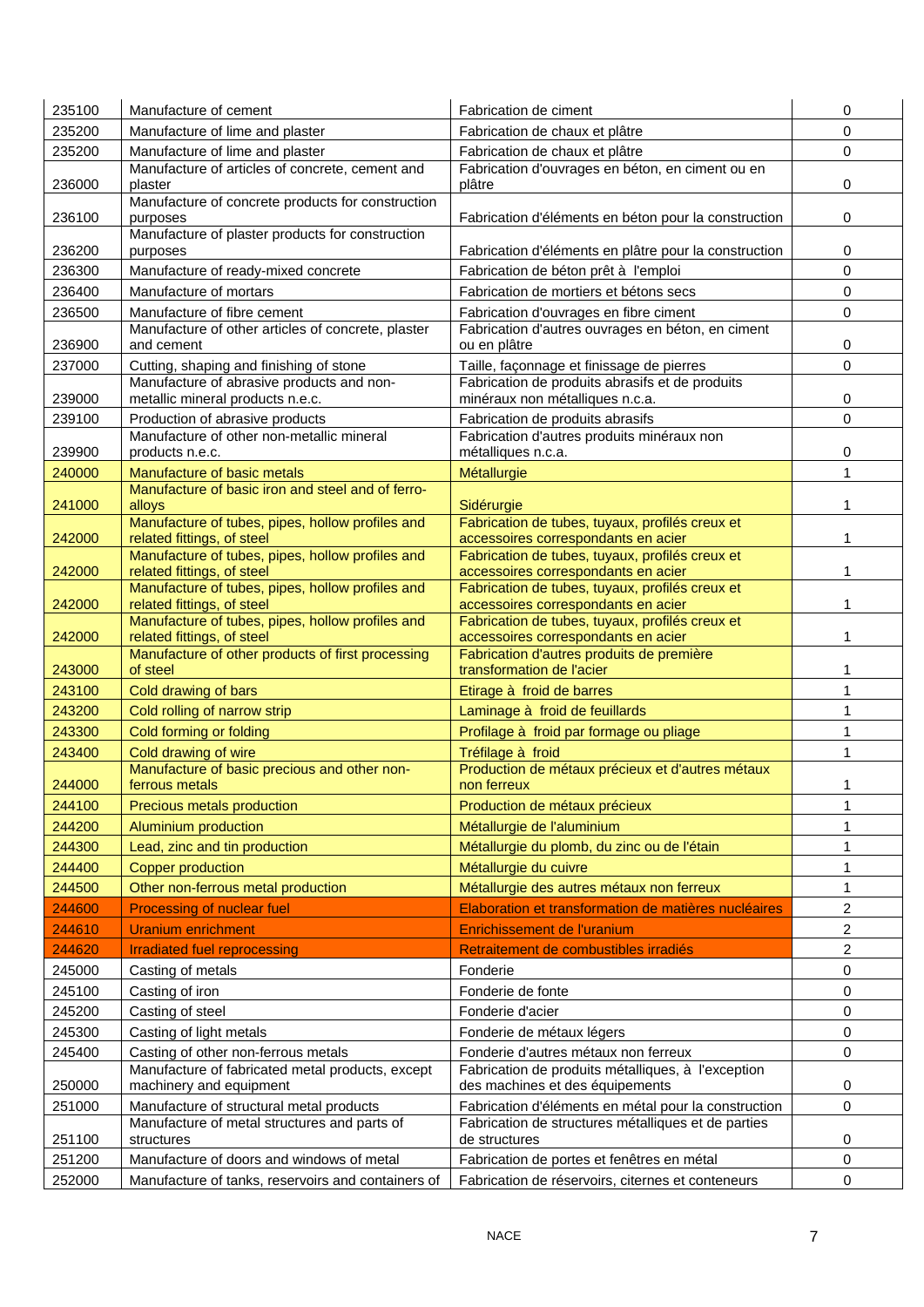|                  | metal                                                                                               | métalliques                                                                                                    |        |
|------------------|-----------------------------------------------------------------------------------------------------|----------------------------------------------------------------------------------------------------------------|--------|
| 252000           | Manufacture of tanks, reservoirs and containers of<br>metal                                         | Fabrication de réservoirs, citernes et conteneurs<br>métalliques                                               | 0      |
| 252100           | Manufacture of central heating radiators and<br>boilers                                             | Fabrication de radiateurs et de chaudières pour le<br>chauffage central                                        | 0      |
| 252900           | Manufacture of other tanks, reservoirs and<br>containers of metal                                   | Fabrication d'autres réservoirs, citernes et<br>conteneurs métalliques                                         | 0      |
|                  | Manufacture of steam generators, except central                                                     | Fabrication de générateurs de vapeur, à l'exception                                                            |        |
| 253000<br>254000 | heating hot water boilers<br>Manufacture of weapons and ammunition                                  | des chaudières pour le chauffage central<br><b>Fabrication d'armes et de munitions</b>                         | 0<br>2 |
|                  | Forging, pressing, stamping and roll-forming of                                                     | Forge, emboutissage, estampage; métallurgie des                                                                |        |
| 255000           | metal; powder metallurgy                                                                            | poudres                                                                                                        | 0      |
| 256000           | Treatment and coating of metals; machining                                                          | Traitement et revêtement des métaux; usinage                                                                   | 0      |
| 256100           | Treatment and coating of metals                                                                     | Traitement et revêtement des métaux                                                                            | 0      |
| 256200           | Machining                                                                                           | Usinage                                                                                                        | 0      |
| 257000           | Manufacture of cutlery, tools and general<br>hardware                                               | Fabrication de coutellerie, d'outillage et de                                                                  | 0      |
| 257100           | Manufacture of cutlery                                                                              | quincaillerie<br>Fabrication de coutellerie                                                                    | 0      |
|                  | Manufacture of locks and hinges                                                                     |                                                                                                                | 0      |
| 257200           |                                                                                                     | Fabrication de serrures et de ferrures                                                                         |        |
| 257300           | Manufacture of tools                                                                                | Fabrication d'outillage                                                                                        | 0      |
| 259000<br>259100 | Manufacture of other fabricated metal products<br>Manufacture of steel drums and similar containers | Fabrication d'autres ouvrages en métaux<br>Fabrication de fà»ts et emballages métalliques<br>similaires        | 0<br>0 |
|                  |                                                                                                     |                                                                                                                | 0      |
| 259200           | Manufacture of light metal packaging                                                                | Fabrication d'emballages métalliques légers<br>Fabrication d'articles en fils métalliques, de                  |        |
| 259300           | Manufacture of wire products, chain and springs                                                     | chaà®nes et de ressorts                                                                                        | 0      |
| 259400           | Manufacture of fasteners and screw machine<br>products                                              | Fabrication de vis et de boulons                                                                               | 0      |
| 259900           | Manufacture of other fabricated metal products<br>n.e.c.                                            | Fabrication d'autres produits métalliques n.c.a.                                                               | 0      |
| 260000           | Manufacture of computer, electronic and optical<br>products                                         | Fabrication de produits informatiques, électroniques<br>et optiques                                            | 0      |
| 261000           | Manufacture of electronic components and boards                                                     | Fabrication de composants et cartes électroniques                                                              | 0      |
| 261100           | Manufacture of electronic components                                                                | Fabrication de composants électroniques                                                                        | 0      |
| 261200           | Manufacture of loaded electronic boards                                                             | Fabrication de cartes électroniques assemblées                                                                 | 0      |
| 262000           | Manufacture of computers and peripheral<br>equipment                                                | Fabrication d'ordinateurs et d'équipements<br>périphériques                                                    | 0      |
| 262000           | Manufacture of computers and peripheral<br>equipment                                                | Fabrication d'ordinateurs et d'équipements<br>périphériques                                                    | 0      |
| 262000           | Manufacture of computers and peripheral<br>equipment                                                | Fabrication d'ordinateurs et d'équipements<br>périphériques                                                    | 0      |
| 263000           | Manufacture of communication equipment                                                              | Fabrication d'équipements de communication                                                                     | 0      |
| 263000           | Manufacture of communication equipment                                                              | Fabrication d'équipements de communication                                                                     | 0      |
| 263000           | Manufacture of communication equipment                                                              | Fabrication d'équipements de communication                                                                     | 0      |
| 264000           | Manufacture of consumer electronics                                                                 | Fabrication de produits électroniques grand public                                                             | 0      |
|                  | Manufacture of instruments and appliances for<br>measuring, testing and navigation; watches and     | Fabrication d'instruments et d'appareils de mesure,                                                            |        |
| 265000           | clocks                                                                                              | d'essai et de navigation; horlogerie                                                                           | 0      |
|                  | Manufacture of instruments and appliances for<br>measuring, testing and navigation; watches and     | Fabrication d'instruments et d'appareils de mesure,                                                            |        |
| 265000           | clocks<br>Manufacture of instruments and appliances for                                             | d'essai et de navigation; horlogerie<br>Fabrication d'instruments et d'appareils de mesure,                    | 0      |
| 265100           | measuring, testing and navigation                                                                   | d'essai et de navigation                                                                                       | 0      |
| 265200           | Manufacture of watches and clocks                                                                   | Horlogerie                                                                                                     | 0      |
| 266000           | Manufacture of irradiation, electromedical and<br>electrotherapeutic equipment                      | Fabrication d'équipements d'irradiation médicale,<br>d'équipements électromédicaux et<br>électrothérapeutiques | 0      |
| 267000           | Manufacture of optical instruments and<br>photographic equipment                                    | Fabrication de matériels optique et photographique                                                             | 0      |
| 268000           | Manufacture of magnetic and optical media                                                           | Fabrication de supports magnétiques et optiques                                                                | 0      |
| 270000           | Manufacture of electrical equipment                                                                 | Fabrication d'équipements électriques                                                                          | 0      |
|                  |                                                                                                     |                                                                                                                |        |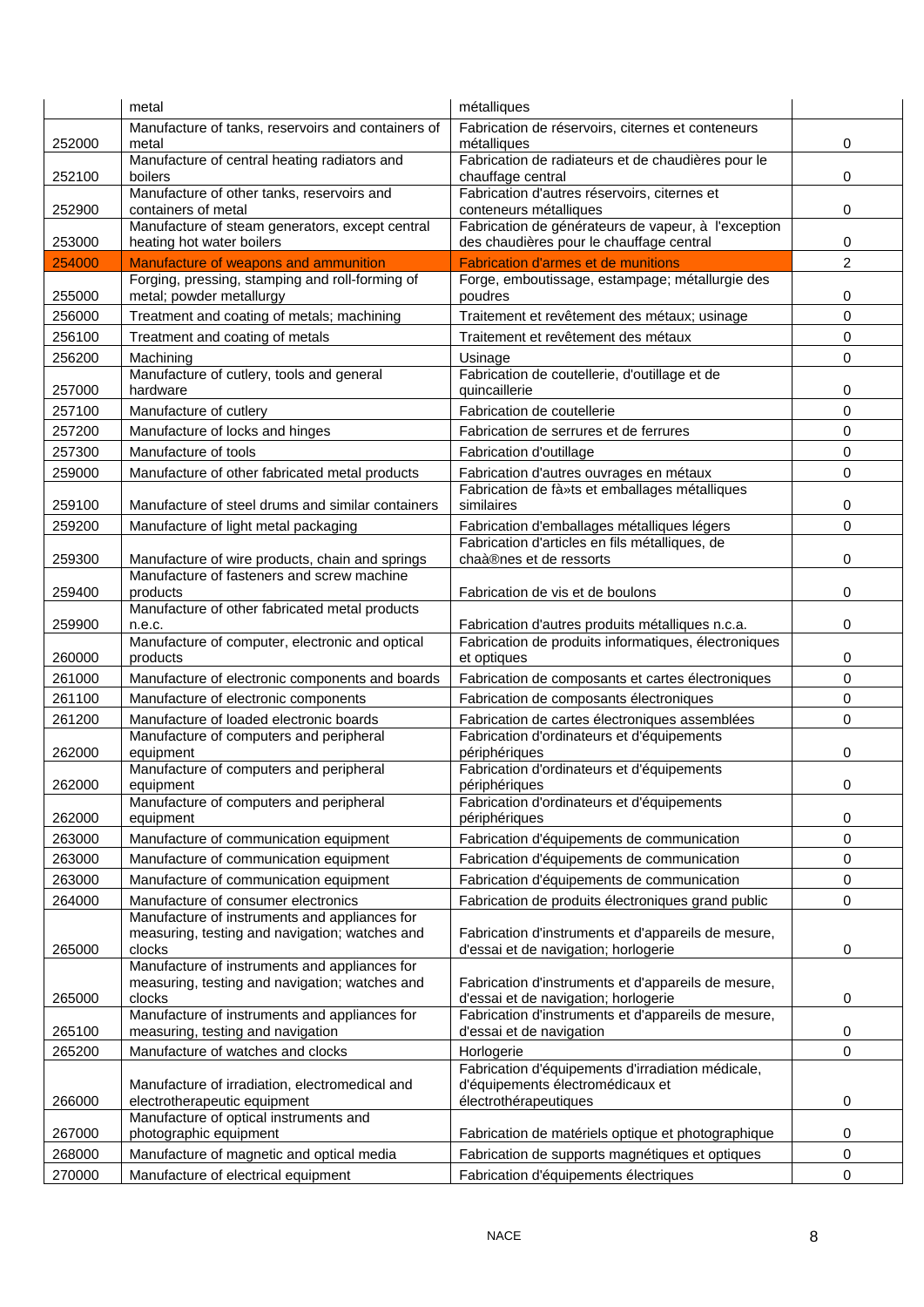| 271000           | Manufacture of electric motors, generators,<br>transformers and electricity distribution and control<br>apparatus | Fabrication de moteurs, génératrices et<br>transformateurs électriques et de matériel de<br>distribution et de commande électrique | 0                        |
|------------------|-------------------------------------------------------------------------------------------------------------------|------------------------------------------------------------------------------------------------------------------------------------|--------------------------|
| 271100           | Manufacture of electric motors, generators and<br>transformers                                                    | Fabrication de moteurs, génératrices et<br>transformateurs électriques                                                             | 0                        |
| 271200           | Manufacture of electricity distribution and control<br>apparatus                                                  | Fabrication de matériel de distribution et de<br>commande électrique                                                               | 0                        |
| 272000           | Manufacture of batteries and accumulators                                                                         | Fabrication de piles et d'accumulateurs électriques                                                                                | 0                        |
| 273000           | Manufacture of wiring and wiring devices                                                                          | Fabrication de fils et câbles et de matériel<br>d'installation électrique                                                          | 0                        |
| 273100           | Manufacture of fibre optic cables                                                                                 | Fabrication de câbles de fibres optiques                                                                                           | $\mathbf 0$              |
| 273200           | Manufacture of other electronic and electric wires<br>and cables                                                  | Fabrication d'autres fils et câbles électroniques ou<br>électriques                                                                | 0                        |
| 273300           | Manufacture of wiring devices                                                                                     | Fabrication de matériel d'installation électrique                                                                                  | 0                        |
| 274000           | Manufacture of electric lighting equipment                                                                        | Fabrication d'appareils d'éclairage électrique                                                                                     | 0                        |
| 275000           | Manufacture of domestic appliances                                                                                | Fabrication d'appareils ménagers                                                                                                   | 0                        |
| 275100           | Manufacture of electric domestic appliances                                                                       | Fabrication d'appareils électroménagers                                                                                            | 0                        |
| 275200           | Manufacture of non-electric domestic appliances                                                                   | Fabrication d'appareils ménagers non électriques                                                                                   | $\mathbf 0$              |
| 279000           | Manufacture of other electrical equipment                                                                         | Fabrication d'autres matériels électriques                                                                                         | 0                        |
| 279000           | Manufacture of other electrical equipment                                                                         | Fabrication d'autres matériels électriques                                                                                         | 0                        |
| 279000           | Manufacture of other electrical equipment                                                                         | Fabrication d'autres matériels électriques                                                                                         | 0                        |
| 280000           | Manufacture of machinery and equipment n.e.c.                                                                     | Fabrication de machines et équipements n.c.a.                                                                                      | 0                        |
| 280000           | Manufacture of machinery and equipment n.e.c.                                                                     | Fabrication de machines et équipements n.c.a.                                                                                      | 0                        |
| 281000           | Manufacture of general-purpose machinery                                                                          | Fabrication de machines d'usage général                                                                                            | 0                        |
| 281100           | Manufacture of engines and turbines, except<br>aircraft, vehicle and cycle engines                                | Fabrication de moteurs et turbines, à l'exception<br>des moteurs d'avions et de véhicules                                          | 0                        |
|                  |                                                                                                                   | Fabrication d'équipements hydrauliques et                                                                                          |                          |
| 281200           | Manufacture of fluid power equipment                                                                              | pneumatiques                                                                                                                       | 0<br>$\mathsf{O}\xspace$ |
| 281300<br>281400 | Manufacture of other pumps and compressors<br>Manufacture of other taps and valves                                | Fabrication d'autres pompes et compresseurs<br>Fabrication d'autres articles de robinetterie                                       | 0                        |
|                  | Manufacture of bearings, gears, gearing and                                                                       | Fabrication d'engrenages et d'organes mécaniques                                                                                   |                          |
| 281500           | driving elements                                                                                                  | de transmission                                                                                                                    | 0                        |
| 282000           | Manufacture of other general-purpose machinery                                                                    | Fabrication d'autres machines d'usage général                                                                                      | 0                        |
| 282100           | Manufacture of ovens, furnaces and furnace<br>burners                                                             | Fabrication de fours et brà»leurs                                                                                                  | 0                        |
| 282200           | Manufacture of lifting and handling equipment                                                                     | Fabrication de matériel de levage et de manutention                                                                                | 0                        |
| 282300           | Manufacture of office machinery and equipment<br>(except computers and peripheral equipment)                      | Fabrication de machines et d'équipements de<br>bureau (à l'exception des ordinateurs et<br>équipements périphériques)              | 0                        |
| 282400           | Manufacture of power-driven hand tools                                                                            | Fabrication d'outillage portatif à moteur incorporé                                                                                | 0                        |
| 282500           | Manufacture of non-domestic cooling and<br>ventilation equipment                                                  | Fabrication d'équipements aérauliques et<br>frigorifiques industriels                                                              | 0                        |
| 282900           | Manufacture of other general-purpose machinery<br>n.e.c.                                                          | Fabrication de machines diverses d'usage général                                                                                   | 0                        |
| 283000           | Manufacture of agricultural and forestry machinery                                                                | Fabrication de machines agricoles et forestières                                                                                   | 0                        |
| 283000           | Manufacture of agricultural and forestry machinery                                                                | Fabrication de machines agricoles et forestières                                                                                   | 0                        |
| 283000           | Manufacture of agricultural and forestry machinery                                                                | Fabrication de machines agricoles et forestières                                                                                   | 0                        |
| 284000           | Manufacture of metal forming machinery and<br>machine tools                                                       | Fabrication de machines de formage des métaux et<br>de machines-outils                                                             | 0                        |
| 284100           | Manufacture of metal forming machinery                                                                            | Fabrication de machines de formage des métaux                                                                                      | 0                        |
| 284900           | Manufacture of other machine tools                                                                                | Fabrication d'autres machines-outils                                                                                               | 0                        |
| 289000           | Manufacture of other special-purpose machinery                                                                    | Fabrication d'autres machines d'usage spécifique                                                                                   | 0                        |
| 289100           | Manufacture of machinery for metallurgy                                                                           | Fabrication de machines pour la métallurgie                                                                                        | 0                        |
| 289200           | Manufacture of machinery for mining, quarrying<br>and construction                                                | Fabrication de machines pour l'extraction ou la<br>construction                                                                    | 0                        |
| 289300           | Manufacture of machinery for food, beverage and<br>tobacco processing                                             | Fabrication de machines pour l'industrie agro-<br>alimentaire                                                                      | 0                        |
| 289400           | Manufacture of machinery for textile, apparel and<br>leather production                                           | Fabrication de machines pour les industries textiles                                                                               | 0                        |
| 289500           | Manufacture of machinery for paper and                                                                            | Fabrication de machines pour les industries du                                                                                     | 0                        |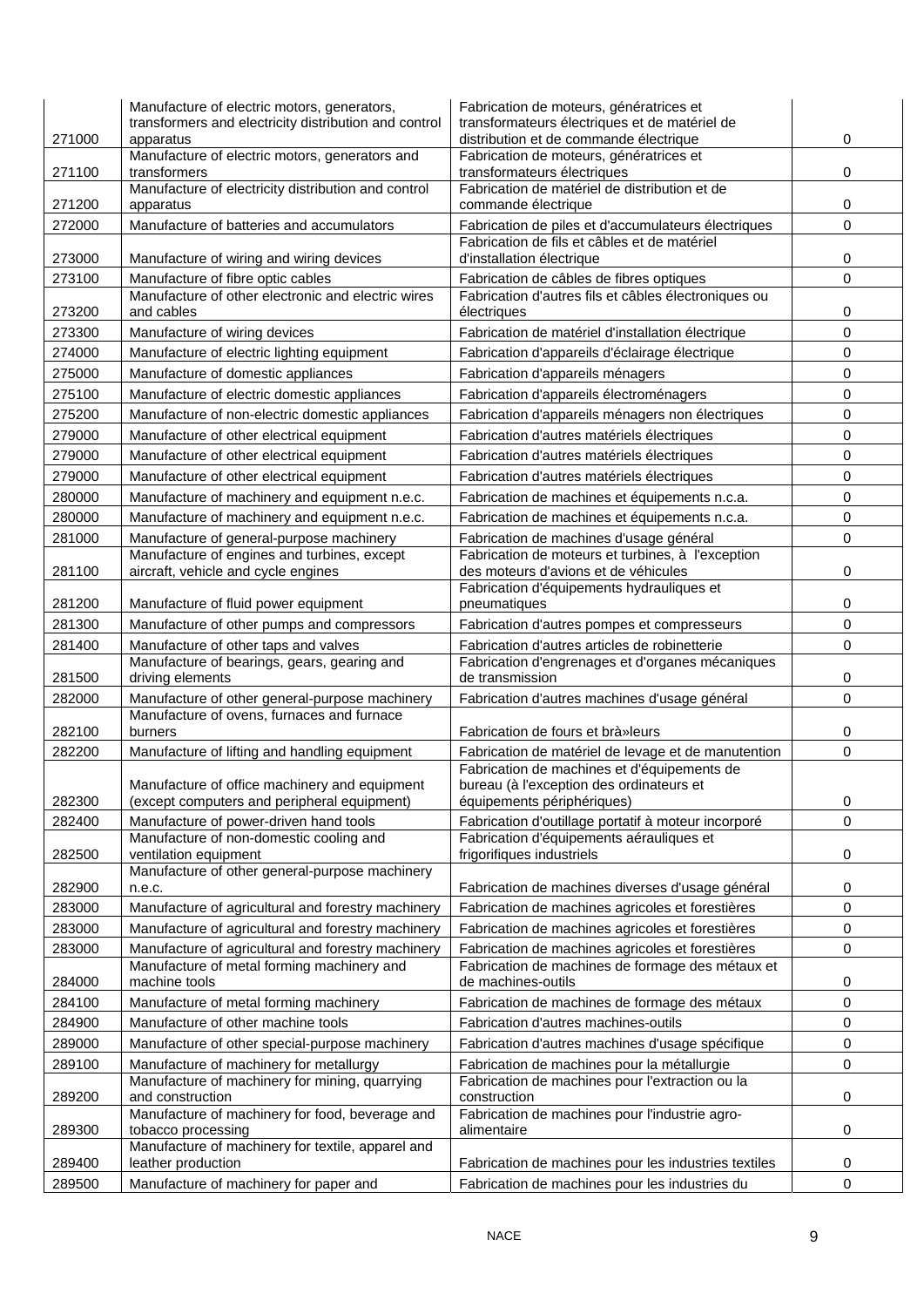|        | paperboard production                                                | papier et du carton                                                        |                |
|--------|----------------------------------------------------------------------|----------------------------------------------------------------------------|----------------|
|        |                                                                      | Fabrication de machines pour le travail du                                 |                |
| 289600 | Manufacture of plastic and rubber machinery                          | caoutchouc ou des plastiques                                               | 0              |
| 289900 | Manufacture of other special-purpose machinery<br>n.e.c.             | Fabrication d'autres machines d'usage spécifique<br>n.c.a.                 | 0              |
| 290000 | Manufacture of motor vehicles, trailers and semi-<br>trailers        | Industrie automobile                                                       | 1              |
| 291000 | Manufacture of motor vehicles                                        | Construction de véhicules automobiles                                      | $\mathbf{1}$   |
|        | Manufacture of bodies (coachwork) for motor                          |                                                                            |                |
| 292000 | vehicles; manufacture of trailers and semi-trailers                  | Fabrication de carrosseries et remorques                                   | 1              |
| 293000 | Manufacture of parts and accessories for motor<br>vehicles           | Fabrication d'équipements automobiles                                      | 0              |
|        | Manufacture of electrical and electronic equipment                   | Fabrication d'équipements électriques et                                   |                |
| 293100 | for motor vehicles<br>Manufacture of other parts and accessories for | électroniques automobiles                                                  | 0              |
| 293200 | motor vehicles                                                       | Fabrication d'autres équipements automobiles                               | 0              |
| 300000 | Manufacture of other transport equipment                             | Fabrication d'autres matériels de transport                                | 1              |
| 301000 | Building of ships and boats                                          | <b>Construction navale</b>                                                 | 1              |
| 301100 | Building of ships and floating structures                            | Construction de navires et de structures flottantes                        | $\mathbf{1}$   |
| 301200 | Building of pleasure and sporting boats                              | Construction de bateaux de plaisance                                       | $\mathbf{1}$   |
|        | Manufacture of railway locomotives and rolling                       | Construction de locomotives et d'autre matériel                            |                |
| 302000 | stock<br>Manufacture of air and spacecraft and related               | ferroviaire roulant                                                        | 0              |
| 303000 | machinery                                                            | Construction aéronautique et spatiale                                      | 1              |
| 304000 | Manufacture of military fighting vehicles                            | Construction de véhicules militaires de combat                             | $\overline{c}$ |
| 309000 | Manufacture of transport equipment n.e.c.                            | Fabrication de matériels de transport n.c.a.                               | 1              |
| 309100 | Manufacture of motorcycles                                           | <b>Fabrication de motocycles</b>                                           | 1              |
| 309100 | Manufacture of motorcycles                                           | <b>Fabrication de motocycles</b>                                           | 1              |
| 309200 | Manufacture of bicycles and invalid carriages                        | Fabrication de bicyclettes et de véhicules pour<br>invalides               | 1              |
| 309200 | Manufacture of bicycles and invalid carriages                        | Fabrication de bicyclettes et de véhicules pour<br>invalides               | 1              |
| 309900 | Manufacture of other transport equipment n.e.c.                      | Fabrication d'autres équipements de transport n.c.a.                       | $\mathbf{1}$   |
| 310000 | Manufacture of furniture                                             | Fabrication de meubles                                                     | 0              |
| 310000 | Manufacture of furniture                                             | Fabrication de meubles                                                     | 0              |
| 310100 | Manufacture of office and shop furniture                             | Fabrication de meubles de bureau et de magasin                             | 0              |
| 310100 | Manufacture of office and shop furniture                             | Fabrication de meubles de bureau et de magasin                             | 0              |
| 310200 | Manufacture of kitchen furniture                                     | Fabrication de meubles de cuisine                                          | 0              |
| 310300 | Manufacture of mattresses                                            | Fabrication de matelas                                                     | 0              |
| 310900 | Manufacture of other furniture                                       | Fabrication d'autres meubles                                               | 0              |
| 320000 | Other manufacturing                                                  | Autres industries manufacturières                                          | 0              |
| 321000 | Manufacture of jewellery, bijouterie and related<br>articles         | Fabrication d'articles de joaillerie, bijouterie et<br>articles similaires | 0              |
| 321100 | Striking of coins                                                    | Frappe de monnaie                                                          | 0              |
| 321200 | Manufacture of jewellery and related articles                        | Fabrication d'articles de joaillerie et bijouterie                         | 0              |
| 321300 | Manufacture of imitation jewellery and related<br>articles           | Fabrication d'articles de bijouterie fantaisie et<br>articles similaires   | 0              |
| 322000 | Manufacture of musical instruments                                   | Fabrication d'instruments de musique                                       | 0              |
| 323000 | Manufacture of sports goods                                          | Fabrication d'articles de sport                                            | 0              |
| 324000 | Manufacture of games and toys                                        | Fabrication de jeux et jouets                                              | 0              |
| 325000 | Manufacture of medical and dental instruments<br>and supplies        | Fabrication d'instruments et de fournitures à usage<br>médical et dentaire | 0              |
| 329000 |                                                                      |                                                                            |                |
|        | Manufacturing n.e.c.                                                 | Activités manufacturières n.c.a.                                           | 0              |
| 329100 | Manufacture of brooms and brushes                                    | Fabrication d'articles de brosserie                                        | 0              |
| 329900 | Other manufacturing n.e.c.                                           | Autres activités manufacturières n.c.a.                                    | 0              |
| 329910 | Support to industry (ex.PA-OPSB)                                     | Soutien à l'industrie (ex.PA-OPSB)                                         | 0              |
| 330000 | Repair and installation of machinery and<br>equipment                | Réparation et installation de machines et<br>d'équipements                 | 0              |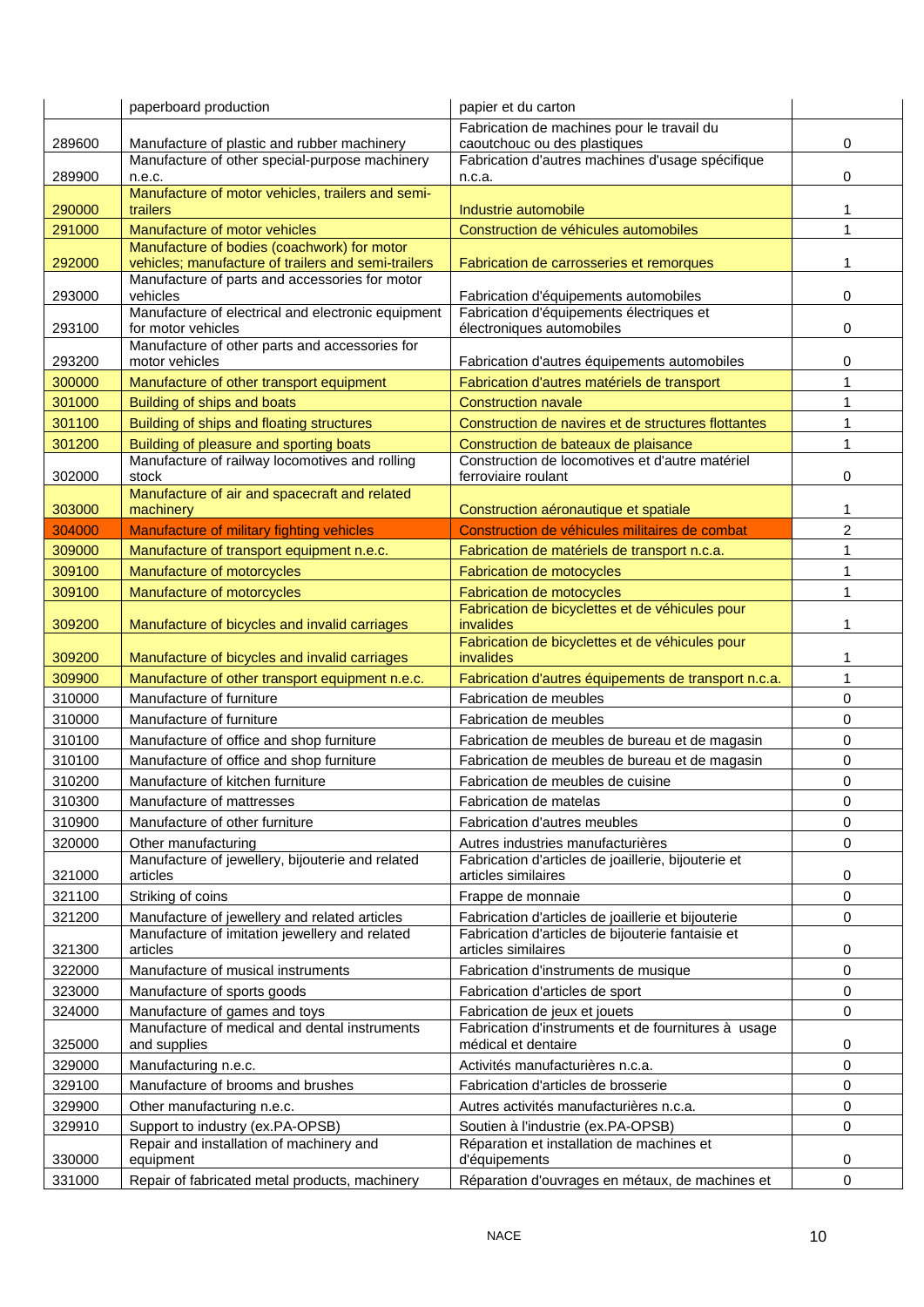|                  | and equipment                                                                               | d'équipements                                                                             |                  |
|------------------|---------------------------------------------------------------------------------------------|-------------------------------------------------------------------------------------------|------------------|
| 331100           | Repair of fabricated metal products                                                         | Réparation d'ouvrages en métaux                                                           | $\Omega$         |
|                  |                                                                                             | Réparation de machines et équipements                                                     |                  |
| 331200<br>331300 | Repair of machinery<br>Repair of electronic and optical equipment                           | mécaniques                                                                                | 0<br>$\mathbf 0$ |
| 331400           | Repair of electrical equipment                                                              | Réparation de matériels électroniques et optiques<br>Réparation d'équipements électriques | 0                |
| 331500           | Repair and maintenance of ships and boats                                                   | Réparation et maintenance navale                                                          | 0                |
|                  |                                                                                             | Réparation et maintenance d'aéronefs et d'engins                                          |                  |
| 331600           | Repair and maintenance of aircraft and spacecraft                                           | spatiaux                                                                                  | 0                |
|                  | Repair and maintenance of other transport                                                   | Réparation et maintenance d'autres équipements de                                         |                  |
| 331700           | equipment                                                                                   | transport                                                                                 | 0                |
| 331900           | Repair of other equipment                                                                   | Réparation d'autres équipements<br>Installation de machines et d'équipements              | 0                |
| 332000           | Installation of industrial machinery and equipment                                          | industriels                                                                               | 0                |
|                  |                                                                                             | Production et distribution d'électricité, de gaz, de                                      |                  |
| 350000           | Electricity, gas, steam and air conditioning supply                                         | vapeur et d'air conditionné                                                               | 0                |
| 351000           | Electric power generation, transmission and<br>distribution                                 | Production, transport et distribution d'électricité                                       | 0                |
| 351100           | <b>Production of electricity</b>                                                            | Production d'électricité                                                                  | $\overline{c}$   |
| 351110           | <b>Thermal power stations</b>                                                               | <b>Centrales thermiques</b>                                                               | 2                |
| 351111           | Thermal power stations: coal, lignite                                                       | Centrales thermiques : charbon, lignite                                                   | 2                |
| 351112           | Thermal power stations: fuel oil                                                            | Centrales thermiques : fuel                                                               | 2                |
| 351113           | Thermal power stations: natural gas                                                         | Centrales thermiques : gaz naturel                                                        | $\overline{c}$   |
|                  | Thermal power stations: coal + fuel oil or natural                                          | Centrales thermiques : charbon+fuel ou gaz naturel                                        |                  |
| 351114           | gas or both                                                                                 | ou les deux                                                                               | 2                |
| 351115           | Thermal power stations: fuel oil + natural gas                                              | Centrales thermiques : fuel+gaz naturel                                                   | 2                |
| 351116           | Other thermal power stations                                                                | Autres centrales thermiques                                                               | $\overline{2}$   |
| 351120           | hydroelectric and pumped storage power stations                                             | centrales hydroélectriques et d'accumulation par<br>pompage                               | 2                |
|                  | Hydroelectric power stations: conventional (with                                            | Centrales hydroélectriques conventionnelles (avec                                         |                  |
| 351121           | storage)                                                                                    | réservoir)                                                                                | 2                |
| 351122           | Centrales hydroélectriques : fil de l'eau                                                   | Hydroelectric power stations: run of the river                                            | $\overline{c}$   |
| 351123           | Hydroelectric power stations: tidal                                                         | Centrales hydroélectriques : maremotrice                                                  | $\overline{c}$   |
| 351124           | Other hydroelectric power stations                                                          | Autres centrales hydroélectriques                                                         | $\overline{c}$   |
| 351124           | Other hydroelectric power stations                                                          | Autres centrales hydroélectriques                                                         | 2                |
| 351124           | Other hydroelectric power stations                                                          | Autres centrales hydroélectriques                                                         | 2                |
| 351125           | <b>Pumped power stations</b>                                                                | Centrales d'accumulation par pompage                                                      | 2                |
| 351130           | alternative and renewable sources of energy<br>Alternative and renewable sources of energy: | énergies alternatives et renouvelables                                                    | 1                |
| 351131           | biomass                                                                                     | Energies alternatives et renouvelables : biomasse                                         | 1                |
|                  | Alternative and renewable sources of energy:                                                |                                                                                           |                  |
| 351131           | biomass                                                                                     | Energies alternatives et renouvelables : biomasse                                         | 1                |
| 351132           | alternative and renewable sources of energy:<br>biofuel                                     | Energies alternatives et renouvelables : biofuel                                          | 1                |
|                  | Alternative and renewable sources of energy:                                                |                                                                                           |                  |
| 351133           | solar                                                                                       | Energies alternatives et renouvelables : solaire                                          | 0                |
| 351134           | Alternative and renewable sources of energy: wind<br>- onshore                              | Energies alternatives et renouvelables :éolienne -<br>inshore                             | 0                |
|                  | Alternative and renewable sources of energy: wind                                           | Energies alternatives et renouvelables :éolienne -                                        |                  |
| 351135           | - offshore                                                                                  | offshore                                                                                  | 1                |
|                  | Alternative and renewable sources of energy:                                                | Energies alternatives et renouvelables :                                                  |                  |
| 351136           | geothermal<br>Other alternative and renewable sources of                                    | géothermique                                                                              | 1                |
| 351137           | energy                                                                                      | Autres Energies alternatives et renouvelables                                             | 1                |
| 351140           | nuclear energy                                                                              | énergie nucléaire                                                                         | $\overline{c}$   |
| 351141           | pilot plants                                                                                | centrales experimentales                                                                  | 2                |
| 351142           | demonstration plants                                                                        | centrales de démonstration                                                                | $\overline{2}$   |
| 351143           | commercially-rated power stations                                                           | centrale de puissance                                                                     | 2                |
| 351150           | Other plants n.e.c                                                                          | autres centrales n.c.a.                                                                   | 1                |
| 351200           | Transmission of electricity                                                                 | Transport d'électricité                                                                   | 0                |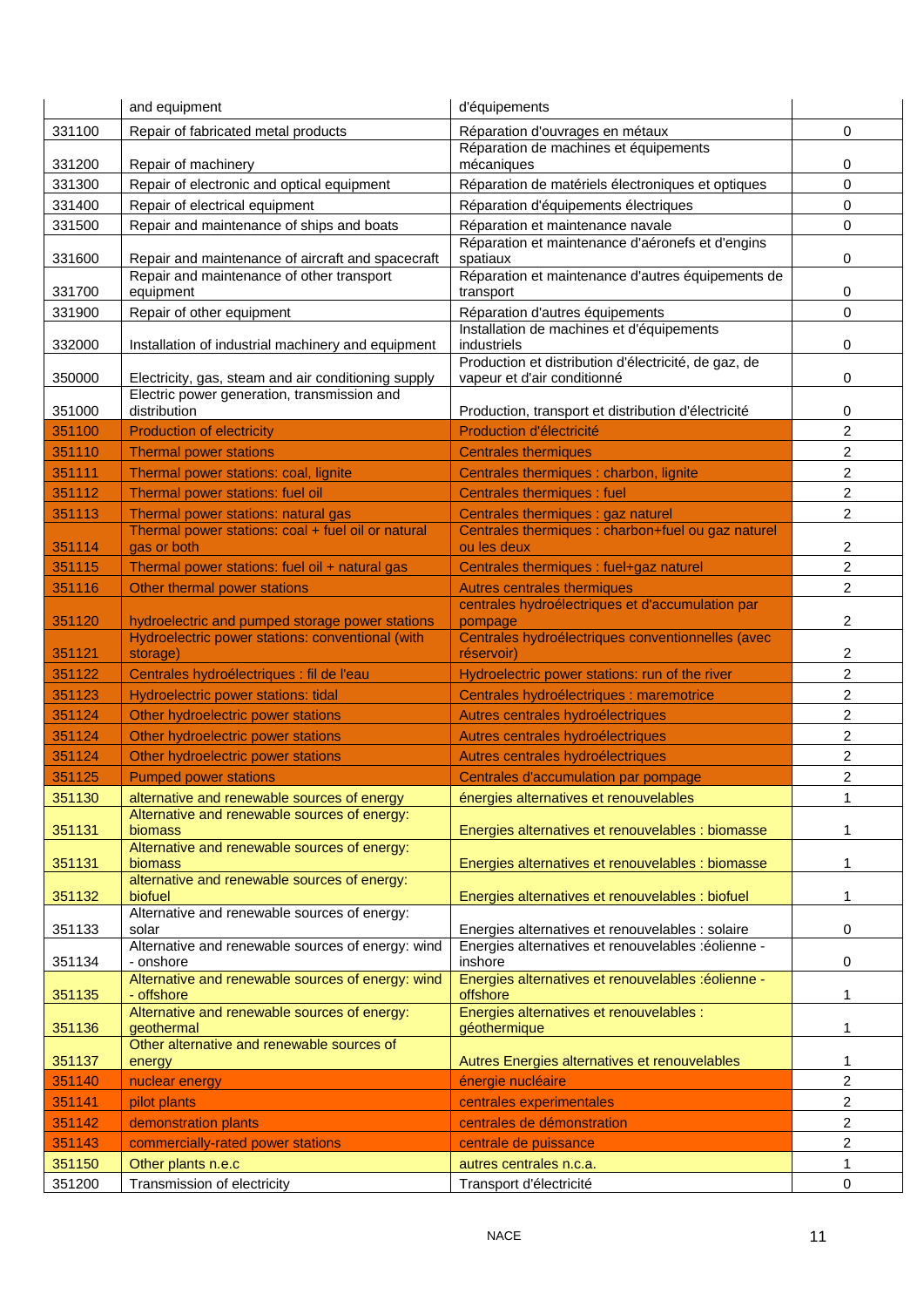| 351210 | high-voltage transmission                                                  | <b>Transport sous haute tension</b>                              | 1              |
|--------|----------------------------------------------------------------------------|------------------------------------------------------------------|----------------|
| 351211 | power grid management                                                      | Gestion du système électrique                                    | 0              |
| 351300 | Distribution of electricity                                                | Distribution d'électricité                                       | 0              |
| 351400 | Trade of electricity                                                       | Commerce d'électricité                                           | 0              |
| 352000 | Manufacture of gas; distribution of gaseous fuels<br>through mains         | Production et distribution de combustibles gazeux                | 0              |
| 352100 | Manufacture of gas                                                         | Production de combustibles gazeux                                | 0              |
| 352200 | Distribution of gaseous fuels through mains                                | Distribution de combustibles gazeux par conduites                | 0              |
| 352300 | Trade of gas through mains                                                 | Commerce de combustibles gazeux par conduites                    | 0              |
| 353000 | Steam and air conditioning supply                                          | Production et distribution de vapeur et d'air<br>conditionné     | 0              |
| 353010 | Heat production plants                                                     | Centrales production de chaleur                                  | 0              |
| 353011 | Heat supply                                                                | Distribution de chaleur                                          | 0              |
| 353012 | Combined heat and power production                                         | Production combinée électricité/chaleur                          | 0              |
| 360000 | Water collection, treatment and supply                                     | Captage, traitement et distribution d'eau                        | 1              |
| 360000 | Water collection, treatment and supply                                     | Captage, traitement et distribution d'eau                        | 1              |
| 361000 | drinking water supply                                                      | approvisionnement en eau potable                                 | 1              |
| 361001 | development of groundwater resources                                       | développement des ressources aquifères                           | 1              |
| 361002 | drinking water treatment                                                   | traitement de l'eau potable                                      | 1              |
| 361002 | <b>Desalination</b>                                                        | <b>Dessalement</b>                                               | 1              |
| 361003 | water supply                                                               | transmission de l'eau                                            | 1              |
| 361004 | water distribution                                                         | distribution de l'eau                                            | 1              |
| 361005 | supply and sewerage                                                        | approvisionnement et assainissement                              | 1              |
|        |                                                                            | régularisation débits, digues, protection contre                 |                |
| 361006 | flow control, dykes, protection against erosion, etc.                      | l'érosion, etc.                                                  | 1              |
| 361007 | conservation of groundwater resources                                      | conservation des ressources aquifères                            | $\mathbf{1}$   |
| 361008 | flow control, erosion control                                              | régularisation des débits, contrôle de l'érosion                 | 1              |
| 361009 | coastal protection works                                                   | protection des zones cotières                                    | 1              |
| 361010 | other water sector activities                                              | autres activités relatives à l'eau                               | 1              |
| 370000 | Sewerage                                                                   | Collecte et traitement des eaux usées                            | 1              |
| 371000 | <b>Wastewater treatment</b>                                                | Epuration des eaux usées                                         | 1              |
| 371001 | <b>Wastewater collection</b>                                               | Recollection des eaux usées                                      | 1              |
| 371002 | Stormwater collection, drainage                                            | Recollection des eaux de pluie, drainage                         | 1              |
| 371003 | Wastewater treatment and storage                                           | Traitement et stockage des eaux usées                            | 1              |
| 371004 | Other wastewater related activities                                        | Autres activités relatives aux eaux usées                        | 1              |
| 380000 | Waste collection, treatment and disposal activities;<br>materials recovery | Collecte, traitement et élimination des déchets;<br>récupération | 1              |
| 381000 | <b>Waste collection</b>                                                    | Collecte des déchets                                             | $\mathbf{1}$   |
| 381100 | Collection of non-hazardous waste                                          | Collecte des déchets non dangereux                               | 1              |
| 381200 | <b>Collection of hazardous waste</b>                                       | Collecte des déchets dangereux                                   | 2              |
| 382000 | Waste treatment and disposal                                               | Traitement et élimination des déchets                            | 1              |
| 382100 | Treatment and disposal of non-hazardous waste                              | Traitement et élimination des déchets non<br>dangereux           | 1              |
| 382110 | <b>Municipal waste</b>                                                     | Déchets municipaux                                               | 1              |
| 382111 | <b>Waste sorting plants</b>                                                | Unités de tri des déchets                                        | 1              |
| 382112 | Composting and biological processing                                       | Compostage et traitement biologique                              | 1              |
| 382113 | Landfills                                                                  | <b>Décharges</b>                                                 | 1              |
| 382114 | Incineration                                                               | Incinération                                                     | 2              |
| 382115 | Other municipal waste facilities                                           | Autres déchets municipaux                                        | 1              |
| 382120 | <b>Industrial waste</b>                                                    | Déchets industriels                                              | 1              |
| 382130 | Wastewater and solid waste                                                 | Eaux usées + déchets solides                                     | 1              |
| 382140 | <b>Special waste processing</b>                                            | Traitement des déchets spéciaux                                  | 2              |
| 382141 | Psysico-chemical processing installations                                  | Unité de traitement physico-chimiques                            | $\overline{2}$ |
| 382142 | Landfills                                                                  | <b>Décharges</b>                                                 | 1              |
| 382143 | Incineration                                                               | Incinération                                                     | $\overline{2}$ |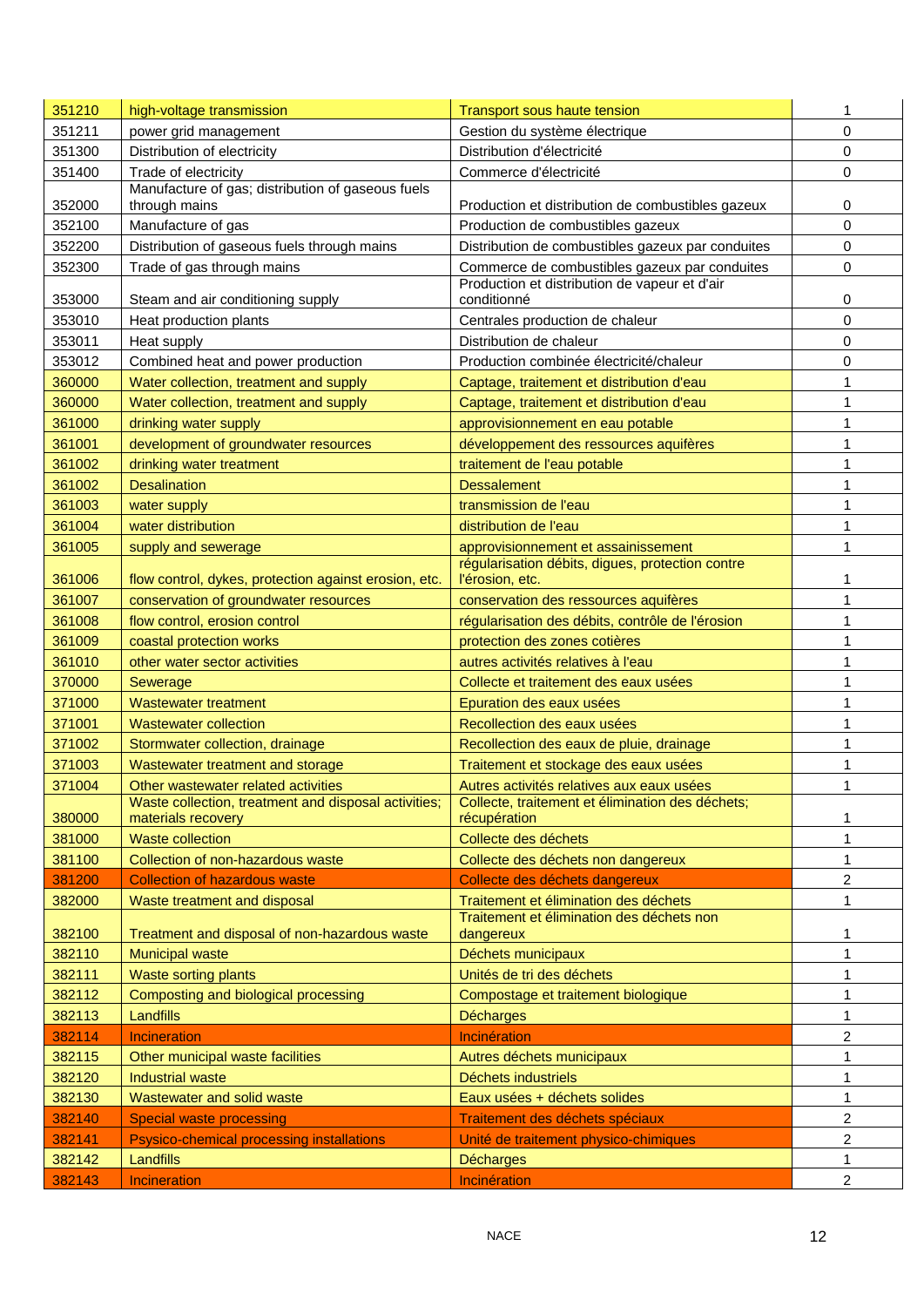| 382144 | Other special waste facilities                                                      | Autres déchets spéciaux                                                          | 2              |
|--------|-------------------------------------------------------------------------------------|----------------------------------------------------------------------------------|----------------|
| 382190 | Other solid waste                                                                   | Autres déchets solides                                                           | 2              |
| 382200 | <b>Treatment and disposal of hazardous waste</b>                                    | Traitement et élimination des déchets dangereux                                  | $\overline{c}$ |
| 383000 | Materials recovery                                                                  | Récupération                                                                     | 0              |
| 383000 | Materials recovery                                                                  | Récupération                                                                     | 0              |
| 383000 | Materials recovery                                                                  | Récupération                                                                     | 0              |
| 383100 | Dismantling of wrecks                                                               | Démantèlement d'épaves                                                           | $\mathbf 0$    |
| 383200 | Recovery of sorted materials                                                        | Récupération de déchets triés                                                    | $\mathbf 0$    |
|        | Remediation activities and other waste                                              | Dépollution et autres services de gestion des                                    |                |
| 390000 | management services                                                                 | déchets                                                                          | 0              |
| 410000 | Construction of buildings                                                           | Construction de bâtiments                                                        | 0              |
| 411000 | Development of building projects<br>Construction of residential and non-residential | Promotion immobilière<br>Construction de bâtiments résidentiels et non           | 0              |
| 412000 | buildings                                                                           | résidentiels                                                                     | 0              |
|        | Construction of residential and non-residential                                     | Construction de bâtiments résidentiels et non                                    |                |
| 412000 | buildings                                                                           | résidentiels                                                                     | 0              |
| 412010 | urban infrastructure                                                                | Infrastructures urbaines                                                         | 0              |
| 412011 | urban renewal                                                                       | Rénovation urbaine                                                               | 0              |
| 412012 | public buildings                                                                    | Bâtiments publics                                                                | 0              |
| 412013 | exhibitions, trade fairs and conferences                                            | Exposition, foires et congrès                                                    | 0              |
| 412014 | housing                                                                             | Logements                                                                        | 0              |
| 412020 | urban development schemes                                                           | Aménagements urbains composites                                                  | 0              |
| 412021 | sundry infrastructure                                                               | Infrastructures diverses                                                         | 0              |
| 412022 | development of industrial estates                                                   | Aménagements aires industrielles                                                 | 0              |
| 412023 | composite infrastructure                                                            | Infrastructures composites                                                       | 0              |
| 420000 | Civil engineering                                                                   | Génie civil                                                                      | 0              |
| 421000 | Construction of roads and railways                                                  | Construction de routes et de voies ferrées                                       | 0              |
| 421100 | Construction of roads and motorways                                                 | Construction de routes et autoroutes                                             | $\mathbf 0$    |
| 421200 | Construction of railways and underground railways                                   | Construction de voies ferrées de surface et<br>souterraines                      | 0              |
| 421300 | Construction of bridges and tunnels                                                 | Construction de ponts et tunnels                                                 | 0              |
| 422000 | Construction of utility projects                                                    | Construction de réseaux et de lignes                                             | $\mathbf 0$    |
| 422100 | Construction of utility projects for fluids                                         | Construction de réseaux pour fluides                                             | 0              |
|        | Construction of utility projects for electricity and                                | Construction de réseaux électriques et de                                        |                |
| 422200 | telecommunications                                                                  | télécommunications                                                               | 0              |
| 429000 | Construction of other civil engineering projects                                    | Construction d'autres ouvrages de génie civil                                    | 0              |
| 429010 | industrial estates and buildings (turnkey factories)                                | Lotissements, bâtiments industriels (usines clé en<br>main)                      | 0              |
| 429100 | Construction of water projects                                                      | Construction d'ouvrages maritimes et fluviaux                                    | 0              |
|        | Construction of other civil engineering projects                                    |                                                                                  |                |
| 429900 | n.e.c.                                                                              | Construction d'autres ouvrages de génie civil n.c.a.                             | 0              |
| 430000 | Specialised construction activities                                                 | Travaux de construction spécialisés                                              | 0              |
| 431000 | Demolition and site preparation                                                     | Démolition et préparation des sites                                              | 0              |
| 431100 | Demolition                                                                          | Travaux de démolition                                                            | 0              |
| 431200 | Site preparation                                                                    | Travaux de préparation des sites                                                 | 0              |
| 431300 | Test drilling and boring                                                            | Forages et sondages                                                              | 0              |
| 432000 | Electrical, plumbing and other construction<br>installation activities              | Travaux d'installation électrique, plomberie et autres<br>travaux d'installation | 0              |
|        | Electrical, plumbing and other construction                                         | Travaux d'installation électrique, plomberie et autres                           |                |
| 432000 | installation activities                                                             | travaux d'installation                                                           | 0              |
| 432000 | Electrical, plumbing and other construction<br>installation activities              | Travaux d'installation électrique, plomberie et autres<br>travaux d'installation | 0              |
| 432100 | <b>Electrical installation</b>                                                      | Installation électrique                                                          | 0              |
|        |                                                                                     | Travaux de plomberie et installation de chauffage et                             |                |
| 432200 | Plumbing, heat and air-conditioning installation                                    | de conditionnement d'air                                                         | 0              |
| 432900 | Other construction installation                                                     | Autres travaux d'installation                                                    | 0              |
| 433000 | Building completion and finishing                                                   | Travaux de finition                                                              | 0              |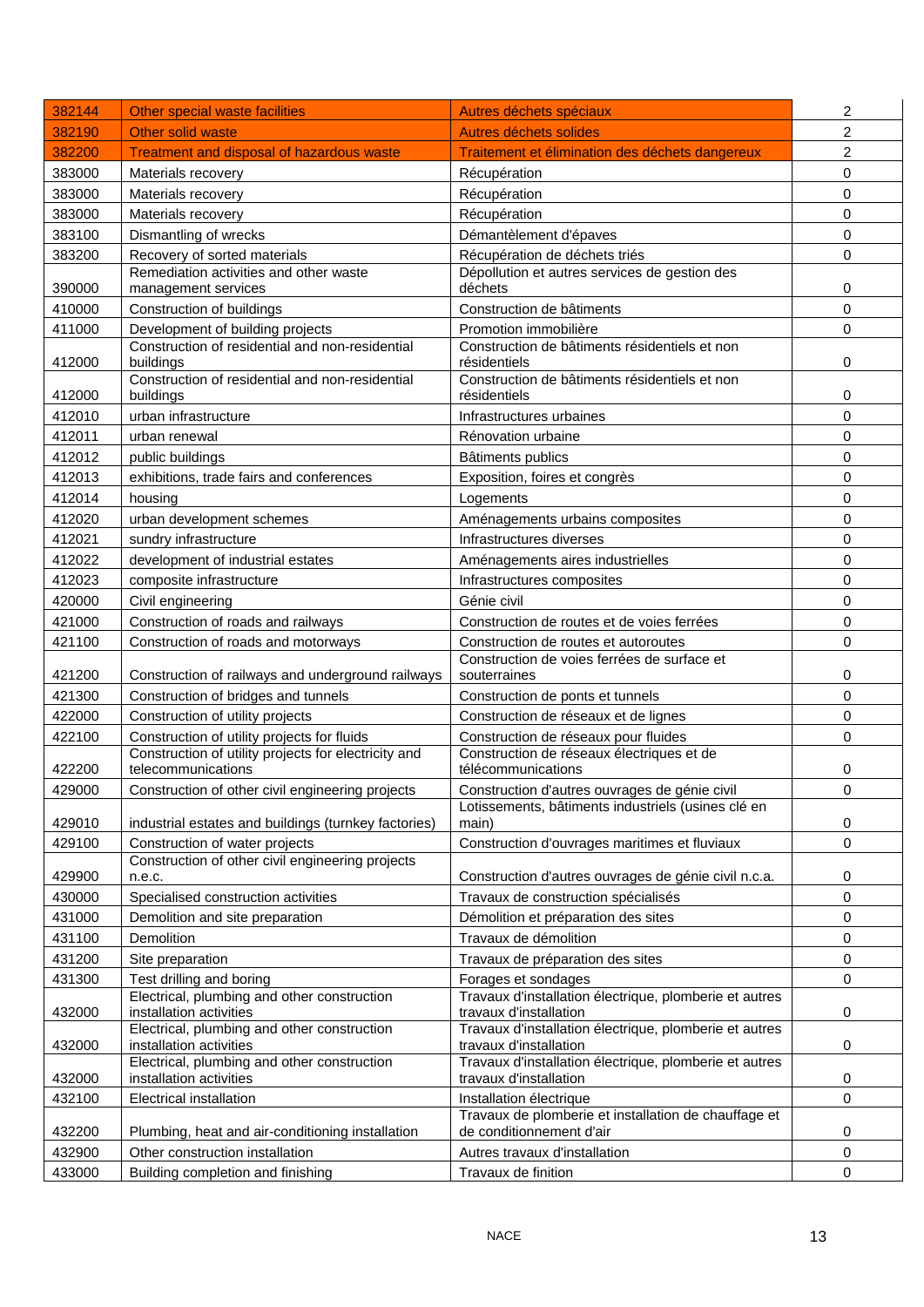| 433100 | Plastering                                                                                 | Travaux de plâtrerie                                                                         | 0                   |
|--------|--------------------------------------------------------------------------------------------|----------------------------------------------------------------------------------------------|---------------------|
| 433200 | Joinery installation                                                                       | Travaux de menuiserie                                                                        | 0                   |
| 433300 | Floor and wall covering                                                                    | Travaux de revêtement des sols et des murs                                                   | 0                   |
| 433400 | Painting and glazing                                                                       | Travaux de peinture et vitrerie                                                              | 0                   |
| 433900 | Other building completion and finishing                                                    | Autres travaux de finition                                                                   | 0                   |
| 439000 | Other specialised construction activities                                                  | Autres travaux de construction spécialisés                                                   | 0                   |
| 439100 | Roofing activities                                                                         | Travaux de couverture                                                                        | $\mathbf 0$         |
| 439900 | Other specialised construction activities n.e.c.                                           | Autres travaux de construction spécialisés n.c.a.                                            | $\pmb{0}$           |
|        | Wholesale and retail trade and repair of motor                                             | Commerce et réparation d'automobiles et de                                                   |                     |
| 450000 | vehicles and motorcycles                                                                   | motocycles                                                                                   | 0                   |
| 451000 | Sale of motor vehicles                                                                     | Commerce de véhicules automobiles                                                            | 0                   |
| 451100 | Sale of cars and light motor vehicles                                                      | Commerce de voitures et de véhicules automobiles<br>légers                                   | 0                   |
| 451900 | Sale of other motor vehicles                                                               | Commerce d'autres véhicules automobiles                                                      | 0                   |
| 452000 | Maintenance and repair of motor vehicles                                                   | Entretien et réparation de véhicules automobiles                                             | 0                   |
| 453000 | Sale of motor vehicle parts and accessories                                                | Commerce d'équipements automobiles                                                           | 0                   |
|        | Wholesale trade of motor vehicle parts and                                                 |                                                                                              |                     |
| 453100 | accessories                                                                                | Commerce de gros d'équipements automobiles                                                   | 0                   |
| 453200 | Retail trade of motor vehicle parts and<br>accessories                                     |                                                                                              | 0                   |
|        | Sale, maintenance and repair of motorcycles and                                            | Commerce de détail d'équipements automobiles                                                 |                     |
| 454000 | related parts and accessories                                                              | Commerce et réparation de motocycles                                                         | 0                   |
|        | Wholesale trade, except of motor vehicles and                                              | Commerce de gros, à l'exception des automobiles                                              |                     |
| 460000 | motorcycles                                                                                | et des motocycles                                                                            | 1                   |
| 461000 | Wholesale on a fee or contract basis<br>Agents involved in the sale of agricultural raw    | Intermédiaires du commerce de gros<br>Intermédiaires du commerce en matières premières       | 0                   |
|        | materials, live animals, textile raw materials and                                         | agricoles, animaux vivants, matières premières                                               |                     |
| 461100 | semi-finished goods                                                                        | textiles et produits semi-finis                                                              | 0                   |
|        | Agents involved in the sale of fuels, ores, metals                                         | Intermédiaires du commerce en combustibles,                                                  |                     |
| 461200 | and industrial chemicals                                                                   | métaux, minéraux et produits chimiques                                                       | 0                   |
| 461300 | Agents involved in the sale of timber and building<br>materials                            | Intermédiaires du commerce en bois et matériaux<br>de construction                           | 0                   |
|        | Agents involved in the sale of machinery,                                                  | Intermédiaires du commerce en machines,                                                      |                     |
| 461400 | industrial equipment, ships and aircraft                                                   | équipements industriels, navires et avions                                                   | 0                   |
|        | Agents involved in the sale of furniture, household                                        | Intermédiaires du commerce en meubles, articles                                              |                     |
| 461500 | goods, hardware and ironmongery<br>Agents involved in the sale of textiles, clothing, fur, | de ménage et quincaillerie<br>Intermédiaires du commerce en textiles,                        | 0                   |
| 461600 | footwear and leather goods                                                                 | habillement, fourrures, chaussures et articles en cuir                                       | 0                   |
|        | Agents involved in the sale of food, beverages and                                         | Intermédiaires du commerce en denrées, boissons                                              |                     |
| 461700 | tobacco<br>Agents specialised in the sale of other particular                              | et tabac<br>Intermédiaires spécialisés dans le commerce                                      | 1                   |
| 461800 | products                                                                                   | d'autres produits spécifiques                                                                | 0                   |
| 461900 | Agents involved in the sale of a variety of goods                                          | Intermédiaires du commerce en produits divers                                                | $\mathbf 0$         |
|        | Wholesale of agricultural raw materials and live                                           | Commerce de gros de produits agricoles bruts et                                              |                     |
| 462000 | animals                                                                                    | d'animaux vivants                                                                            | 1                   |
|        | Wholesale of grain, unmanufactured tobacco,                                                | Commerce de gros de céréales, de tabac non<br>manufacturé, de semences et d'aliments pour le |                     |
| 462100 | seeds and animal feeds                                                                     | bétail                                                                                       | 1                   |
|        |                                                                                            | Commerce de gros de céréales, de tabac non                                                   |                     |
|        | Wholesale of grain, unmanufactured tobacco,                                                | manufacturé, de semences et d'aliments pour le                                               |                     |
| 462100 | seeds and animal feeds                                                                     | bétail                                                                                       | 1                   |
| 462200 | Wholesale of flowers and plants                                                            | Commerce de gros de fleurs et plantes                                                        | 0                   |
| 462300 | Wholesale of live animals                                                                  | Commerce de gros d'animaux vivants                                                           | $\mathsf{O}\xspace$ |
| 462400 | Wholesale of hides, skins and leather                                                      | Commerce de gros de cuirs et peaux<br>Commerce de gros de produits alimentaires, de          | 0                   |
| 463000 | Wholesale of food, beverages and tobacco                                                   | boissons et de tabac                                                                         | 1                   |
| 463100 | Wholesale of fruit and vegetables                                                          | Commerce de gros de fruits et légumes                                                        | 0                   |
|        |                                                                                            | Commerce de gros de viandes et de produits                                                   |                     |
| 463200 | Wholesale of meat and meat products                                                        | à base de viande                                                                             | 0                   |
| 463300 | Wholesale of dairy products, eggs and edible oils<br>and fats                              | Commerce de gros de produits laitiers, Å "ufs, huiles<br>et matières grasses comestibles     | 0                   |
| 463400 | Wholesale of beverages                                                                     | Commerce de gros de boissons                                                                 | 0                   |
|        |                                                                                            |                                                                                              |                     |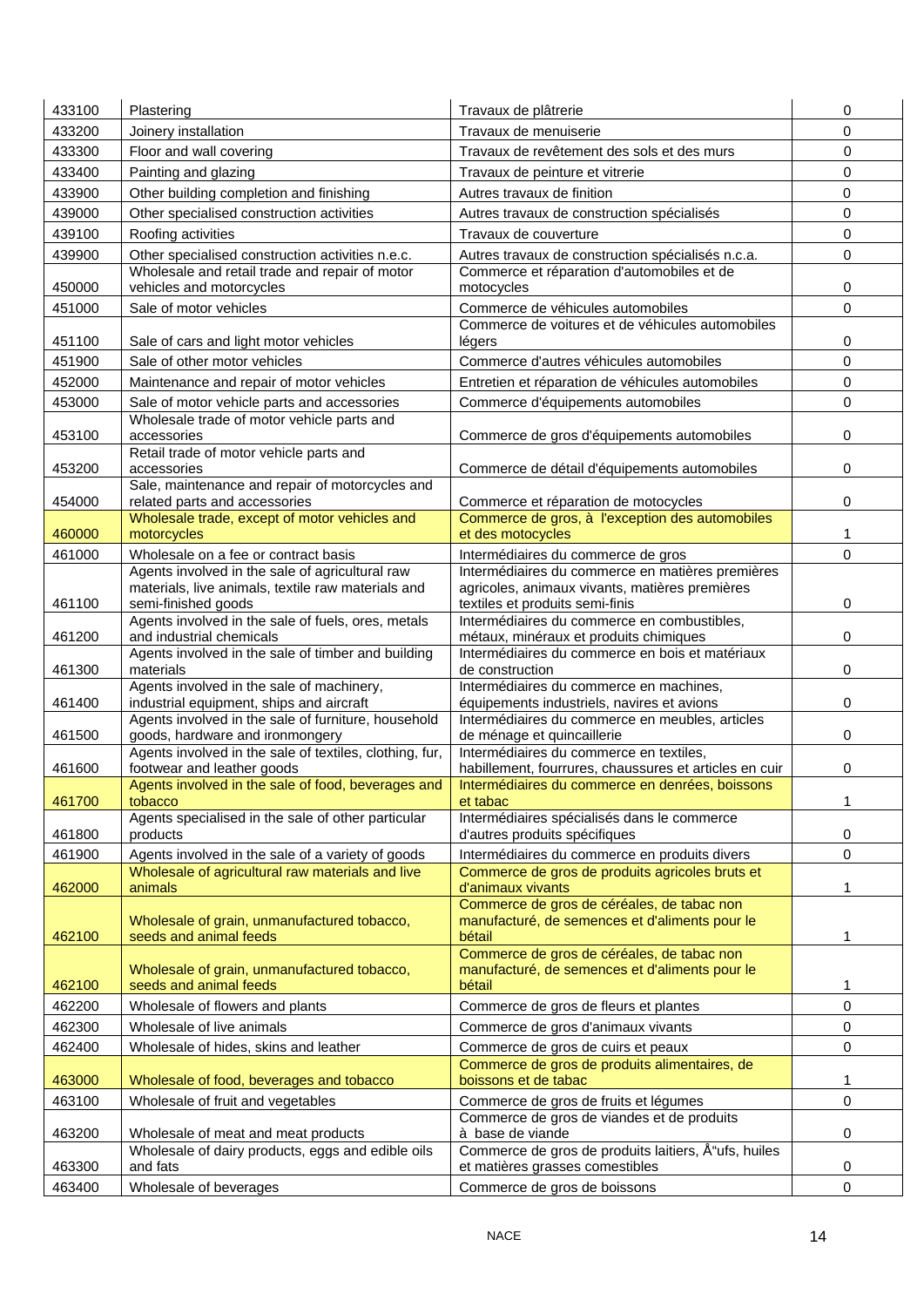| 463500 | Wholesale of tobacco products                                                | Commerce de gros de produits à base de de tabac                                                 | 2            |
|--------|------------------------------------------------------------------------------|-------------------------------------------------------------------------------------------------|--------------|
|        | Wholesale of sugar and chocolate and sugar                                   |                                                                                                 |              |
| 463600 | confectionery                                                                | Commerce de gros de sucre, chocolat et confiserie                                               | 0            |
| 463700 | Wholesale of coffee, tea, cocoa and spices                                   | Commerce de gros de café, thé, cacao et épices                                                  | 0            |
| 463800 | Wholesale of other food, including fish,<br>crustaceans and molluscs         | Commerce de gros d'autres produits alimentaires, y<br>compris poissons, crustacés et mollusques | 0            |
|        | Non-specialised wholesale of food, beverages and                             | Commerce de gros non spécialisé de denrées,                                                     |              |
| 463900 | tobacco                                                                      | boissons et tabac                                                                               | $\mathbf{1}$ |
| 464000 | Wholesale of household goods                                                 | Commerce de gros de biens domestiques                                                           | 0            |
| 464100 | Wholesale of textiles                                                        | Commerce de gros de textiles                                                                    | 0            |
| 464200 | Wholesale of clothing and footwear                                           | Commerce de gros d'habillement et de chaussures                                                 | 0            |
| 464300 | Wholesale of electrical household appliances                                 | Commerce de gros d'appareils électroménagers                                                    | $\mathbf 0$  |
|        | Wholesale of china and glassware and cleaning                                | Commerce de gros de vaisselle, verrerie et produits<br>d'entretien                              | 0            |
| 464400 | materials                                                                    | Commerce de gros de parfumerie et de produits de                                                |              |
| 464500 | Wholesale of perfume and cosmetics                                           | beauté                                                                                          | 0            |
| 464600 | Wholesale of pharmaceutical goods                                            | Commerce de gros de produits pharmaceutiques                                                    | 0            |
|        | Wholesale of furniture, carpets and lighting                                 | Commerce de gros de meubles, de tapis et                                                        |              |
| 464700 | equipment                                                                    | d'appareils d'éclairage<br>Commerce de gros d'articles d'horlogerie et de                       | 0            |
| 464800 | Wholesale of watches and jewellery                                           | bijouterie                                                                                      | 0            |
| 464900 | Wholesale of other household goods                                           | Commerce de gros d'autres biens domestiques                                                     | 0            |
|        | Wholesale of information and communication                                   | Commerce de gros d'équipements de l'information                                                 |              |
| 465000 | equipment                                                                    | et de la communication                                                                          | 0            |
| 465100 | Wholesale of computers, computer peripheral<br>equipment and software        | Commerce de gros d'ordinateurs, d'équipements                                                   | 0            |
|        |                                                                              | informatiques périphériques et de logiciels<br>Commerce de gros de composants et                |              |
|        | Wholesale of electronic and telecommunications                               | d'équipements électroniques et de                                                               |              |
| 465200 | equipment and parts                                                          | télécommunication                                                                               | 0            |
| 466000 | Wholesale of other machinery, equipment and<br>supplies                      | Commerce de gros d'autres équipements industriels                                               | 0            |
|        | Wholesale of agricultural machinery, equipment                               |                                                                                                 |              |
| 466100 | and supplies                                                                 | Commerce de gros de matériel agricole                                                           | 0            |
| 466200 | Wholesale of machine tools                                                   | Commerce de gros de machines-outils                                                             | $\Omega$     |
|        | Wholesale of mining, construction and civil                                  | Commerce de gros de machines pour l'extraction, la                                              |              |
| 466300 | engineering machinery<br>Wholesale of machinery for the textile industry and | construction et le génie civil<br>Commerce de gros de machines pour l'industrie                 | 0            |
| 466400 | of sewing and knitting machines                                              | textile et l'habillement                                                                        | 0            |
| 466500 | Wholesale of office furniture                                                | Commerce de gros de mobilier de bureau                                                          | 0            |
|        | Wholesale of other office machinery and                                      | Commerce de gros d'autres machines et                                                           |              |
| 466600 | equipment                                                                    | équipements de bureau<br>Commerce de gros d'autres machines et                                  | 0            |
| 466900 | Wholesale of other machinery and equipment                                   | équipements                                                                                     | 0            |
|        |                                                                              | Commerce de gros d'autres machines et                                                           |              |
| 466900 | Wholesale of other machinery and equipment                                   | équipements                                                                                     | 0            |
| 467000 | Other specialised wholesale                                                  | Autres commerces de gros spécialisés                                                            | 0            |
| 467100 | Wholesale of solid, liquid and gaseous fuels and<br>related products         | Commerce de gros de combustibles et de produits<br>annexes                                      | 0            |
|        | Wholesale of solid, liquid and gaseous fuels and                             | Commerce de gros de combustibles et de produits                                                 |              |
| 467100 | related products                                                             | annexes                                                                                         | 0            |
| 467200 | Wholesale of metals and metal ores                                           | Commerce de gros de minerais et métaux                                                          | 0            |
|        | Wholesale of wood, construction materials and                                | Commerce de gros de bois, de matériaux de                                                       |              |
| 467300 | sanitary equipment<br>Wholesale of hardware, plumbing and heating            | construction et d'appareils sanitaires<br>Commerce de gros de quincaillerie et fournitures      | 0            |
| 467400 | equipment and supplies                                                       | pour plomberie et chauffage                                                                     | 0            |
| 467500 | Wholesale of chemical products                                               | Commerce de gros de produits chimiques                                                          | 0            |
| 467600 | Wholesale of other intermediate products                                     | Commerce de gros d'autres produits intermédiaires                                               | 0            |
| 467700 | Wholesale of waste and scrap                                                 | Commerce de gros de déchets et débris                                                           | 0            |
| 469000 | Non-specialised wholesale trade                                              | Commerce de gros non spécialisé                                                                 | 0            |
|        | Retail trade, except of motor vehicles and                                   | Commerce de détail, à l'exception des automobiles                                               |              |
| 470000 | motorcycles                                                                  | et des motocycles                                                                               | 1            |
| 471000 | Retail sale in non-specialised stores                                        | Commerce de détail en magasin non spécialisé                                                    | 0            |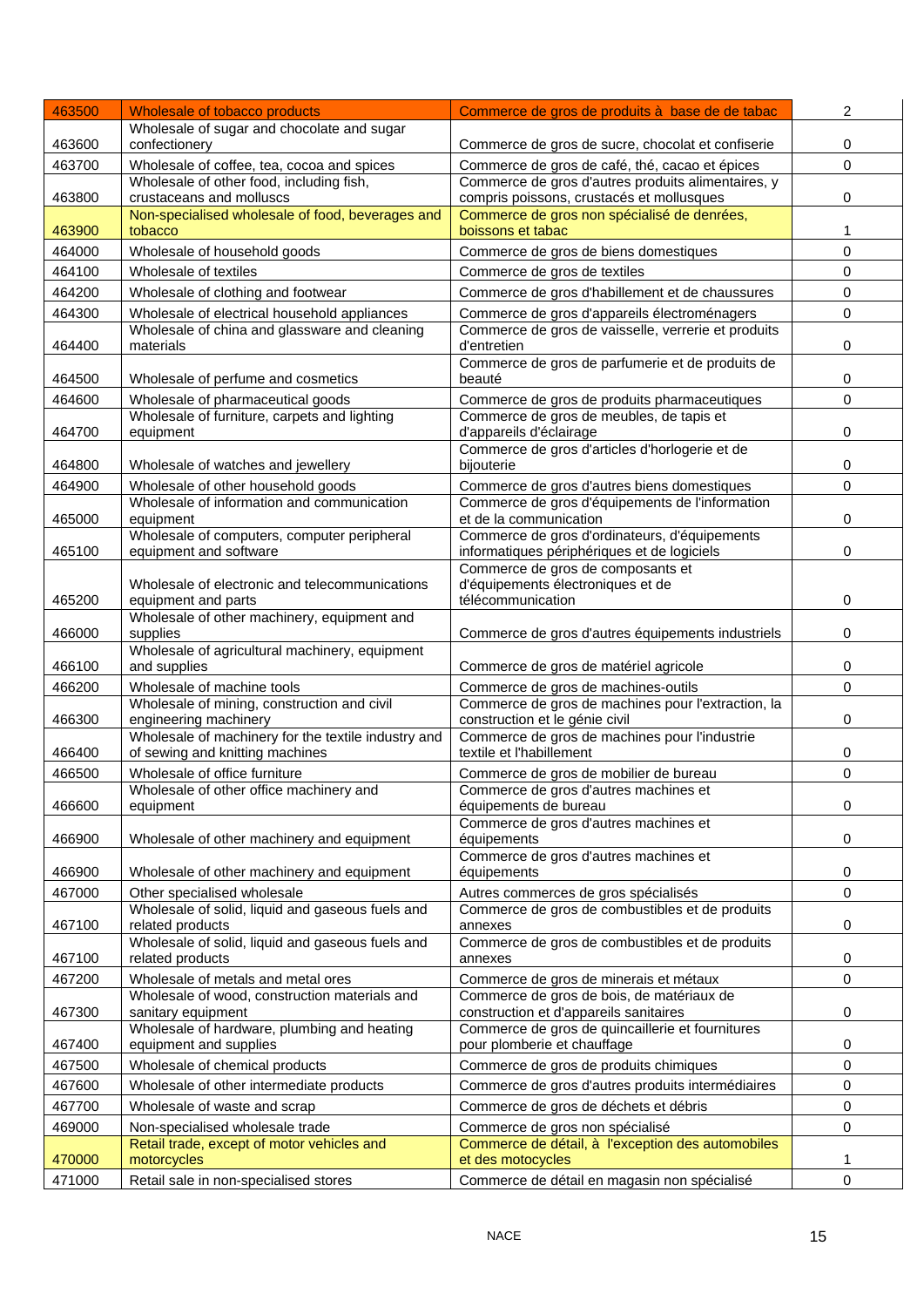| 471100 | Retail sale in non-specialised stores with food,<br>beverages or tobacco predominating             | Commerce de détail en magasin non spécialisé<br>à prédominance alimentaire                | 0                   |
|--------|----------------------------------------------------------------------------------------------------|-------------------------------------------------------------------------------------------|---------------------|
|        |                                                                                                    | Autre commerce de détail en magasin non                                                   |                     |
| 471900 | Other retail sale in non-specialised stores<br>Retail sale of food, beverages and tobacco in       | spécialisé<br>Commerce de détail alimentaire en magasin                                   | 0                   |
| 472000 | specialised stores                                                                                 | spécialisé                                                                                | 1                   |
|        | Retail sale of fruit and vegetables in specialised                                                 | Commerce de détail de fruits et légumes en                                                |                     |
| 472100 | stores                                                                                             | magasin spécialisé                                                                        | 0                   |
|        | Retail sale of meat and meat products in                                                           | Commerce de détail de viandes et de produits                                              |                     |
| 472200 | specialised stores                                                                                 | à base de viande en magasin spécialisé                                                    | 0                   |
|        | Retail sale of fish, crustaceans and molluscs in                                                   | Commerce de détail de poissons, crustacés et                                              |                     |
| 472300 | specialised stores<br>Retail sale of bread, cakes, flour confectionery                             | mollusques en magasin spécialisé<br>Commerce de détail de pain, pâtisserie et confiserie  | 0                   |
| 472400 | and sugar confectionery in specialised stores                                                      | en magasin spécialisé                                                                     | 0                   |
|        |                                                                                                    | Commerce de détail de boissons en magasin                                                 |                     |
| 472500 | Retail sale of beverages in specialised stores                                                     | spécialisé                                                                                | 0                   |
|        | Retail sale of tobacco products in specialised                                                     | Commerce de détail de produits à base de tabac                                            |                     |
| 472600 | <b>stores</b>                                                                                      | en magasin spécialisé                                                                     | 2                   |
| 472900 | Other retail sale of food in specialised stores                                                    | Autres commerces de détail alimentaires en<br>magasin spécialisé                          | 0                   |
|        |                                                                                                    | Commerce de détail de carburants en magasin                                               |                     |
| 473000 | Retail sale of automotive fuel in specialised stores                                               | spécialisé                                                                                | 0                   |
|        | Retail sale of information and communication                                                       | Commerce de détail d'équipements de l'information                                         |                     |
| 474000 | equipment in specialised stores                                                                    | et de la communication en magasin spécialisé                                              | 0                   |
|        | Retail sale of computers, peripheral units and                                                     | Commerce de détail d'ordinateurs, d'unités                                                |                     |
| 474100 | software in specialised stores                                                                     | périphériques et de logiciels en magasin spécialisé                                       | 0                   |
|        | Retail sale of telecommunications equipment in                                                     | Commerce de détail de matériels de                                                        |                     |
| 474200 | specialised stores<br>Retail sale of audio and video equipment in                                  | télécommunication en magasin spécialisé<br>Commerce de détail de matériels audio/vidéo en | 0                   |
| 474300 | specialised stores                                                                                 | magasin spécialisé                                                                        | 0                   |
|        | Retail sale of other household equipment in                                                        | Commerce de détail d'autres équipements du foyer                                          |                     |
| 475000 | specialised stores                                                                                 | en magasin spécialisé                                                                     | 0                   |
|        |                                                                                                    | Commerce de détail de textiles en magasin                                                 |                     |
| 475100 | Retail sale of textiles in specialised stores                                                      | spécialisé                                                                                | 0                   |
|        | Retail sale of hardware, paints and glass in                                                       | Commerce de détail de quincaillerie, peintures et                                         |                     |
| 475200 | specialised stores                                                                                 | verres en magasin spécialisé<br>Commerce de détail de tapis, moquettes et                 | 0                   |
|        | Retail sale of carpets, rugs, wall and floor                                                       | revêtements de murs et de sols en magasin                                                 |                     |
| 475300 | coverings in specialised stores                                                                    | spécialisé                                                                                | 0                   |
|        | Retail sale of electrical household appliances in                                                  | Commerce de détail d'appareils électroménagers en                                         |                     |
| 475400 | specialised stores                                                                                 | magasin spécialisé                                                                        | 0                   |
|        |                                                                                                    | Commerce de détail de meubles, appareils                                                  |                     |
| 475900 | Retail sale of furniture, lighting equipment and<br>other household articles in specialised stores | d'éclairage et autres articles de ménage en magasin<br>spécialisé                         | 0                   |
|        | Retail sale of cultural and recreation goods in                                                    | Commerce de détail de biens culturels et de loisirs                                       |                     |
| 476000 | specialised stores                                                                                 | en magasin spécialisé                                                                     | 0                   |
| 476100 | Retail sale of books in specialised stores                                                         | Commerce de détail de livres en magasin spécialisé                                        | $\mathsf{O}\xspace$ |
|        | Retail sale of newspapers and stationery in                                                        | Commerce de détail de journaux et papeterie en                                            |                     |
| 476200 | specialised stores                                                                                 | magasin spécialisé                                                                        | 0                   |
|        | Retail sale of music and video recordings in                                                       | Commerce de détail d'enregistrements musicaux et                                          |                     |
| 476300 | specialised stores<br>Retail sale of sporting equipment in specialised                             | vidéo en magasin spécialisé<br>Commerce de détail d'articles de sport en magasin          | 0                   |
| 476400 | stores                                                                                             | spécialisé                                                                                | 0                   |
|        |                                                                                                    | Commerce de détail de jeux et jouets en magasin                                           |                     |
| 476500 | Retail sale of games and toys in specialised stores                                                | spécialisé                                                                                | 1                   |
| 477000 | Retail sale of other goods in specialised stores                                                   | Autres commerces de détail en magasin spécialisé                                          | 0                   |
| 477000 | Retail sale of other goods in specialised stores                                                   | Autres commerces de détail en magasin spécialisé                                          | 0                   |
| 477000 | Retail sale of other goods in specialised stores                                                   | Autres commerces de détail en magasin spécialisé                                          | 0                   |
|        |                                                                                                    | Commerce de détail d'habillement en magasin                                               |                     |
| 477100 | Retail sale of clothing in specialised stores                                                      | spécialisé                                                                                | 0                   |
|        | Retail sale of footwear and leather goods in                                                       | Commerce de détail de chaussures et d'articles en                                         |                     |
| 477200 | specialised stores                                                                                 | cuir en magasin spécialisé                                                                | 0                   |
|        |                                                                                                    | Commerce de détail de produits pharmaceutiques                                            |                     |
| 477300 | Dispensing chemist in specialised stores                                                           | en magasin spécialisé                                                                     | 0                   |
| 477400 | Retail sale of medical and orthopaedic goods in                                                    | Commerce de détail d'articles médicaux et                                                 | $\pmb{0}$           |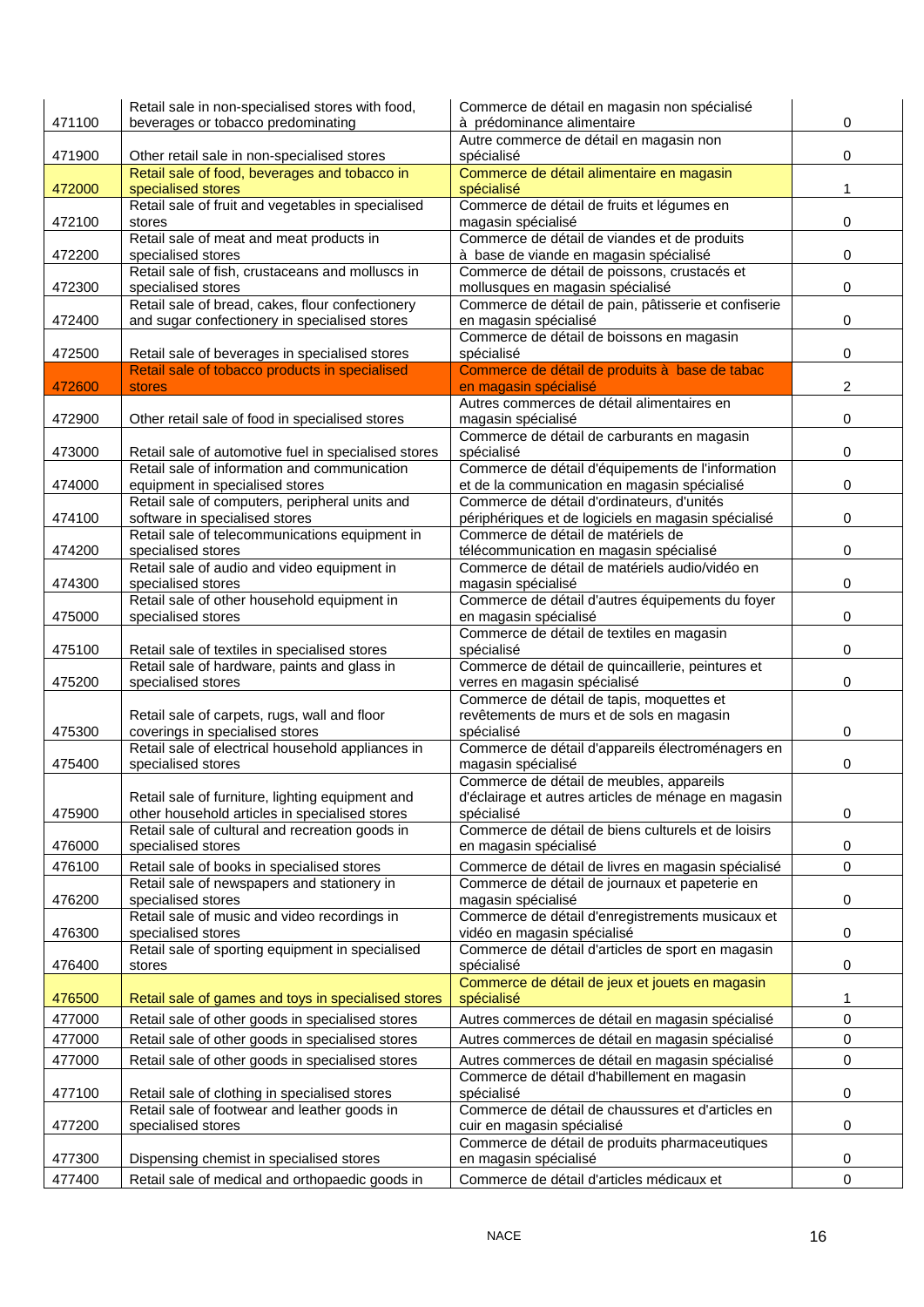|                  | specialised stores                                                       | orthopédiques en magasin spécialisé                                                               |                |
|------------------|--------------------------------------------------------------------------|---------------------------------------------------------------------------------------------------|----------------|
|                  | Retail sale of cosmetic and toilet articles in                           | Commerce de détail de parfumerie et de produits de                                                |                |
| 477500           | specialised stores                                                       | beauté en magasin spécialisé                                                                      | 0              |
|                  | Retail sale of flowers, plants, seeds, fertilisers, pet                  | Commerce de détail de fleurs, plantes, graines,<br>engrais, animaux de compagnie et aliments pour |                |
| 477600           | animals and pet food in specialised stores                               | ces animaux en magasin spécialisé                                                                 | 0              |
|                  | Retail sale of watches and jewellery in specialised                      | Commerce de détail d'articles d'horlogerie et de                                                  |                |
| 477700           | stores                                                                   | bijouterie en magasin spécialisé                                                                  | 0              |
| 477800           | Other retail sale of new goods in specialised<br>stores                  | Autre commerce de détail de biens neufs en<br>magasin spécialisé                                  | 0              |
|                  |                                                                          | Commerce de détail de biens d'occasion en                                                         |                |
| 477900           | Retail sale of second-hand goods in stores                               | magasin                                                                                           | 0              |
| 478000           | Retail sale via stalls and markets                                       | Commerce de détail sur éventaires et marchés                                                      | 0              |
|                  | Retail sale via stalls and markets of food,                              | Commerce de détail alimentaire sur éventaires et                                                  |                |
| 478100           | beverages and tobacco products                                           | marchés                                                                                           | 0              |
| 478200           | Retail sale via stalls and markets of textiles,<br>clothing and footwear | Commerce de détail de textiles, d'habillement et de<br>chaussures sur éventaires et marchés       | 0              |
|                  |                                                                          | Autres commerces de détail sur éventaires et                                                      |                |
| 478900           | Retail sale via stalls and markets of other goods                        | marchés                                                                                           | 0              |
|                  |                                                                          | Commerce de détail hors magasin, éventaires ou                                                    |                |
| 479000           | Retail trade not in stores, stalls or markets                            | marchés                                                                                           | 0              |
| 479100           | Retail sale via mail order houses or via Internet                        | Vente à distance<br>Autres commerces de détail hors magasin,                                      | 0              |
| 479900           | Other retail sale not in stores, stalls or markets                       | éventaires ou marchés                                                                             | 0              |
| 490000           | Land transport and transport via pipelines                               | Transports terrestres et transport par conduites                                                  | 0              |
| 491000           | Passenger rail transport, interurban                                     | Transport ferroviaire interurbain de voyageurs                                                    | 0              |
| 492000           | Freight rail transport                                                   | Transports ferroviaires de fret                                                                   | 0              |
| 493000           | Other passenger land transport                                           | Autres transports terrestres de voyageurs                                                         | 0              |
| 493100           | Urban and suburban passenger land transport                              | Transports urbains et suburbains de voyageurs                                                     | 0              |
| 493200           | Taxi operation                                                           | Transports de voyageurs par taxis                                                                 | 0              |
| 493900           | Other passenger land transport n.e.c.                                    | Autres transports terrestres de voyageurs n.c.a.                                                  | 0              |
| 493900           | Other passenger land transport n.e.c.                                    | Autres transports terrestres de voyageurs n.c.a.                                                  | 0              |
|                  |                                                                          | Transports routiers de fret et services de                                                        |                |
| 494000           | Freight transport by road and removal services                           | déménagement                                                                                      | 0              |
| 494100           | Freight transport by road                                                | Transports routiers de fret                                                                       | 0              |
| 494200           | Removal services                                                         | Services de déménagement                                                                          | 0              |
| 495000           | Transport via pipeline                                                   | <b>Transports par conduites</b>                                                                   | $\overline{2}$ |
| 495010           | oil pipelines                                                            | <b>Oléoducs</b>                                                                                   | $\overline{c}$ |
| 495011           | gaslines                                                                 | <b>Gazoducs</b>                                                                                   | 2              |
| 495012           | oil and natural gas storage and related equipment                        | Stockage d'hydrocabures et équipements                                                            | 2              |
|                  | pipelines transporting ethylene and other<br>chemicals                   |                                                                                                   | 2              |
| 495013<br>495014 | saline water pipelines                                                   | Ethyloducs et autres produits chimiques<br>Saumoducs                                              | 0              |
| 500000           | Water transport                                                          | Transports par eau                                                                                | 0              |
| 500000           | Water transport                                                          | Transports par eau                                                                                | 0              |
| 500000           | Water transport                                                          | Transports par eau                                                                                | 0              |
| 501000           | Sea and coastal passenger water transport                                | Transports maritimes et côtiers de passagers                                                      | 0              |
| 502000           | Sea and coastal freight water transport                                  | Transports maritimes et côtiers de fret                                                           | 0              |
| 503000           | Inland passenger water transport                                         | Transports fluviaux de passagers                                                                  | 0              |
| 504000           | Inland freight water transport                                           | Transports fluviaux de fret                                                                       | 0              |
| 510000           | Air transport                                                            | Transports aériens                                                                                | 0              |
| 510000           | Air transport                                                            | Transports aériens                                                                                | 0              |
| 510000           | Air transport                                                            | Transports aériens                                                                                | 0              |
| 511000           | Passenger air transport                                                  | Transports aériens de passagers                                                                   | 0              |
| 512000           | Freight air transport and space transport                                | Transports aériens de fret et transports spatiaux                                                 | 1              |
| 512100           | Freight air transport                                                    | Transports aériens de fret                                                                        | 0              |
|                  |                                                                          |                                                                                                   |                |
| 512200           | Space transport                                                          | <b>Transports spatiaux</b>                                                                        | 1              |
| 520000           | Warehousing and support activities for                                   | Entreposage et services auxiliaires des transports                                                | 0              |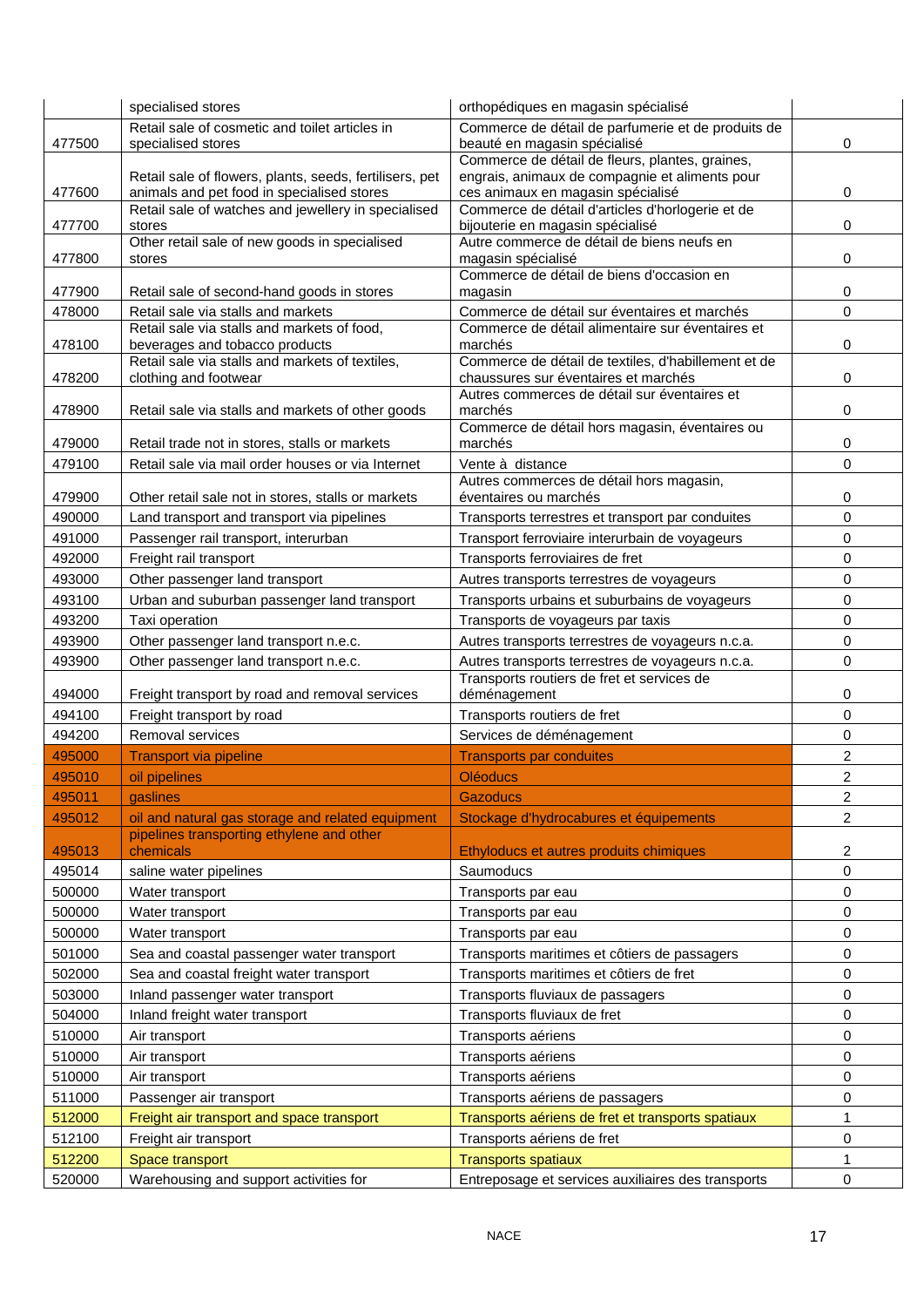|                  | transportation                                                                                               |                                                                                                      |                |
|------------------|--------------------------------------------------------------------------------------------------------------|------------------------------------------------------------------------------------------------------|----------------|
| 521000           | Warehousing and storage                                                                                      | Entreposage et stockage                                                                              | 1              |
| 521000           | Warehousing and storage                                                                                      | Entreposage et stockage                                                                              | 1              |
| 522000           | Support activities for transportation<br>(Infrastructures)                                                   | Services auxiliaires des transports                                                                  | 1              |
| 522100           | Service activities incidental to land transportation                                                         | Services auxiliaires des transports terrestres                                                       | 1              |
| 522100           | Service activities incidental to land transportation                                                         | Services auxiliaires des transports terrestres                                                       | $\mathbf 0$    |
| 522110           | conventional railways                                                                                        | chemin de fer classique                                                                              | 0              |
|                  |                                                                                                              | chemin de fer classique : voies, signalisation,                                                      |                |
| 522111           | conventional railways: track, signalling, buildings<br>conventional railways: rolling stock and              | batiments                                                                                            | 0              |
| 522112           | <b>locomotives</b>                                                                                           | chemin de fer classique : matériel roulant et traction                                               | 0              |
| 522113           | conventional railways: combined railway<br>infrastructure and rolling stock                                  | chemin de fer classique : mixte (infrastructure et<br>matériel roulant)                              | 0              |
| 522120           | high-speed railways                                                                                          | chemin de fer à grande vitesse                                                                       | 0              |
|                  |                                                                                                              | chemin de fer à grande vitesse :voies, signalisation,                                                |                |
| 522121           | high-speed railways: track, signalling, buildings                                                            | batiments                                                                                            | 0              |
| 522122           | high-speed railways: rolling stock and locomotives                                                           | chemin de fer à grande vitesse : matériel roulant et<br>traction                                     | 0              |
|                  | high-speed railways: combined railway                                                                        | chemin de fer à grande vitesse : mixte                                                               |                |
| 522123           | infrastructure and rolling stock                                                                             | (infrastructure et matériel roulant)                                                                 | 0              |
| 522130           | urban passenger transport                                                                                    | transports urbains de voyageurs                                                                      | 0              |
| 522131           | urbain railways                                                                                              | chemins de fer urbains                                                                               | $\mathbf 0$    |
| 522132           | conventional underground lines                                                                               | métro classique                                                                                      | 0              |
| 522133           | light rail systems                                                                                           | métro léger                                                                                          | 0              |
| 522134           | tramways                                                                                                     | tramways                                                                                             | 0              |
| 522135           | rolling stock (buses)                                                                                        | autobus                                                                                              | 0              |
| 522136           | urban road networks                                                                                          | voirie urbaine                                                                                       | 0              |
| 522137           | intermodal stations : passengers                                                                             | gare intermodale passagers                                                                           | $\Omega$       |
|                  |                                                                                                              |                                                                                                      |                |
| 522140           | roads and motorways                                                                                          | routes et autoroutes                                                                                 | $\overline{c}$ |
| 522141           | motorways                                                                                                    | autoroutes                                                                                           | 2              |
| 522142           | roads                                                                                                        | routes                                                                                               | 2              |
| 522143           | other road sector projects                                                                                   | autres projets relatifs aux routes                                                                   | $\overline{2}$ |
| 522144           | bridges and tunnels                                                                                          | ponts et tunnels                                                                                     | 2              |
| 522150           | intermodal centres, handling terminals                                                                       | centres intermodaux, terminaux de manutention                                                        | 0              |
| 522151           | intermodal centres                                                                                           | centres intermodaux                                                                                  | 0              |
| 522152           | unimodal distribution centres                                                                                | centres d'éclatement unimodal                                                                        | 0              |
| 522160           | exceptional structures                                                                                       | ouvrages d'art exceptionnels                                                                         |                |
| 522161           | exceptional structures: railways                                                                             | ouvrages d'art exceptionnels : chemin de fer                                                         | 0              |
| 522162           | exceptional structures: roads and motorways                                                                  | ouvrages d'art exceptionnels : routes et autoroutes                                                  | 2<br>2         |
| 522163           | exceptional structures: composite and sundry                                                                 | ouvrages d'art exceptionnels : mixtes et autres                                                      |                |
| 522170<br>522180 | car parks                                                                                                    | exploitation de parking<br>autres moyens de transport                                                | 0<br>0         |
|                  | other forms of transport                                                                                     |                                                                                                      | 0              |
| 522190<br>522200 | sundry transport infrastructure (not sub-divisible)<br>Service activities incidental to water transportation | infrastructures de transport diverses, non scindables<br>Services auxiliaires des transports par eau | 1              |
|                  |                                                                                                              | Installations maritimes portuaires/aménagements                                                      |                |
| 522210           | sea port installations/river development works                                                               | fluviaux                                                                                             | 1              |
| 522220           | acquisition of vessels                                                                                       | Achat de navires                                                                                     | 1              |
| 522230           | acquisition of river fleets, barges                                                                          | Achat de flottes fluviales, barges                                                                   | 1              |
| 522300           | Service activities incidental to air transportation                                                          | Services auxiliaires des transports aériens                                                          | 1              |
| 522310           | airports and airport installations                                                                           | Aéroports et équipements aéroportuaires                                                              | 0              |
| 522320           | acquisition of aircraft                                                                                      | <b>Achat d'avions</b>                                                                                | 2              |
| 522321           | acquisition of civil defence aircraft                                                                        | Achat d'avions de protection civile                                                                  | 2              |
| 522330<br>522400 | flight simulators<br><b>Cargo handling</b>                                                                   | Simulateurs de vol<br><b>Manutention</b>                                                             | 0<br>1         |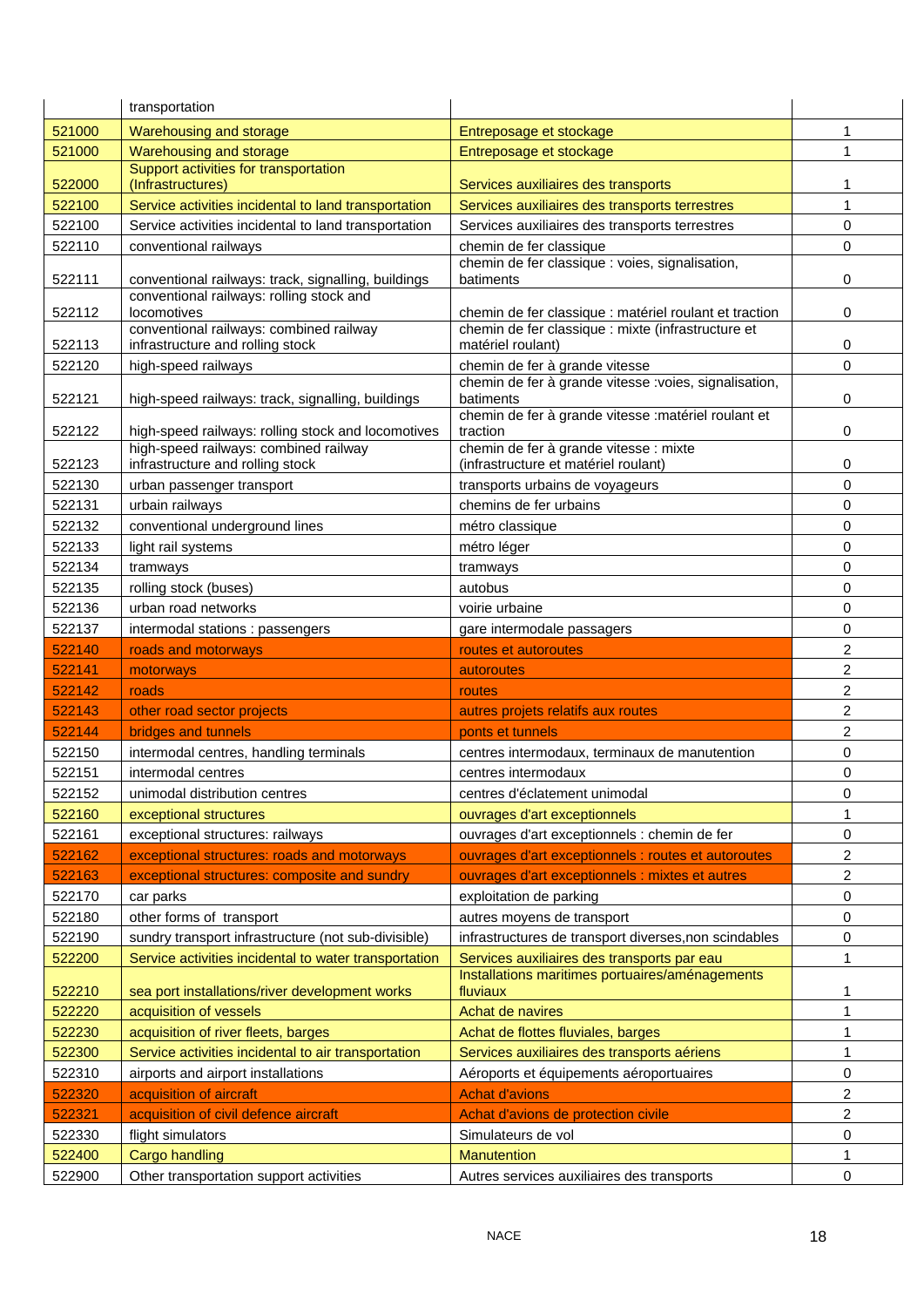| 530000 | Postal and courier activities                                                                                    | Activités de poste et de courrier                                                                                                | 0           |
|--------|------------------------------------------------------------------------------------------------------------------|----------------------------------------------------------------------------------------------------------------------------------|-------------|
| 530000 | Postal and courier activities                                                                                    | Activités de poste et de courrier                                                                                                | 0           |
|        |                                                                                                                  | Activités de poste dans le cadre d'une obligation de                                                                             |             |
| 531000 | Postal activities under universal service obligation                                                             | service universel                                                                                                                | 0           |
| 532000 | Other postal and courier activities                                                                              | Autres activités de poste et de courrier                                                                                         | $\mathbf 0$ |
| 550000 | Accommodation                                                                                                    | Hébergement                                                                                                                      | 0           |
| 551000 | Hotels and similar accommodation                                                                                 | Hà 'tels et hébergement similaire                                                                                                | 0           |
| 551000 | Hotels and similar accommodation                                                                                 | Hà'tels et hébergement similaire                                                                                                 | 0           |
| 551000 | Hotels and similar accommodation                                                                                 | Hà'tels et hébergement similaire                                                                                                 | 0           |
| 552000 | Holiday and other short-stay accommodation                                                                       | Hébergement touristique et autre hébergement de<br>courte durée                                                                  | 0           |
| 552000 | Holiday and other short-stay accommodation                                                                       | Hébergement touristique et autre hébergement de<br>courte durée                                                                  | 0           |
| 553000 | Camping grounds, recreational vehicle parks and<br>trailer parks                                                 | Terrains de camping et parcs pour caravanes ou<br>véhicules de loisirs                                                           | 0           |
| 559000 | Other accommodation                                                                                              | Autres hébergements                                                                                                              | $\mathbf 0$ |
| 560000 | Food and beverage service activities                                                                             | Restauration                                                                                                                     | 0           |
| 561000 | Restaurants and mobile food service activities                                                                   | Restaurants et services de restauration mobile                                                                                   | 0           |
| 562000 | Event catering and other food service activities                                                                 | Traiteurs et autres services de restauration                                                                                     | 0           |
|        |                                                                                                                  |                                                                                                                                  | 0           |
| 562000 | Event catering and other food service activities                                                                 | Traiteurs et autres services de restauration<br>Services des traiteurs                                                           |             |
| 562100 | Event catering activities                                                                                        |                                                                                                                                  | 0<br>0      |
| 562900 | Other food service activities                                                                                    | Autres services de restauration                                                                                                  |             |
| 563000 | Beverage serving activities                                                                                      | Débits de boissons<br>Edition                                                                                                    | 0           |
| 580000 | Publishing activities<br>Publishing of books, periodicals and other                                              | Edition de livres et périodiques et autres activités                                                                             | 0           |
| 581000 | publishing activities                                                                                            | d'édition                                                                                                                        | 0           |
| 581100 | Book publishing                                                                                                  | Edition de livres                                                                                                                | 0           |
| 581200 | Publishing of directories and mailing lists                                                                      | Édition de répertoires et de fichiers d'adresses                                                                                 | 0           |
| 581300 | Publishing of newspapers                                                                                         | Edition de journaux                                                                                                              | 0           |
| 581400 | Publishing of journals and periodicals                                                                           | Edition de revues et périodiques                                                                                                 | 0           |
| 581900 | Other publishing activities                                                                                      | Autres activités d'édition                                                                                                       | 0           |
| 582000 | Software publishing                                                                                              | Édition de logiciels                                                                                                             | 0           |
| 582100 | Publishing of computer games                                                                                     | Édition de jeux électroniques                                                                                                    | 1           |
| 582900 | Other software publishing                                                                                        | Édition d'autres logiciels                                                                                                       | $\mathbf 0$ |
| 590000 | Motion picture, video and television programme<br>production, sound recording and music publishing<br>activities | Production de films cinématographiques, de vidéo<br>et de programmes de télévision; enregistrement<br>sonore et édition musicale | 0           |
|        | Motion picture, video and television programme                                                                   |                                                                                                                                  |             |
| 591000 | activities                                                                                                       | Activités cinématographiques, vidéo et de télévision                                                                             | 0           |
| 591100 | Motion picture, video and television programme<br>production activities                                          | Production de films cinématographiques, de vidéo<br>et de programmes de télévision                                               | 0           |
| 591200 | Motion picture, video and television programme<br>post-production activities                                     | Post-production de films cinématographiques, de<br>vidéo et de programmes de télévision                                          | 0           |
|        | Motion picture, video and television programme                                                                   | Distribution de films cinématographiques, de vidéo                                                                               |             |
| 591300 | distribution activities                                                                                          | et de programmes de télévision                                                                                                   | 0           |
| 591400 | Motion picture projection activities                                                                             | Projection de films cinématographiques                                                                                           | 0           |
| 592000 | Sound recording and music publishing activities                                                                  | Enregistrement sonore et édition musicale                                                                                        | 0           |
| 600000 | Programming and broadcasting activities                                                                          | Programmation et diffusion                                                                                                       | 0           |
| 600000 | Programming and broadcasting activities                                                                          | Programmation et diffusion                                                                                                       | 1           |
| 601000 | Radio broadcasting                                                                                               | Édition et diffusion de programmes radio                                                                                         | 1           |
|        | Television programming and broadcasting                                                                          |                                                                                                                                  |             |
| 602000 | activities                                                                                                       | Programmation de télévision et télédiffusion                                                                                     | 1           |
| 610000 | Telecommunications                                                                                               | Télécommunications                                                                                                               | 1           |
| 610000 | <b>Telecommunications</b>                                                                                        | <b>Télécommunications</b>                                                                                                        | 1           |
| 610000 | Telecommunications                                                                                               | Télécommunications                                                                                                               | 1           |
| 611000 | Wired telecommunications activities                                                                              | <b>Télécommunications filaires</b><br>Réseaux téléphoniques commutés fixes                                                       | 1           |
| 611010 | Basic fixed circuit switched networks (PSTN)                                                                     | traditionnels (réseaux téléphoniques publics                                                                                     | 1           |
|        |                                                                                                                  |                                                                                                                                  |             |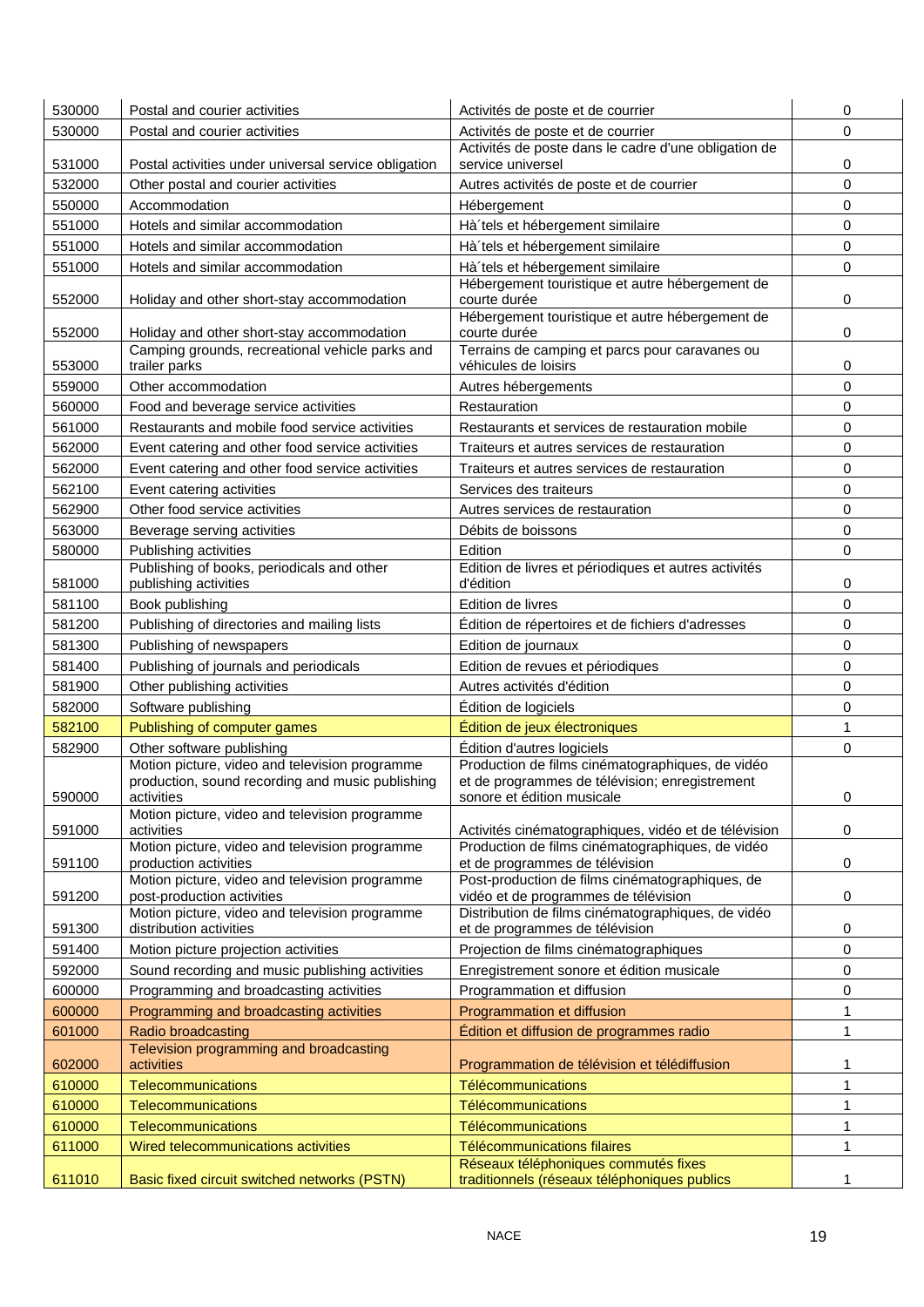|        |                                                                             | commutés)                                                                          |                         |
|--------|-----------------------------------------------------------------------------|------------------------------------------------------------------------------------|-------------------------|
|        |                                                                             | Réseaux de transmission (câbles sous-marins                                        |                         |
| 611011 | Transmission networks (incl. submarine cables)                              | inclus)                                                                            | 1                       |
| 611012 | Cable access networks (DOCSIS)                                              | Réseaux d'accès câblés (DOCSIS)                                                    | 1                       |
| 611013 | Copper (xDSL) access networks                                               | Réseaux d'accès en cuivre (xDSL)                                                   | 1                       |
| 611014 | Fibre access networks                                                       | Réseaux d'accès en fibre optique                                                   | 1                       |
| 612000 | Wireless telecommunications activities                                      | Télécommunications sans fil                                                        | 1                       |
| 612010 | <b>Mobile networks</b>                                                      | Réseaux de téléphonie mobile                                                       | 1                       |
| 612011 | Mobile broadband networks                                                   | Réseaux de téléphonie mobile à large bande                                         | 1                       |
| 612012 | Special wireless networks (TETRA,)                                          | Réseaux radiotéléphoniques spéciaux (réseaux<br>TETRA, etc.)                       | 1                       |
| 613000 | Satellite telecommunications activities                                     | Télécommunications par satellite                                                   | 0                       |
| 619000 | Other telecommunications activities                                         | Autres activités de télécommunication                                              | 0                       |
|        | Computer programming, consultancy and related                               | Programmation, conseil et autres activités                                         |                         |
| 620000 | activities                                                                  | informatiques                                                                      | 0                       |
| 620100 | Computer programming activities                                             | Programmation informatique                                                         | 0                       |
| 620200 | Computer consultancy activities                                             | Conseil informatique                                                               | 0                       |
| 620300 | Computer facilities management activities                                   | Gestion d'installations informatiques                                              | $\Omega$                |
| 620900 | Other information technology and computer<br>service activities             | Autres activités informatiques                                                     | 0                       |
|        | Other information technology and computer                                   |                                                                                    |                         |
| 620900 | service activities                                                          | Autres activités informatiques                                                     | 0                       |
| 630000 | Information service activities                                              | Services d'information                                                             | 0                       |
|        | Data processing, hosting and related activities;                            | Traitement de données, hébergement et activités                                    |                         |
| 631000 | web portals<br>Data processing, hosting and related activities;             | connexes; portails Internet<br>Traitement de données, hébergement et activités     | 0                       |
| 631000 | web portals                                                                 | connexes; portails Internet                                                        | 0                       |
|        |                                                                             | Traitement de données, hébergement et activités                                    |                         |
| 631100 | Data processing, hosting and related activities                             | connexes                                                                           | 0                       |
| 631200 | Web portals                                                                 | Portails Internet                                                                  | 0                       |
| 639000 | Other information service activities                                        | Autres services d'information                                                      | 0                       |
| 639100 | News agency activities                                                      | Activités des agences de presse                                                    | 0                       |
| 639900 | Other information service activities n.e.c.                                 | Autres services d'information n.c.a.                                               | 0                       |
| 640000 | Financial service activities, except insurance and<br>pension funding       | Activités des services financiers, hors assurance et<br>caisses de retraite        | 2                       |
| 641000 | <b>Monetary intermediation</b>                                              | Intermédiation monétaire                                                           | $\overline{c}$          |
| 641100 | <b>Central banking</b>                                                      | Activités de banque centrale                                                       | 2                       |
| 641900 | Other monetary intermediation                                               | Autres intermédiations monétaires                                                  | 2                       |
| 641910 | banks                                                                       | banques                                                                            | 2                       |
| 641920 | mutual banks or credit cooperatives                                         | banques mutualistes ou coopératives de crédit                                      | $\overline{\mathbf{c}}$ |
| 641930 | savings banks                                                               | caisses d'épargne                                                                  | 2                       |
|        |                                                                             | banques et institutions financières de                                             |                         |
| 641940 | <b>Development Banks and Financing Institutions</b>                         | développement                                                                      | 2                       |
|        | <b>Development Banks and Financing Institutions</b>                         | banques et institutions financières de                                             |                         |
| 641941 | <b>Multilateral</b><br><b>Development Banks and Financing</b>               | développement multilatérales<br>banques et institutions financières de             | 2                       |
| 641942 | <b>InstitutionsBilateral</b>                                                | développement bilatérales                                                          | $\overline{c}$          |
| 641943 | <b>Development Banks and Financing Institutions</b><br>Regional             | banques et institutions financières de<br>développement régionales                 | 2                       |
|        | <b>Development Banks and Financing Institutions</b>                         | banques et institutions financières de                                             |                         |
| 641944 | Local                                                                       | développement locales                                                              | 2                       |
| 642000 | <b>Activities of holding companies</b>                                      | Activités des sociétés holding                                                     | 2                       |
| 643000 | Trusts, funds and similar financial entities                                | Fonds de placement et entités financières similaires                               | $\mathbf 0$             |
| 649000 | Other financial service activities, except insurance<br>and pension funding | Autres activités des services financiers, hors<br>assurance et caisses de retraite | $\overline{\mathbf{c}}$ |
| 649010 | <b>Venture Capital Fund</b>                                                 | fonds de capital-risque                                                            | 2                       |
| 649011 | <b>Venture Capital Fund Global</b>                                          | fonds de capital-risque globaux                                                    | 2                       |
| 649012 | <b>Venture Capital Fund Continental</b>                                     | fonds de capital-risque continentaux                                               | 2                       |
| 649013 | <b>Venture Capital Fund Regional</b>                                        | fonds de capital-risque régionaux                                                  | $\overline{2}$          |
|        |                                                                             |                                                                                    |                         |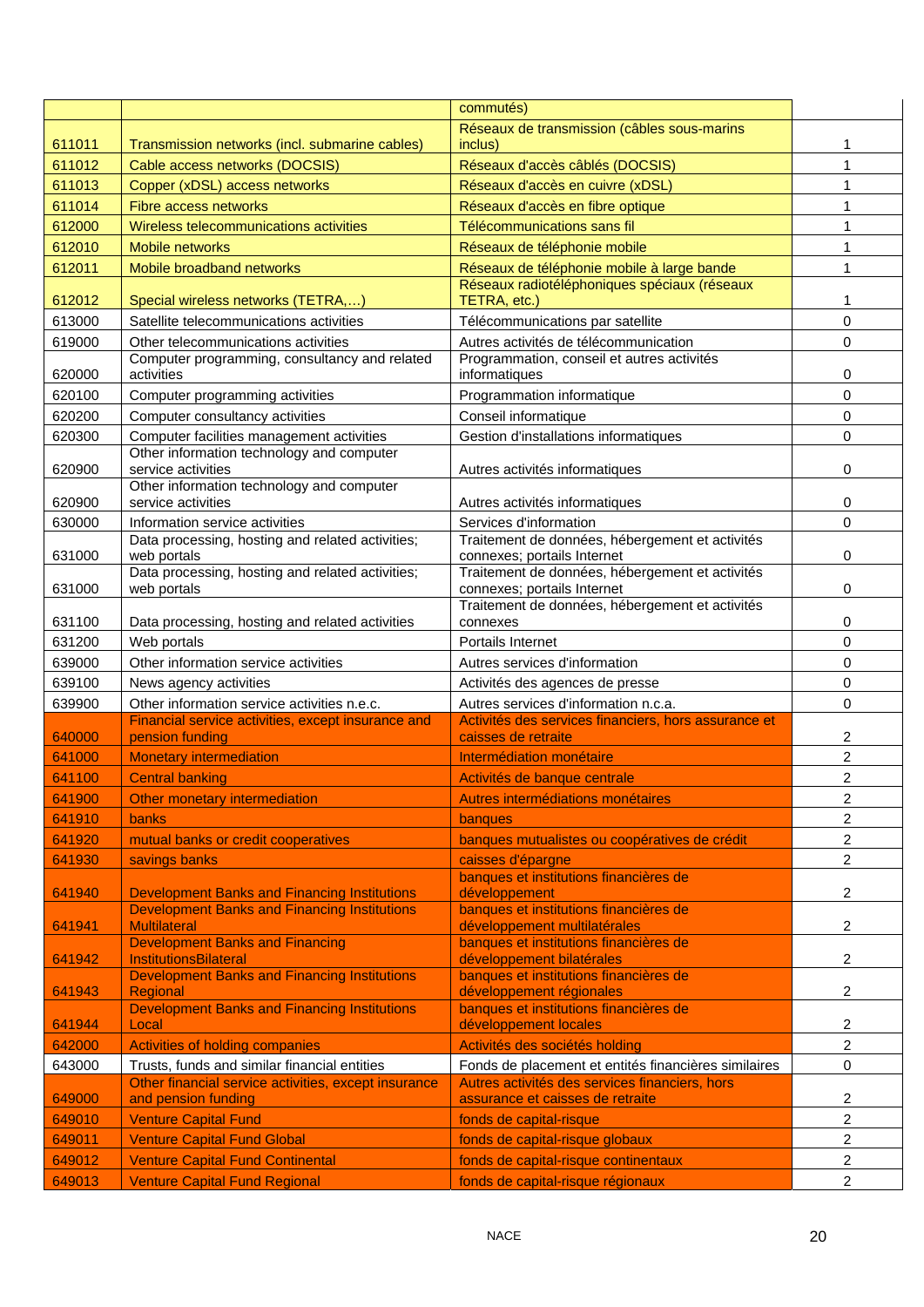| 649014 | <b>Venture Capital Fund National</b>                                             | fonds de capital-risque nationaux                                                             | 2                       |
|--------|----------------------------------------------------------------------------------|-----------------------------------------------------------------------------------------------|-------------------------|
| 649020 | <b>Development Funds</b>                                                         | fonds de développement                                                                        | 2                       |
| 649021 | <b>Development Funds Global</b>                                                  | fonds de développement globaux                                                                | 2                       |
| 649022 | <b>Development Funds Continental</b>                                             | fonds de développement continentaux                                                           | 2                       |
| 649023 | <b>Development Funds Regional</b>                                                | fonds de développement régionaux                                                              | $\overline{c}$          |
| 649024 | <b>Development Funds National</b>                                                | fonds de développement nationaux                                                              | $\overline{c}$          |
| 649100 | <b>Financial leasing</b>                                                         | Crédit-bail                                                                                   | 0                       |
| 649200 | Other credit granting                                                            | Autre distribution de crédit                                                                  | 2                       |
| 649210 | mortgage banks and companies                                                     | Caisses et sociétés de crédit hypothéquaire                                                   | $\overline{c}$          |
| 649220 | specialist financial institutions (SDR, etc.)                                    | Institutions financières spécialisées SDR, etc)                                               | 2                       |
|        | Other financial service activities, except insurance                             | Autres activités des services financiers, hors                                                |                         |
| 649900 | and pension funding n.e.c.<br>guarantee funds (EIF, foreign trade financing      | assurance et caisses de retraite, n.c.a.<br>Fonds de garantie (FEI, organismes de financement | 2                       |
| 649910 | organisations etc.)                                                              | du commerce extérieur, etc.)                                                                  | 2                       |
| 649920 | special purpose vehicles                                                         | Instruments à finalité spécifique                                                             | $\overline{c}$          |
| 650000 | Insurance, reinsurance and pension funding,<br>except compulsory social security | <b>Assurance</b>                                                                              | 2                       |
| 651000 | <b>Insurance</b>                                                                 | <b>Assurance</b>                                                                              | 2                       |
| 651100 | Life insurance                                                                   | <b>Assurance vie</b>                                                                          | $\overline{c}$          |
| 651200 | Non-life insurance                                                               | <b>Autres assurances</b>                                                                      | 2                       |
|        |                                                                                  | <b>BANQUES ET INSTITUTIONS FINANCIERES DE</b>                                                 |                         |
|        | <b>Development Banks and Financing Institutions</b>                              | <b>DEVELOPPEMENT MULTILATERALES -</b>                                                         |                         |
| 641941 | <b>Multilateral - International</b>                                              | <b>INTERNATIONAL</b><br><b>BANQUES ET INSTITUTIONS FINANCIERES DE</b>                         | 2                       |
|        | <b>Development Banks and Financing Institutions</b>                              | <b>DEVELOPPEMENT MULTILATERALES -</b>                                                         |                         |
| 641941 | <b>Multilateral - Regional</b>                                                   | <b>REGIONAL</b>                                                                               | 2                       |
| 652000 | Reinsurance                                                                      | Réassurance                                                                                   | 0                       |
| 653000 | <b>Pension funding</b>                                                           | Caisses de retraite                                                                           | 2                       |
|        | Activities auxiliary to financial services and                                   | Activités auxiliaires de services financiers et                                               |                         |
|        |                                                                                  |                                                                                               |                         |
| 660000 | insurance activities<br>Activities auxiliary to financial services, except       | d'assurance<br>Activités auxiliaires de services financiers, hors                             | 2                       |
| 661000 | insurance and pension funding                                                    | assurance et caisses de retraite                                                              | 2                       |
| 661100 | <b>Administration of financial markets</b>                                       | Administration de marchés financiers                                                          | 2                       |
| 661200 | Security and commodity contracts brokerage                                       | Courtage de valeurs mobilières et de marchandises                                             | 2                       |
| 661200 | Security and commodity contracts brokerage                                       | Courtage de valeurs mobilières et de marchandises                                             | 2                       |
|        | Other activities auxiliary to financial services,                                | Autres activités auxiliaires de services financiers,                                          |                         |
| 661900 | except insurance and pension funding                                             | hors assurance et caisses de retraite                                                         | 2                       |
| 662000 | Activities auxiliary to insurance and pension<br>funding                         | Activités auxiliaires d'assurance et de caisses de<br>retraite                                | 2                       |
| 662100 | Risk and damage evaluation                                                       | Évaluation des risques et dommages                                                            | 0                       |
| 662200 | Activities of insurance agents and brokers                                       | Activités des agents et courtiers d'assurances                                                | 0                       |
|        | Other activities auxiliary to insurance and pension                              | Autres activités auxiliaires d'assurance et de                                                |                         |
| 662900 | funding                                                                          | caisses de retraite                                                                           | 0                       |
| 663000 | Fund management activities                                                       | Gestion de fonds                                                                              | 0                       |
| 680000 | <b>Real estate activities</b>                                                    | Activités immobilières                                                                        | 2                       |
| 681000 | Buying and selling of own real estate                                            | Activités des marchands de biens immobiliers                                                  | 2                       |
| 681000 | Buying and selling of own real estate                                            | Activités des marchands de biens immobiliers<br>Location et exploitation de biens immobiliers | 2                       |
| 682000 | Renting and operating of own or leased real estate                               | propres ou loués                                                                              | 2                       |
|        |                                                                                  | Location et exploitation de biens immobiliers                                                 |                         |
| 682000 | Renting and operating of own or leased real estate                               | propres ou loués                                                                              | 0                       |
| 683000 | Real estate activities on a fee or contract basis                                | Activités immobilières pour compte de tiers                                                   | $\overline{\mathbf{c}}$ |
| 683100 | Real estate agencies                                                             | Agences immobilières                                                                          | 2                       |
| 683200 | Management of real estate on a fee or contract<br>basis                          | Administration de biens immobiliers                                                           | 2                       |
| 690000 | Legal and accounting activities                                                  | Activités juridiques et comptables                                                            | 0                       |
| 690000 | Legal and accounting activities                                                  | Activités juridiques et comptables                                                            | 0                       |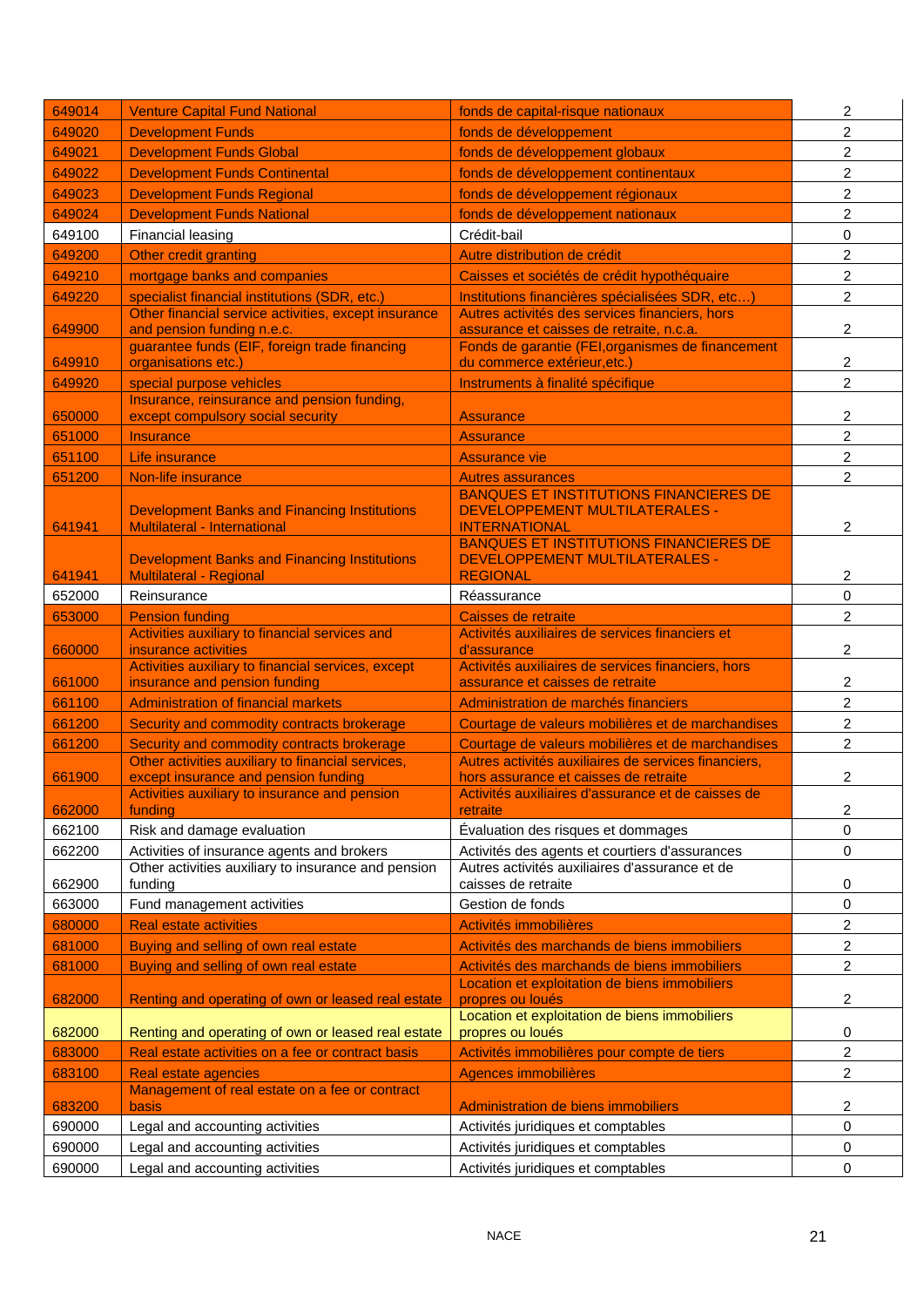| 691000 | Legal activities                                                              | Activités juridiques                                                                      | 0 |
|--------|-------------------------------------------------------------------------------|-------------------------------------------------------------------------------------------|---|
|        | Accounting, bookkeeping and auditing activities;                              |                                                                                           |   |
| 692000 | tax consultancy<br>Activities of head offices; management                     | Activités comptables                                                                      | 0 |
| 700000 | consultancy activities                                                        | Activités des sièges sociaux; conseil de gestion                                          | 0 |
| 701000 | Activities of head offices                                                    | Activités des sièges sociaux                                                              | 0 |
| 702000 | Management consultancy activities                                             | Conseil de gestion                                                                        | 0 |
| 702100 | Public relations and communication activities                                 | Conseil en relations publiques et communication                                           | 0 |
| 702200 | Business and other management consultancy<br>activities                       | Conseil pour les affaires et autres conseils de<br>gestion                                | 0 |
| 710000 | Architectural and engineering activities; technical<br>testing and analysis   | Activités d'architecture et d'ingénierie; activités de<br>contrôle et analyses techniques | 0 |
| 711000 | Architectural and engineering activities and related<br>technical consultancy | Activités d'architecture et d'ingénierie                                                  | 0 |
| 711100 | Architectural activities                                                      | Activités d'architecture                                                                  | 0 |
|        | Engineering activities and related technical                                  |                                                                                           |   |
| 711200 | consultancy                                                                   | Activités d'ingénierie                                                                    | 0 |
| 712000 | Technical testing and analysis                                                | Activités de contrà le et analyses techniques                                             | 0 |
| 720000 | Scientific research and development                                           | Recherche développement scientifique                                                      | 0 |
| 721000 | Research and experimental development on<br>natural sciences and engineering  | Recherche-développement en sciences physiques<br>et naturelles                            | 0 |
|        | Research and experimental development on                                      |                                                                                           |   |
| 721100 | biotechnology                                                                 | Recherche-développement en biotechnologie                                                 | 0 |
|        | Other research and experimental development on                                | Recherche-développement en autres sciences                                                |   |
| 721900 | natural sciences and engineering<br>Research and experimental development on  | physiques et naturelles<br>Recherche-développement en sciences humaines                   | 0 |
| 722000 | social sciences and humanities                                                | et sociales                                                                               | 0 |
| 730000 | Advertising and market research                                               | Publicité et études de marché                                                             | 0 |
| 731000 | Advertising                                                                   | Publicité                                                                                 | 0 |
| 731100 | Advertising agencies                                                          | Activités des agences de publicité                                                        | 0 |
| 731200 | Media representation                                                          | Régie publicitaire de médias                                                              | 0 |
| 732000 | Market research and public opinion polling                                    | Etudes de marché et sondages                                                              | 0 |
|        | Other professional, scientific and technical                                  | Autres activités spécialisées, scientifiques et                                           |   |
| 740000 | activities                                                                    | techniques                                                                                | 0 |
| 741000 | Specialised design activities                                                 | Activités spécialisées de design                                                          | 0 |
| 742000 | Photographic activities                                                       | Activités photographiques                                                                 | 0 |
| 743000 | Translation and interpretation activities                                     | Traduction et interprétation                                                              | 0 |
| 749000 | Other professional, scientific and technical<br>activities n.e.c.             | Autres activités spécialisées, scientifiques et<br>techniques n.c.a.                      | 0 |
| 750000 | Veterinary activities                                                         | Activités vétérinaires                                                                    | 0 |
| 770000 | Rental and leasing activities                                                 | Activités de location et location-bail                                                    | 0 |
| 771000 | Renting and leasing of motor vehicles                                         | Location et location-bail de véhicules automobiles                                        | 0 |
|        | Renting and leasing of cars and light motor                                   | Location et location-bail de voitures et de véhicules                                     |   |
| 771100 | vehicles                                                                      | automobiles légers                                                                        | 0 |
| 771200 | Renting and leasing of trucks                                                 | Location et location-bail de camions                                                      | 0 |
| 771200 | Renting and leasing of trucks                                                 | Location et location-bail de camions                                                      | 0 |
| 772000 | Renting and leasing of personal and household<br>goods                        | Location et location-bail de biens personnels et<br>domestiques                           | 0 |
| 772100 | Renting and leasing of recreational and sports<br>goods                       | Location et location-bail d'articles de loisirs et de<br>sport                            | 0 |
| 772200 | Renting of video tapes and disks                                              | Location de vidéocassettes et disques vidéo                                               | 1 |
| 772900 | Renting and leasing of other personal and<br>household goods                  | Location et location-bail d'autres biens personnels<br>et domestiques                     | 0 |
| 773000 | Renting and leasing of other machinery,<br>equipment and tangible goods       | Location et location-bail d'autres machines,<br>équipements et biens                      | 0 |
|        | Renting and leasing of agricultural machinery and                             | Location et location-bail de machines et                                                  |   |
| 773100 | equipment<br>Renting and leasing of construction and civil                    | équipements agricoles<br>Location et location bail de machines et                         | 0 |
| 773200 | engineering machinery and equipment                                           | équipements pour la construction                                                          | 0 |
|        | Renting and leasing of office machinery and                                   | Location et location-bail de machines de bureau et                                        |   |
| 773300 | equipment (including computers)                                               | de matériel informatique                                                                  | 0 |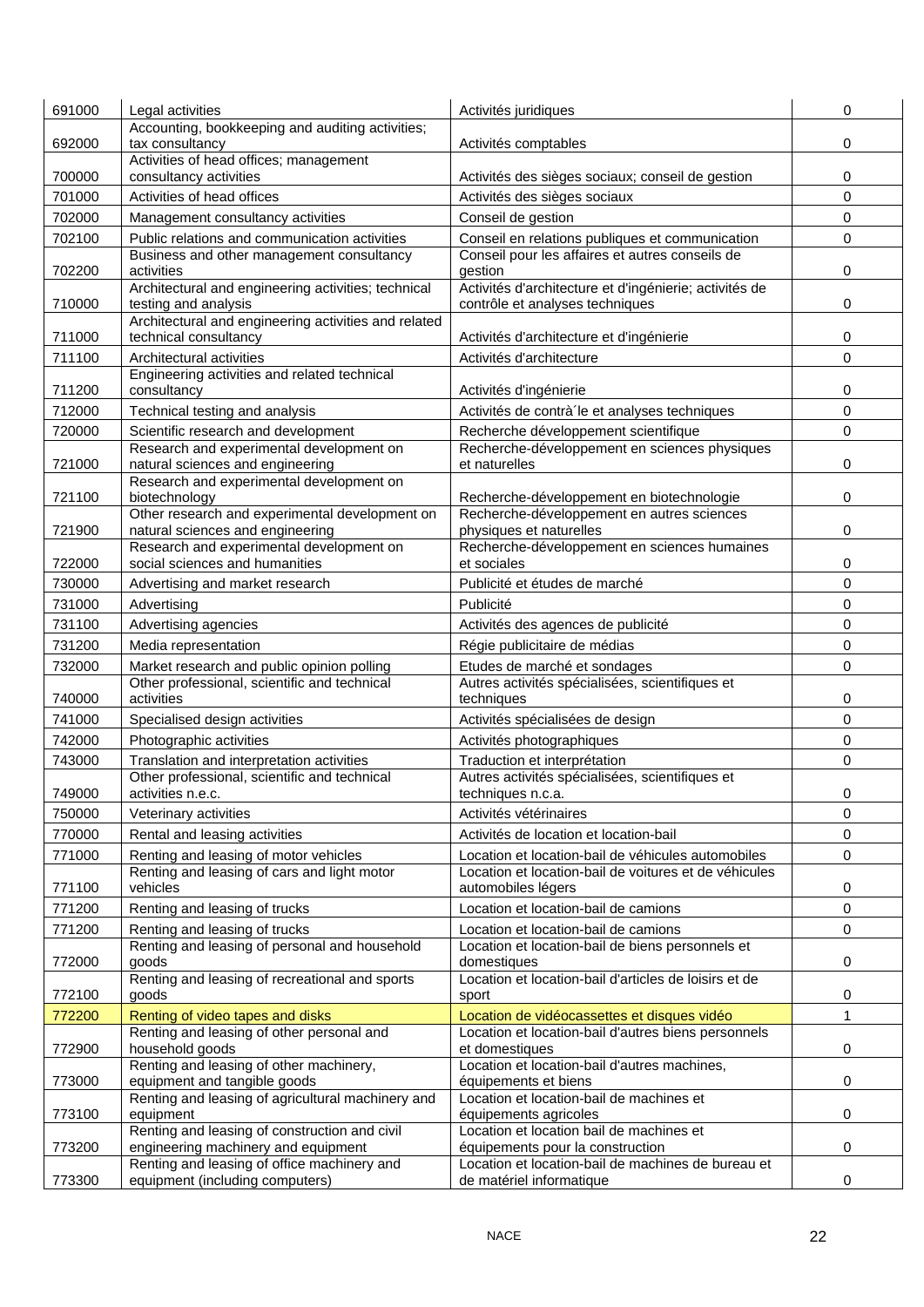| 773400           | Renting and leasing of water transport equipment                                                    | Location et location-bail de matériels de transport<br>par eau                                | 0      |
|------------------|-----------------------------------------------------------------------------------------------------|-----------------------------------------------------------------------------------------------|--------|
|                  |                                                                                                     | Location et location-bail de matériels de transport                                           |        |
| 773500           | Renting and leasing of air transport equipment                                                      | aérien<br>Location et location-bail d'autres machines,                                        | 0      |
| 773900           | Renting and leasing of other machinery,<br>equipment and tangible goods n.e.c.                      | équipements et biens matériels n.c.a.                                                         | 0      |
|                  |                                                                                                     | Location-bail de propriété intellectuelle et de                                               |        |
|                  | Leasing of intellectual property and similar                                                        | produits similaires, à l'exception des œuvres                                                 |        |
| 774000           | products, except copyrighted works                                                                  | soumises à copyright                                                                          | 0      |
| 780000           | <b>Employment activities</b>                                                                        | Activités liées à l'emploi<br>Activités des agences de placement de main-                     | 0      |
| 781000           | Activities of employment placement agencies                                                         | d'œuvre                                                                                       | 0      |
| 782000           | Temporary employment agency activities                                                              | Activités des agences de travail temporaire                                                   | 0      |
| 783000           | Other human resources provision                                                                     | Autre mise à disposition de ressources humaines                                               | 0      |
| 790000           | Travel agency, tour operator reservation service<br>and related activities                          | Activités des agences de voyage, voyagistes,<br>services de réservation et activités connexes | 0      |
| 791000           | Travel agency and tour operator activities                                                          | Activités des agences de voyage et voyagistes                                                 | 0      |
| 791100           | Travel agency activities                                                                            | Activités des agences de voyage                                                               | 0      |
| 791200           | Tour operator activities                                                                            | Activités des voyagistes                                                                      | 0      |
| 799000           | Other reservation service and related activities                                                    | Autres services de réservation et activités connexes                                          | 0      |
| 800000           | Security and investigation activities                                                               | Enquêtes et sécurité                                                                          | 0      |
| 801000           | Private security activities                                                                         | Activités de sécurité privée                                                                  | 0      |
| 802000           | Security systems service activities                                                                 | Activités liées aux systèmes de sécurité                                                      | 0      |
| 803000           | Investigation activities                                                                            | Activités d'enquête                                                                           | 0      |
|                  |                                                                                                     | Services relatifs aux bâtiments et aménagement                                                |        |
| 810000           | Services to buildings and landscape activities                                                      | paysager                                                                                      | 0      |
| 811000           | Combined facilities support activities                                                              | Activités combinées de soutien lié aux bâtiments                                              | 0      |
| 812000           | Cleaning activities                                                                                 | Activités de nettoyage                                                                        | 0      |
| 812100           | General cleaning of buildings                                                                       | Nettoyage courant des bâtiments                                                               | 0      |
| 812200           | Other building and industrial cleaning activities                                                   | Autres activités de nettoyage des bâtiments et<br>nettoyage industriel                        | 0      |
| 812900           | Other cleaning activities                                                                           | Autres activités de nettoyage                                                                 | 0      |
| 813000           | Landscape service activities                                                                        | Services d'aménagement paysager                                                               | 0      |
|                  | Office administrative, office support and other                                                     | Activités administratives et autres activités de                                              |        |
| 820000           | business support activities                                                                         | soutien aux entreprises                                                                       | 0      |
| 821000           | Office administrative and support activities                                                        | Activités administratives                                                                     | 0      |
| 821100           | Combined office administrative service activities                                                   | Services administratifs combinés de bureau                                                    | 0      |
| 821900           | Photocopying, document preparation and other<br>specialised office support activities               | Photocopie, préparation de documents et autres<br>activités spécialisées de soutien de bureau | 0      |
| 822000           | Activities of call centres                                                                          | Activités de centres d'appels                                                                 | 0      |
| 823000           | Organisation of conventions and trade shows                                                         | Organisation de salons professionnels et congrès                                              | 0      |
| 829000           | Business support service activities n.e.c.                                                          | Activités de soutien aux entreprises n.c.a.                                                   | 0      |
|                  |                                                                                                     | Activités des agences de recouvrement de factures                                             |        |
|                  |                                                                                                     | et des sociétés d'information financière sur la<br>clientèle                                  |        |
| 829100<br>829200 | Activities of collection agencies and credit bureaus<br>Packaging activities                        | Activités de conditionnement                                                                  | 0<br>0 |
| 829900           | Other business support service activities n.e.c.                                                    | Autres activités de soutien aux entreprises n.c.a.                                            | 0      |
|                  | Public administration and defence; compulsory                                                       | Administration publique et défense; sécurité sociale                                          |        |
| 840000           | social security                                                                                     | obligatoire                                                                                   | 2      |
|                  | Administration of the State and the economic and                                                    |                                                                                               |        |
| 841000           | social policy of the community                                                                      | Administration générale, économique et sociale                                                | 2      |
| 841100           | <b>General public administration activities</b><br>Regulation of the activities of providing health | Administration publique générale<br>Administration publique (tutelle) de la santé, de la      | 2      |
|                  | care, education, cultural services and other social                                                 | formation, de la culture et des services sociaux,                                             |        |
| 841200           | services, excluding social security                                                                 | autre que sécurité sociale                                                                    | 2      |
| 841300           | Regulation of and contribution to more efficient<br>operation of businesses                         | Administration publique (tutelle) des activités<br>économiques                                | 2      |
|                  | Regulation of and contribution to more efficient                                                    | Administration publique (tutelle) des activités                                               |        |
| 841300           | operation of businesses                                                                             | économiques                                                                                   | 2      |
| 842000           | Provision of services to the community as a whole                                                   | Services de prérogative publique                                                              | 2      |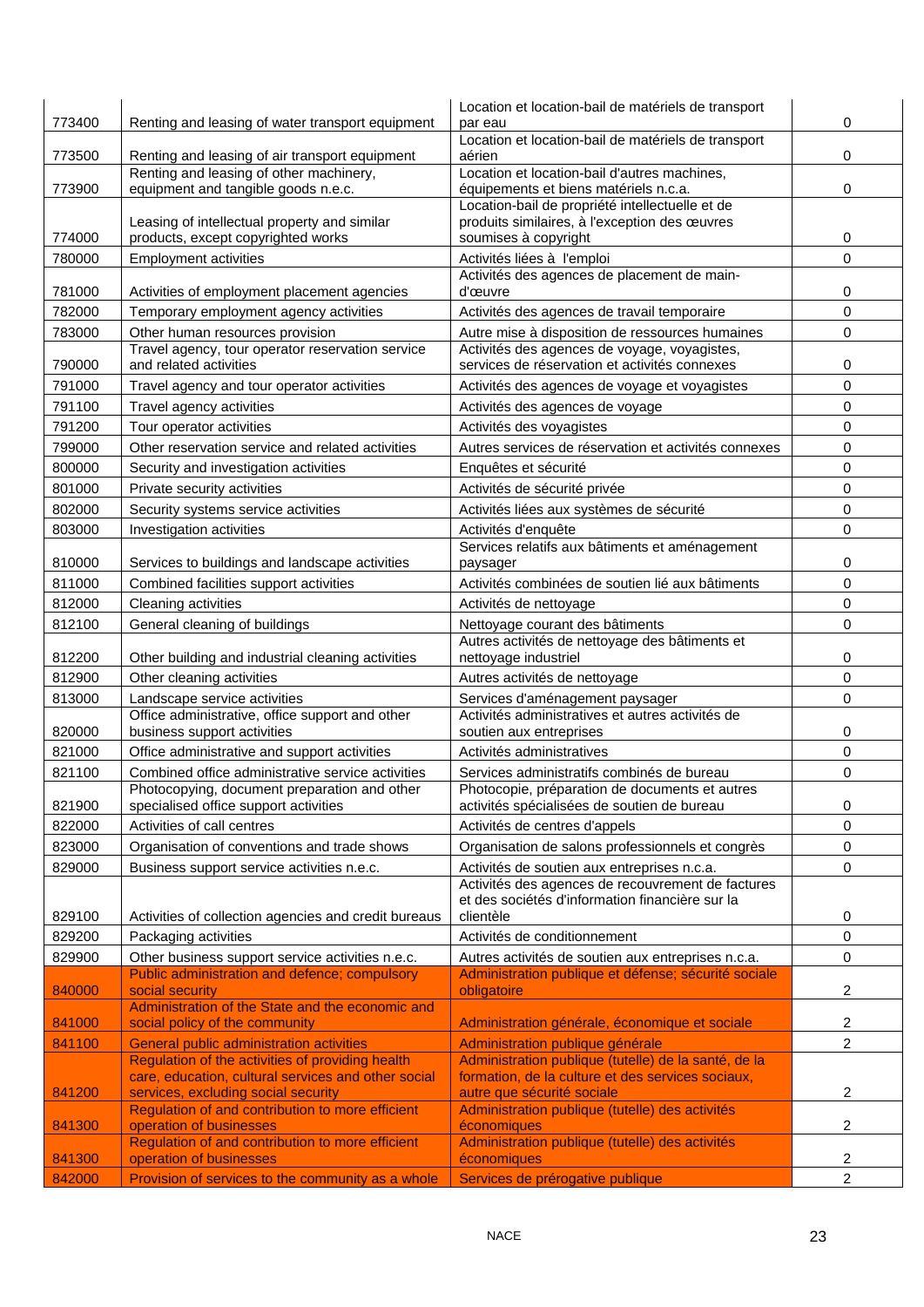| 842100 | <b>Foreign affairs</b>                                                               | Affaires étrangères                                                                     | 2              |
|--------|--------------------------------------------------------------------------------------|-----------------------------------------------------------------------------------------|----------------|
| 842200 | <b>Defence activities</b>                                                            | <b>Défense</b>                                                                          | 2              |
| 842300 | Justice and judicial activities                                                      | <b>Justice</b>                                                                          | 2              |
| 842400 | Public order and safety activities                                                   | Activités d'ordre public et de sécurité                                                 | $\overline{c}$ |
| 842400 | Public order and safety activities                                                   | Activités d'ordre public et de sécurité                                                 | 2              |
| 842500 | Fire service activities                                                              | Services du feu et de secours                                                           | 0              |
| 843000 | <b>Compulsory social security activities</b>                                         | Sécurité sociale obligatoire                                                            | 2              |
| 850000 | Education                                                                            | Enseignement                                                                            | 0              |
| 851000 | Pre-primary education                                                                | Enseignement pré-primaire                                                               | 0              |
| 852000 | Primary education                                                                    | Enseignement primaire                                                                   | 0              |
| 853000 | Secondary education                                                                  | Enseignement secondaire                                                                 | 0              |
| 853100 | General secondary education                                                          | Enseignement secondaire général                                                         | 0              |
|        |                                                                                      | Enseignement secondaire technique ou                                                    |                |
| 853200 | Technical and vocational secondary education                                         | professionnel<br>Enseignement supérieur et post-secondaire non                          | 0              |
| 854000 | Higher education                                                                     | supérieur                                                                               | 0              |
| 854100 | Post-secondary non-tertiary education                                                | Enseignement post-secondaire non supérieur                                              | 0              |
| 854200 | Tertiary education                                                                   | Enseignement supérieur                                                                  | 0              |
| 855000 | Other education                                                                      | Autres activités d'enseignement                                                         | 0              |
| 855100 | Sports and recreation education                                                      | Enseignement de disciplines sportives et d'activités<br>de loisirs                      | 0              |
| 855200 | Cultural education                                                                   | Enseignement culturel                                                                   | 0              |
| 855300 | Driving school activities                                                            | Enseignement de la conduite                                                             | 0              |
| 855900 | Other education n.e.c.                                                               | Enseignements divers                                                                    | 0              |
| 856000 | Educational support activities                                                       | Activités de soutien à l'enseignement                                                   | 0              |
| 860000 | Human health activities                                                              | Activités pour la santé humaine                                                         | 0              |
| 860000 | Human health activities                                                              | Activités pour la santé humaine                                                         | 0              |
| 861000 | Hospital activities                                                                  | Activités hospitalières                                                                 | 0              |
| 862000 | Medical and dental practice activities                                               | Activité des médecins et des dentistes                                                  | 0              |
| 862100 | General medical practice activities                                                  | Activité des médecins généralistes                                                      | 0              |
| 862200 | Specialist medical practice activities                                               | Activité des médecins spécialistes                                                      | 0              |
| 862300 | Dental practice activities                                                           | Pratique dentaire                                                                       | 0              |
| 869000 | Other human health activities                                                        | Autres activités pour la santé humaine                                                  | 0              |
| 870000 | Residential care activities                                                          | Hébergement médico-social et social                                                     | 0              |
| 871000 | Residential nursing care activities                                                  | Hébergement médicalisé                                                                  | 0              |
|        | Residential care activities for mental retardation,                                  | Hébergement social pour personnes handicapées                                           |                |
| 872000 | mental health and substance abuse<br>Residential care activities for the elderly and | mentales, malades mentales et toxicomanes<br>Hébergement social pour personnes âgées ou | 0              |
| 873000 | disabled                                                                             | handicapées physiques                                                                   | 0              |
| 879000 | Other residential care activities                                                    | Autres activités d'hébergement social                                                   | 0              |
| 880000 | Social work activities without accommodation                                         | Action sociale sans hébergement                                                         | 0              |
|        | Social work activities without accommodation for                                     | Action sociale sans hébergement pour personnes                                          |                |
| 881000 | the elderly and disabled<br>Other social work activities without                     | âgées et pour personnes handicapées                                                     | 0              |
| 889000 | accommodation                                                                        | Autre action sociale sans hébergement                                                   | 0              |
|        |                                                                                      | Action sociale sans hébergement pour jeunes                                             |                |
| 889100 | Child day-care activities<br>Other social work activities without                    | enfants                                                                                 | 0              |
| 889900 | accommodation n.e.c.                                                                 | Autre action sociale sans hébergement n.c.a.                                            | 0              |
| 900000 | Creative, arts and entertainment activities                                          | Activités créatives, artistiques et de spectacle                                        | 2              |
| 900000 | Creative, arts and entertainment activities                                          | Activités créatives, artistiques et de spectacle                                        | 0              |
| 900000 | Creative, arts and entertainment activities                                          | Activités créatives, artistiques et de spectacle                                        | 2              |
| 900100 | Performing arts                                                                      | Arts du spectacle vivant                                                                | 0              |
| 900200 | Support activities to performing arts                                                | Activités de soutien au spectacle vivant                                                | 0              |
| 900300 | Artistic creation                                                                    | Création artistique                                                                     | 0              |
| 900400 | Operation of arts facilities                                                         | Gestion de salles de spectacles                                                         | 0              |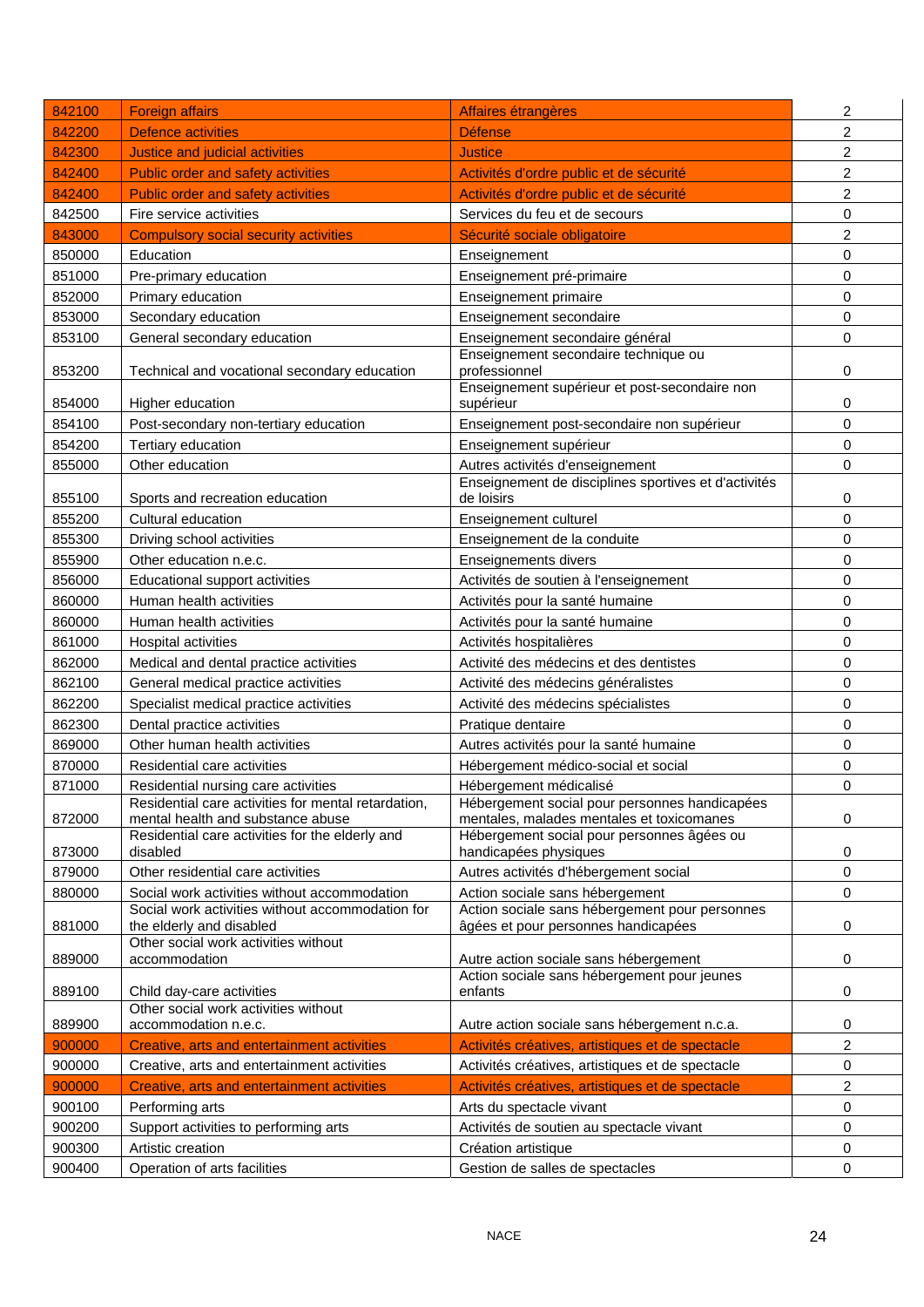| 0<br>910100<br>Library and archives activities<br>Gestion des bibliothèques et des archives<br>910200<br>Museums activities<br>Gestion des musées<br>0<br>Operation of historical sites and buildings and<br>Gestion des sites et monuments historiques et des<br>similar visitor attractions<br>attractions touristiques similaires<br>910300<br>0<br>Botanical and zoological gardens and nature<br>Gestion des jardins botaniques et zoologiques et<br>910400<br>reserves activities<br>des réserves naturelles<br>0<br>2<br>920000<br><b>Gambling and betting activities</b><br>Organisation de jeux de hasard et d'argent<br>Sports activities and amusement and recreation<br>930000<br>activities<br>Activités sportives, récréatives et de loisirs<br>1<br>931000<br>0<br>Sports activities<br>Activités liées au sport<br>931100<br>Operation of sports facilities<br>Gestion d'installations sportives<br>0<br>931200<br>0<br>Activities of sport clubs<br>Activités de clubs de sports<br>931300<br>0<br><b>Fitness facilities</b><br>Activités des centres de culture physique<br>0<br>931900<br>Other sports activities<br>Autres activités liées au sport<br>932000<br>Amusement and recreation activities<br>Activités récréatives et de loisirs<br>1<br>932100<br>0<br>Activities of amusement parks and theme parks<br>Activités des parcs d'attractions et parcs à thèmes<br>932900<br>Other amusement and recreation activities<br>1<br>Autres activités récréatives et de loisirs<br>2<br>940000<br>Activities of membership organisations<br>Activités des organisations associatives<br>Activities of business, employers and professional<br>Activités des organisations économiques,<br>2<br>941000<br>patronales et professionnelles<br>membership organisations<br>Activities of business and employers membership<br>Activités des organisations patronales et<br>2<br>941100<br>organisations<br>consulaires<br>Activities of professional membership<br>2<br>941200<br>organisations<br>Activités des organisations professionnelles<br>2<br>942000<br><b>Activities of trade unions</b><br>Activités des syndicats de salariés<br>$\overline{c}$<br>949000<br>Activities of other membership organisations<br>Activités des autres organisations associatives<br>$\overline{c}$<br>949100<br>Activities of religious organisations<br>Activités des organisations religieuses<br>949200<br>2<br>Activities of political organisations<br>Activités des organisations politiques<br>2<br>949900<br>Activities of other membership organisations n.e.c.<br>Activités des organisations associatives n.c.a.<br>Repair of computers and personal and household<br>Réparation d'ordinateurs et de biens personnels et<br>950000<br>goods<br>domestiques<br>0<br>Repair of computers and communication<br>Réparation d'ordinateurs et d'équipements de<br>0<br>951000<br>equipment<br>communication<br>Réparation d'ordinateurs et d'équipements<br>951100<br>Repair of computers and peripheral equipment<br>périphériques<br>0<br>951200<br>Repair of communication equipment<br>Réparation d'équipements de communication<br>0<br>952000<br>0<br>Repair of personal and household goods<br>Réparation de biens personnels et domestiques<br>952100<br>Réparation de produits électroniques grand public<br>0<br>Repair of consumer electronics<br>Repair of household appliances and home and<br>Réparation d'appareils électroménagers et<br>952200<br>d'équipements pour la maison et le jardin<br>garden equipment<br>0<br>952300<br>Réparation de chaussures et d'articles en cuir<br>0<br>Repair of footwear and leather goods<br>Repair of furniture and home furnishings<br>952400<br>Réparation de meubles et d'équipements du foyer<br>0<br>952500<br>Repair of watches, clocks and jewellery<br>Réparation d'articles d'horlogerie et de bijouterie<br>0<br>Réparation d'autres biens personnels et<br>952900<br>Repair of other personal and household goods<br>domestiques<br>0<br>0<br>960000<br>Other personal service activities<br>Autres services personnels<br>Washing and (dry-)cleaning of textile and fur<br>960100<br>products<br>Blanchisserie teinturerie<br>0<br>960200<br>0<br>Hairdressing and other beauty treatment<br>Coiffure et soins de beauté<br>960300<br>0<br>Funeral and related activities<br>Services funéraires<br>960400<br>0<br>Physical well-being activities<br>Entretien corporel<br>960900<br>0<br>Other personal service activities n.e.c.<br>Autres services personnels n.c.a.<br>Activities of households as employers of domestic<br>Activités des ménages en tant qu'employeurs de<br>2<br>970000<br>personnel<br>personnel domestique | 910000 | Libraries, archives, museums and other cultural<br>activities | Bibliothèques, archives, musées et autres activités<br>culturelles | 0 |
|----------------------------------------------------------------------------------------------------------------------------------------------------------------------------------------------------------------------------------------------------------------------------------------------------------------------------------------------------------------------------------------------------------------------------------------------------------------------------------------------------------------------------------------------------------------------------------------------------------------------------------------------------------------------------------------------------------------------------------------------------------------------------------------------------------------------------------------------------------------------------------------------------------------------------------------------------------------------------------------------------------------------------------------------------------------------------------------------------------------------------------------------------------------------------------------------------------------------------------------------------------------------------------------------------------------------------------------------------------------------------------------------------------------------------------------------------------------------------------------------------------------------------------------------------------------------------------------------------------------------------------------------------------------------------------------------------------------------------------------------------------------------------------------------------------------------------------------------------------------------------------------------------------------------------------------------------------------------------------------------------------------------------------------------------------------------------------------------------------------------------------------------------------------------------------------------------------------------------------------------------------------------------------------------------------------------------------------------------------------------------------------------------------------------------------------------------------------------------------------------------------------------------------------------------------------------------------------------------------------------------------------------------------------------------------------------------------------------------------------------------------------------------------------------------------------------------------------------------------------------------------------------------------------------------------------------------------------------------------------------------------------------------------------------------------------------------------------------------------------------------------------------------------------------------------------------------------------------------------------------------------------------------------------------------------------------------------------------------------------------------------------------------------------------------------------------------------------------------------------------------------------------------------------------------------------------------------------------------------------------------------------------------------------------------------------------------------------------------------------------------------------------------------------------------------------------------------------------------------------------------------------------------------------------------------------------------------------------------------------------------------------------------------------------------------------------------------------------------------------------------------------------------------------------------------------------------------------------------------------------------------------------------------------------------------------------------------------------------------------------------------------------------------------------------------------------------------------------------------------------------------------------------------------------------------------------------------------------------------------------------------------------------------------------------------------------------------------------|--------|---------------------------------------------------------------|--------------------------------------------------------------------|---|
|                                                                                                                                                                                                                                                                                                                                                                                                                                                                                                                                                                                                                                                                                                                                                                                                                                                                                                                                                                                                                                                                                                                                                                                                                                                                                                                                                                                                                                                                                                                                                                                                                                                                                                                                                                                                                                                                                                                                                                                                                                                                                                                                                                                                                                                                                                                                                                                                                                                                                                                                                                                                                                                                                                                                                                                                                                                                                                                                                                                                                                                                                                                                                                                                                                                                                                                                                                                                                                                                                                                                                                                                                                                                                                                                                                                                                                                                                                                                                                                                                                                                                                                                                                                                                                                                                                                                                                                                                                                                                                                                                                                                                                                                                                                      |        |                                                               |                                                                    |   |
|                                                                                                                                                                                                                                                                                                                                                                                                                                                                                                                                                                                                                                                                                                                                                                                                                                                                                                                                                                                                                                                                                                                                                                                                                                                                                                                                                                                                                                                                                                                                                                                                                                                                                                                                                                                                                                                                                                                                                                                                                                                                                                                                                                                                                                                                                                                                                                                                                                                                                                                                                                                                                                                                                                                                                                                                                                                                                                                                                                                                                                                                                                                                                                                                                                                                                                                                                                                                                                                                                                                                                                                                                                                                                                                                                                                                                                                                                                                                                                                                                                                                                                                                                                                                                                                                                                                                                                                                                                                                                                                                                                                                                                                                                                                      |        |                                                               |                                                                    |   |
|                                                                                                                                                                                                                                                                                                                                                                                                                                                                                                                                                                                                                                                                                                                                                                                                                                                                                                                                                                                                                                                                                                                                                                                                                                                                                                                                                                                                                                                                                                                                                                                                                                                                                                                                                                                                                                                                                                                                                                                                                                                                                                                                                                                                                                                                                                                                                                                                                                                                                                                                                                                                                                                                                                                                                                                                                                                                                                                                                                                                                                                                                                                                                                                                                                                                                                                                                                                                                                                                                                                                                                                                                                                                                                                                                                                                                                                                                                                                                                                                                                                                                                                                                                                                                                                                                                                                                                                                                                                                                                                                                                                                                                                                                                                      |        |                                                               |                                                                    |   |
|                                                                                                                                                                                                                                                                                                                                                                                                                                                                                                                                                                                                                                                                                                                                                                                                                                                                                                                                                                                                                                                                                                                                                                                                                                                                                                                                                                                                                                                                                                                                                                                                                                                                                                                                                                                                                                                                                                                                                                                                                                                                                                                                                                                                                                                                                                                                                                                                                                                                                                                                                                                                                                                                                                                                                                                                                                                                                                                                                                                                                                                                                                                                                                                                                                                                                                                                                                                                                                                                                                                                                                                                                                                                                                                                                                                                                                                                                                                                                                                                                                                                                                                                                                                                                                                                                                                                                                                                                                                                                                                                                                                                                                                                                                                      |        |                                                               |                                                                    |   |
|                                                                                                                                                                                                                                                                                                                                                                                                                                                                                                                                                                                                                                                                                                                                                                                                                                                                                                                                                                                                                                                                                                                                                                                                                                                                                                                                                                                                                                                                                                                                                                                                                                                                                                                                                                                                                                                                                                                                                                                                                                                                                                                                                                                                                                                                                                                                                                                                                                                                                                                                                                                                                                                                                                                                                                                                                                                                                                                                                                                                                                                                                                                                                                                                                                                                                                                                                                                                                                                                                                                                                                                                                                                                                                                                                                                                                                                                                                                                                                                                                                                                                                                                                                                                                                                                                                                                                                                                                                                                                                                                                                                                                                                                                                                      |        |                                                               |                                                                    |   |
|                                                                                                                                                                                                                                                                                                                                                                                                                                                                                                                                                                                                                                                                                                                                                                                                                                                                                                                                                                                                                                                                                                                                                                                                                                                                                                                                                                                                                                                                                                                                                                                                                                                                                                                                                                                                                                                                                                                                                                                                                                                                                                                                                                                                                                                                                                                                                                                                                                                                                                                                                                                                                                                                                                                                                                                                                                                                                                                                                                                                                                                                                                                                                                                                                                                                                                                                                                                                                                                                                                                                                                                                                                                                                                                                                                                                                                                                                                                                                                                                                                                                                                                                                                                                                                                                                                                                                                                                                                                                                                                                                                                                                                                                                                                      |        |                                                               |                                                                    |   |
|                                                                                                                                                                                                                                                                                                                                                                                                                                                                                                                                                                                                                                                                                                                                                                                                                                                                                                                                                                                                                                                                                                                                                                                                                                                                                                                                                                                                                                                                                                                                                                                                                                                                                                                                                                                                                                                                                                                                                                                                                                                                                                                                                                                                                                                                                                                                                                                                                                                                                                                                                                                                                                                                                                                                                                                                                                                                                                                                                                                                                                                                                                                                                                                                                                                                                                                                                                                                                                                                                                                                                                                                                                                                                                                                                                                                                                                                                                                                                                                                                                                                                                                                                                                                                                                                                                                                                                                                                                                                                                                                                                                                                                                                                                                      |        |                                                               |                                                                    |   |
|                                                                                                                                                                                                                                                                                                                                                                                                                                                                                                                                                                                                                                                                                                                                                                                                                                                                                                                                                                                                                                                                                                                                                                                                                                                                                                                                                                                                                                                                                                                                                                                                                                                                                                                                                                                                                                                                                                                                                                                                                                                                                                                                                                                                                                                                                                                                                                                                                                                                                                                                                                                                                                                                                                                                                                                                                                                                                                                                                                                                                                                                                                                                                                                                                                                                                                                                                                                                                                                                                                                                                                                                                                                                                                                                                                                                                                                                                                                                                                                                                                                                                                                                                                                                                                                                                                                                                                                                                                                                                                                                                                                                                                                                                                                      |        |                                                               |                                                                    |   |
|                                                                                                                                                                                                                                                                                                                                                                                                                                                                                                                                                                                                                                                                                                                                                                                                                                                                                                                                                                                                                                                                                                                                                                                                                                                                                                                                                                                                                                                                                                                                                                                                                                                                                                                                                                                                                                                                                                                                                                                                                                                                                                                                                                                                                                                                                                                                                                                                                                                                                                                                                                                                                                                                                                                                                                                                                                                                                                                                                                                                                                                                                                                                                                                                                                                                                                                                                                                                                                                                                                                                                                                                                                                                                                                                                                                                                                                                                                                                                                                                                                                                                                                                                                                                                                                                                                                                                                                                                                                                                                                                                                                                                                                                                                                      |        |                                                               |                                                                    |   |
|                                                                                                                                                                                                                                                                                                                                                                                                                                                                                                                                                                                                                                                                                                                                                                                                                                                                                                                                                                                                                                                                                                                                                                                                                                                                                                                                                                                                                                                                                                                                                                                                                                                                                                                                                                                                                                                                                                                                                                                                                                                                                                                                                                                                                                                                                                                                                                                                                                                                                                                                                                                                                                                                                                                                                                                                                                                                                                                                                                                                                                                                                                                                                                                                                                                                                                                                                                                                                                                                                                                                                                                                                                                                                                                                                                                                                                                                                                                                                                                                                                                                                                                                                                                                                                                                                                                                                                                                                                                                                                                                                                                                                                                                                                                      |        |                                                               |                                                                    |   |
|                                                                                                                                                                                                                                                                                                                                                                                                                                                                                                                                                                                                                                                                                                                                                                                                                                                                                                                                                                                                                                                                                                                                                                                                                                                                                                                                                                                                                                                                                                                                                                                                                                                                                                                                                                                                                                                                                                                                                                                                                                                                                                                                                                                                                                                                                                                                                                                                                                                                                                                                                                                                                                                                                                                                                                                                                                                                                                                                                                                                                                                                                                                                                                                                                                                                                                                                                                                                                                                                                                                                                                                                                                                                                                                                                                                                                                                                                                                                                                                                                                                                                                                                                                                                                                                                                                                                                                                                                                                                                                                                                                                                                                                                                                                      |        |                                                               |                                                                    |   |
|                                                                                                                                                                                                                                                                                                                                                                                                                                                                                                                                                                                                                                                                                                                                                                                                                                                                                                                                                                                                                                                                                                                                                                                                                                                                                                                                                                                                                                                                                                                                                                                                                                                                                                                                                                                                                                                                                                                                                                                                                                                                                                                                                                                                                                                                                                                                                                                                                                                                                                                                                                                                                                                                                                                                                                                                                                                                                                                                                                                                                                                                                                                                                                                                                                                                                                                                                                                                                                                                                                                                                                                                                                                                                                                                                                                                                                                                                                                                                                                                                                                                                                                                                                                                                                                                                                                                                                                                                                                                                                                                                                                                                                                                                                                      |        |                                                               |                                                                    |   |
|                                                                                                                                                                                                                                                                                                                                                                                                                                                                                                                                                                                                                                                                                                                                                                                                                                                                                                                                                                                                                                                                                                                                                                                                                                                                                                                                                                                                                                                                                                                                                                                                                                                                                                                                                                                                                                                                                                                                                                                                                                                                                                                                                                                                                                                                                                                                                                                                                                                                                                                                                                                                                                                                                                                                                                                                                                                                                                                                                                                                                                                                                                                                                                                                                                                                                                                                                                                                                                                                                                                                                                                                                                                                                                                                                                                                                                                                                                                                                                                                                                                                                                                                                                                                                                                                                                                                                                                                                                                                                                                                                                                                                                                                                                                      |        |                                                               |                                                                    |   |
|                                                                                                                                                                                                                                                                                                                                                                                                                                                                                                                                                                                                                                                                                                                                                                                                                                                                                                                                                                                                                                                                                                                                                                                                                                                                                                                                                                                                                                                                                                                                                                                                                                                                                                                                                                                                                                                                                                                                                                                                                                                                                                                                                                                                                                                                                                                                                                                                                                                                                                                                                                                                                                                                                                                                                                                                                                                                                                                                                                                                                                                                                                                                                                                                                                                                                                                                                                                                                                                                                                                                                                                                                                                                                                                                                                                                                                                                                                                                                                                                                                                                                                                                                                                                                                                                                                                                                                                                                                                                                                                                                                                                                                                                                                                      |        |                                                               |                                                                    |   |
|                                                                                                                                                                                                                                                                                                                                                                                                                                                                                                                                                                                                                                                                                                                                                                                                                                                                                                                                                                                                                                                                                                                                                                                                                                                                                                                                                                                                                                                                                                                                                                                                                                                                                                                                                                                                                                                                                                                                                                                                                                                                                                                                                                                                                                                                                                                                                                                                                                                                                                                                                                                                                                                                                                                                                                                                                                                                                                                                                                                                                                                                                                                                                                                                                                                                                                                                                                                                                                                                                                                                                                                                                                                                                                                                                                                                                                                                                                                                                                                                                                                                                                                                                                                                                                                                                                                                                                                                                                                                                                                                                                                                                                                                                                                      |        |                                                               |                                                                    |   |
|                                                                                                                                                                                                                                                                                                                                                                                                                                                                                                                                                                                                                                                                                                                                                                                                                                                                                                                                                                                                                                                                                                                                                                                                                                                                                                                                                                                                                                                                                                                                                                                                                                                                                                                                                                                                                                                                                                                                                                                                                                                                                                                                                                                                                                                                                                                                                                                                                                                                                                                                                                                                                                                                                                                                                                                                                                                                                                                                                                                                                                                                                                                                                                                                                                                                                                                                                                                                                                                                                                                                                                                                                                                                                                                                                                                                                                                                                                                                                                                                                                                                                                                                                                                                                                                                                                                                                                                                                                                                                                                                                                                                                                                                                                                      |        |                                                               |                                                                    |   |
|                                                                                                                                                                                                                                                                                                                                                                                                                                                                                                                                                                                                                                                                                                                                                                                                                                                                                                                                                                                                                                                                                                                                                                                                                                                                                                                                                                                                                                                                                                                                                                                                                                                                                                                                                                                                                                                                                                                                                                                                                                                                                                                                                                                                                                                                                                                                                                                                                                                                                                                                                                                                                                                                                                                                                                                                                                                                                                                                                                                                                                                                                                                                                                                                                                                                                                                                                                                                                                                                                                                                                                                                                                                                                                                                                                                                                                                                                                                                                                                                                                                                                                                                                                                                                                                                                                                                                                                                                                                                                                                                                                                                                                                                                                                      |        |                                                               |                                                                    |   |
|                                                                                                                                                                                                                                                                                                                                                                                                                                                                                                                                                                                                                                                                                                                                                                                                                                                                                                                                                                                                                                                                                                                                                                                                                                                                                                                                                                                                                                                                                                                                                                                                                                                                                                                                                                                                                                                                                                                                                                                                                                                                                                                                                                                                                                                                                                                                                                                                                                                                                                                                                                                                                                                                                                                                                                                                                                                                                                                                                                                                                                                                                                                                                                                                                                                                                                                                                                                                                                                                                                                                                                                                                                                                                                                                                                                                                                                                                                                                                                                                                                                                                                                                                                                                                                                                                                                                                                                                                                                                                                                                                                                                                                                                                                                      |        |                                                               |                                                                    |   |
|                                                                                                                                                                                                                                                                                                                                                                                                                                                                                                                                                                                                                                                                                                                                                                                                                                                                                                                                                                                                                                                                                                                                                                                                                                                                                                                                                                                                                                                                                                                                                                                                                                                                                                                                                                                                                                                                                                                                                                                                                                                                                                                                                                                                                                                                                                                                                                                                                                                                                                                                                                                                                                                                                                                                                                                                                                                                                                                                                                                                                                                                                                                                                                                                                                                                                                                                                                                                                                                                                                                                                                                                                                                                                                                                                                                                                                                                                                                                                                                                                                                                                                                                                                                                                                                                                                                                                                                                                                                                                                                                                                                                                                                                                                                      |        |                                                               |                                                                    |   |
|                                                                                                                                                                                                                                                                                                                                                                                                                                                                                                                                                                                                                                                                                                                                                                                                                                                                                                                                                                                                                                                                                                                                                                                                                                                                                                                                                                                                                                                                                                                                                                                                                                                                                                                                                                                                                                                                                                                                                                                                                                                                                                                                                                                                                                                                                                                                                                                                                                                                                                                                                                                                                                                                                                                                                                                                                                                                                                                                                                                                                                                                                                                                                                                                                                                                                                                                                                                                                                                                                                                                                                                                                                                                                                                                                                                                                                                                                                                                                                                                                                                                                                                                                                                                                                                                                                                                                                                                                                                                                                                                                                                                                                                                                                                      |        |                                                               |                                                                    |   |
|                                                                                                                                                                                                                                                                                                                                                                                                                                                                                                                                                                                                                                                                                                                                                                                                                                                                                                                                                                                                                                                                                                                                                                                                                                                                                                                                                                                                                                                                                                                                                                                                                                                                                                                                                                                                                                                                                                                                                                                                                                                                                                                                                                                                                                                                                                                                                                                                                                                                                                                                                                                                                                                                                                                                                                                                                                                                                                                                                                                                                                                                                                                                                                                                                                                                                                                                                                                                                                                                                                                                                                                                                                                                                                                                                                                                                                                                                                                                                                                                                                                                                                                                                                                                                                                                                                                                                                                                                                                                                                                                                                                                                                                                                                                      |        |                                                               |                                                                    |   |
|                                                                                                                                                                                                                                                                                                                                                                                                                                                                                                                                                                                                                                                                                                                                                                                                                                                                                                                                                                                                                                                                                                                                                                                                                                                                                                                                                                                                                                                                                                                                                                                                                                                                                                                                                                                                                                                                                                                                                                                                                                                                                                                                                                                                                                                                                                                                                                                                                                                                                                                                                                                                                                                                                                                                                                                                                                                                                                                                                                                                                                                                                                                                                                                                                                                                                                                                                                                                                                                                                                                                                                                                                                                                                                                                                                                                                                                                                                                                                                                                                                                                                                                                                                                                                                                                                                                                                                                                                                                                                                                                                                                                                                                                                                                      |        |                                                               |                                                                    |   |
|                                                                                                                                                                                                                                                                                                                                                                                                                                                                                                                                                                                                                                                                                                                                                                                                                                                                                                                                                                                                                                                                                                                                                                                                                                                                                                                                                                                                                                                                                                                                                                                                                                                                                                                                                                                                                                                                                                                                                                                                                                                                                                                                                                                                                                                                                                                                                                                                                                                                                                                                                                                                                                                                                                                                                                                                                                                                                                                                                                                                                                                                                                                                                                                                                                                                                                                                                                                                                                                                                                                                                                                                                                                                                                                                                                                                                                                                                                                                                                                                                                                                                                                                                                                                                                                                                                                                                                                                                                                                                                                                                                                                                                                                                                                      |        |                                                               |                                                                    |   |
|                                                                                                                                                                                                                                                                                                                                                                                                                                                                                                                                                                                                                                                                                                                                                                                                                                                                                                                                                                                                                                                                                                                                                                                                                                                                                                                                                                                                                                                                                                                                                                                                                                                                                                                                                                                                                                                                                                                                                                                                                                                                                                                                                                                                                                                                                                                                                                                                                                                                                                                                                                                                                                                                                                                                                                                                                                                                                                                                                                                                                                                                                                                                                                                                                                                                                                                                                                                                                                                                                                                                                                                                                                                                                                                                                                                                                                                                                                                                                                                                                                                                                                                                                                                                                                                                                                                                                                                                                                                                                                                                                                                                                                                                                                                      |        |                                                               |                                                                    |   |
|                                                                                                                                                                                                                                                                                                                                                                                                                                                                                                                                                                                                                                                                                                                                                                                                                                                                                                                                                                                                                                                                                                                                                                                                                                                                                                                                                                                                                                                                                                                                                                                                                                                                                                                                                                                                                                                                                                                                                                                                                                                                                                                                                                                                                                                                                                                                                                                                                                                                                                                                                                                                                                                                                                                                                                                                                                                                                                                                                                                                                                                                                                                                                                                                                                                                                                                                                                                                                                                                                                                                                                                                                                                                                                                                                                                                                                                                                                                                                                                                                                                                                                                                                                                                                                                                                                                                                                                                                                                                                                                                                                                                                                                                                                                      |        |                                                               |                                                                    |   |
|                                                                                                                                                                                                                                                                                                                                                                                                                                                                                                                                                                                                                                                                                                                                                                                                                                                                                                                                                                                                                                                                                                                                                                                                                                                                                                                                                                                                                                                                                                                                                                                                                                                                                                                                                                                                                                                                                                                                                                                                                                                                                                                                                                                                                                                                                                                                                                                                                                                                                                                                                                                                                                                                                                                                                                                                                                                                                                                                                                                                                                                                                                                                                                                                                                                                                                                                                                                                                                                                                                                                                                                                                                                                                                                                                                                                                                                                                                                                                                                                                                                                                                                                                                                                                                                                                                                                                                                                                                                                                                                                                                                                                                                                                                                      |        |                                                               |                                                                    |   |
|                                                                                                                                                                                                                                                                                                                                                                                                                                                                                                                                                                                                                                                                                                                                                                                                                                                                                                                                                                                                                                                                                                                                                                                                                                                                                                                                                                                                                                                                                                                                                                                                                                                                                                                                                                                                                                                                                                                                                                                                                                                                                                                                                                                                                                                                                                                                                                                                                                                                                                                                                                                                                                                                                                                                                                                                                                                                                                                                                                                                                                                                                                                                                                                                                                                                                                                                                                                                                                                                                                                                                                                                                                                                                                                                                                                                                                                                                                                                                                                                                                                                                                                                                                                                                                                                                                                                                                                                                                                                                                                                                                                                                                                                                                                      |        |                                                               |                                                                    |   |
|                                                                                                                                                                                                                                                                                                                                                                                                                                                                                                                                                                                                                                                                                                                                                                                                                                                                                                                                                                                                                                                                                                                                                                                                                                                                                                                                                                                                                                                                                                                                                                                                                                                                                                                                                                                                                                                                                                                                                                                                                                                                                                                                                                                                                                                                                                                                                                                                                                                                                                                                                                                                                                                                                                                                                                                                                                                                                                                                                                                                                                                                                                                                                                                                                                                                                                                                                                                                                                                                                                                                                                                                                                                                                                                                                                                                                                                                                                                                                                                                                                                                                                                                                                                                                                                                                                                                                                                                                                                                                                                                                                                                                                                                                                                      |        |                                                               |                                                                    |   |
|                                                                                                                                                                                                                                                                                                                                                                                                                                                                                                                                                                                                                                                                                                                                                                                                                                                                                                                                                                                                                                                                                                                                                                                                                                                                                                                                                                                                                                                                                                                                                                                                                                                                                                                                                                                                                                                                                                                                                                                                                                                                                                                                                                                                                                                                                                                                                                                                                                                                                                                                                                                                                                                                                                                                                                                                                                                                                                                                                                                                                                                                                                                                                                                                                                                                                                                                                                                                                                                                                                                                                                                                                                                                                                                                                                                                                                                                                                                                                                                                                                                                                                                                                                                                                                                                                                                                                                                                                                                                                                                                                                                                                                                                                                                      |        |                                                               |                                                                    |   |
|                                                                                                                                                                                                                                                                                                                                                                                                                                                                                                                                                                                                                                                                                                                                                                                                                                                                                                                                                                                                                                                                                                                                                                                                                                                                                                                                                                                                                                                                                                                                                                                                                                                                                                                                                                                                                                                                                                                                                                                                                                                                                                                                                                                                                                                                                                                                                                                                                                                                                                                                                                                                                                                                                                                                                                                                                                                                                                                                                                                                                                                                                                                                                                                                                                                                                                                                                                                                                                                                                                                                                                                                                                                                                                                                                                                                                                                                                                                                                                                                                                                                                                                                                                                                                                                                                                                                                                                                                                                                                                                                                                                                                                                                                                                      |        |                                                               |                                                                    |   |
|                                                                                                                                                                                                                                                                                                                                                                                                                                                                                                                                                                                                                                                                                                                                                                                                                                                                                                                                                                                                                                                                                                                                                                                                                                                                                                                                                                                                                                                                                                                                                                                                                                                                                                                                                                                                                                                                                                                                                                                                                                                                                                                                                                                                                                                                                                                                                                                                                                                                                                                                                                                                                                                                                                                                                                                                                                                                                                                                                                                                                                                                                                                                                                                                                                                                                                                                                                                                                                                                                                                                                                                                                                                                                                                                                                                                                                                                                                                                                                                                                                                                                                                                                                                                                                                                                                                                                                                                                                                                                                                                                                                                                                                                                                                      |        |                                                               |                                                                    |   |
|                                                                                                                                                                                                                                                                                                                                                                                                                                                                                                                                                                                                                                                                                                                                                                                                                                                                                                                                                                                                                                                                                                                                                                                                                                                                                                                                                                                                                                                                                                                                                                                                                                                                                                                                                                                                                                                                                                                                                                                                                                                                                                                                                                                                                                                                                                                                                                                                                                                                                                                                                                                                                                                                                                                                                                                                                                                                                                                                                                                                                                                                                                                                                                                                                                                                                                                                                                                                                                                                                                                                                                                                                                                                                                                                                                                                                                                                                                                                                                                                                                                                                                                                                                                                                                                                                                                                                                                                                                                                                                                                                                                                                                                                                                                      |        |                                                               |                                                                    |   |
|                                                                                                                                                                                                                                                                                                                                                                                                                                                                                                                                                                                                                                                                                                                                                                                                                                                                                                                                                                                                                                                                                                                                                                                                                                                                                                                                                                                                                                                                                                                                                                                                                                                                                                                                                                                                                                                                                                                                                                                                                                                                                                                                                                                                                                                                                                                                                                                                                                                                                                                                                                                                                                                                                                                                                                                                                                                                                                                                                                                                                                                                                                                                                                                                                                                                                                                                                                                                                                                                                                                                                                                                                                                                                                                                                                                                                                                                                                                                                                                                                                                                                                                                                                                                                                                                                                                                                                                                                                                                                                                                                                                                                                                                                                                      |        |                                                               |                                                                    |   |
|                                                                                                                                                                                                                                                                                                                                                                                                                                                                                                                                                                                                                                                                                                                                                                                                                                                                                                                                                                                                                                                                                                                                                                                                                                                                                                                                                                                                                                                                                                                                                                                                                                                                                                                                                                                                                                                                                                                                                                                                                                                                                                                                                                                                                                                                                                                                                                                                                                                                                                                                                                                                                                                                                                                                                                                                                                                                                                                                                                                                                                                                                                                                                                                                                                                                                                                                                                                                                                                                                                                                                                                                                                                                                                                                                                                                                                                                                                                                                                                                                                                                                                                                                                                                                                                                                                                                                                                                                                                                                                                                                                                                                                                                                                                      |        |                                                               |                                                                    |   |
|                                                                                                                                                                                                                                                                                                                                                                                                                                                                                                                                                                                                                                                                                                                                                                                                                                                                                                                                                                                                                                                                                                                                                                                                                                                                                                                                                                                                                                                                                                                                                                                                                                                                                                                                                                                                                                                                                                                                                                                                                                                                                                                                                                                                                                                                                                                                                                                                                                                                                                                                                                                                                                                                                                                                                                                                                                                                                                                                                                                                                                                                                                                                                                                                                                                                                                                                                                                                                                                                                                                                                                                                                                                                                                                                                                                                                                                                                                                                                                                                                                                                                                                                                                                                                                                                                                                                                                                                                                                                                                                                                                                                                                                                                                                      |        |                                                               |                                                                    |   |
|                                                                                                                                                                                                                                                                                                                                                                                                                                                                                                                                                                                                                                                                                                                                                                                                                                                                                                                                                                                                                                                                                                                                                                                                                                                                                                                                                                                                                                                                                                                                                                                                                                                                                                                                                                                                                                                                                                                                                                                                                                                                                                                                                                                                                                                                                                                                                                                                                                                                                                                                                                                                                                                                                                                                                                                                                                                                                                                                                                                                                                                                                                                                                                                                                                                                                                                                                                                                                                                                                                                                                                                                                                                                                                                                                                                                                                                                                                                                                                                                                                                                                                                                                                                                                                                                                                                                                                                                                                                                                                                                                                                                                                                                                                                      |        |                                                               |                                                                    |   |
|                                                                                                                                                                                                                                                                                                                                                                                                                                                                                                                                                                                                                                                                                                                                                                                                                                                                                                                                                                                                                                                                                                                                                                                                                                                                                                                                                                                                                                                                                                                                                                                                                                                                                                                                                                                                                                                                                                                                                                                                                                                                                                                                                                                                                                                                                                                                                                                                                                                                                                                                                                                                                                                                                                                                                                                                                                                                                                                                                                                                                                                                                                                                                                                                                                                                                                                                                                                                                                                                                                                                                                                                                                                                                                                                                                                                                                                                                                                                                                                                                                                                                                                                                                                                                                                                                                                                                                                                                                                                                                                                                                                                                                                                                                                      |        |                                                               |                                                                    |   |
|                                                                                                                                                                                                                                                                                                                                                                                                                                                                                                                                                                                                                                                                                                                                                                                                                                                                                                                                                                                                                                                                                                                                                                                                                                                                                                                                                                                                                                                                                                                                                                                                                                                                                                                                                                                                                                                                                                                                                                                                                                                                                                                                                                                                                                                                                                                                                                                                                                                                                                                                                                                                                                                                                                                                                                                                                                                                                                                                                                                                                                                                                                                                                                                                                                                                                                                                                                                                                                                                                                                                                                                                                                                                                                                                                                                                                                                                                                                                                                                                                                                                                                                                                                                                                                                                                                                                                                                                                                                                                                                                                                                                                                                                                                                      |        |                                                               |                                                                    |   |
|                                                                                                                                                                                                                                                                                                                                                                                                                                                                                                                                                                                                                                                                                                                                                                                                                                                                                                                                                                                                                                                                                                                                                                                                                                                                                                                                                                                                                                                                                                                                                                                                                                                                                                                                                                                                                                                                                                                                                                                                                                                                                                                                                                                                                                                                                                                                                                                                                                                                                                                                                                                                                                                                                                                                                                                                                                                                                                                                                                                                                                                                                                                                                                                                                                                                                                                                                                                                                                                                                                                                                                                                                                                                                                                                                                                                                                                                                                                                                                                                                                                                                                                                                                                                                                                                                                                                                                                                                                                                                                                                                                                                                                                                                                                      |        |                                                               |                                                                    |   |
|                                                                                                                                                                                                                                                                                                                                                                                                                                                                                                                                                                                                                                                                                                                                                                                                                                                                                                                                                                                                                                                                                                                                                                                                                                                                                                                                                                                                                                                                                                                                                                                                                                                                                                                                                                                                                                                                                                                                                                                                                                                                                                                                                                                                                                                                                                                                                                                                                                                                                                                                                                                                                                                                                                                                                                                                                                                                                                                                                                                                                                                                                                                                                                                                                                                                                                                                                                                                                                                                                                                                                                                                                                                                                                                                                                                                                                                                                                                                                                                                                                                                                                                                                                                                                                                                                                                                                                                                                                                                                                                                                                                                                                                                                                                      |        |                                                               |                                                                    |   |
|                                                                                                                                                                                                                                                                                                                                                                                                                                                                                                                                                                                                                                                                                                                                                                                                                                                                                                                                                                                                                                                                                                                                                                                                                                                                                                                                                                                                                                                                                                                                                                                                                                                                                                                                                                                                                                                                                                                                                                                                                                                                                                                                                                                                                                                                                                                                                                                                                                                                                                                                                                                                                                                                                                                                                                                                                                                                                                                                                                                                                                                                                                                                                                                                                                                                                                                                                                                                                                                                                                                                                                                                                                                                                                                                                                                                                                                                                                                                                                                                                                                                                                                                                                                                                                                                                                                                                                                                                                                                                                                                                                                                                                                                                                                      |        |                                                               |                                                                    |   |
|                                                                                                                                                                                                                                                                                                                                                                                                                                                                                                                                                                                                                                                                                                                                                                                                                                                                                                                                                                                                                                                                                                                                                                                                                                                                                                                                                                                                                                                                                                                                                                                                                                                                                                                                                                                                                                                                                                                                                                                                                                                                                                                                                                                                                                                                                                                                                                                                                                                                                                                                                                                                                                                                                                                                                                                                                                                                                                                                                                                                                                                                                                                                                                                                                                                                                                                                                                                                                                                                                                                                                                                                                                                                                                                                                                                                                                                                                                                                                                                                                                                                                                                                                                                                                                                                                                                                                                                                                                                                                                                                                                                                                                                                                                                      |        |                                                               |                                                                    |   |
|                                                                                                                                                                                                                                                                                                                                                                                                                                                                                                                                                                                                                                                                                                                                                                                                                                                                                                                                                                                                                                                                                                                                                                                                                                                                                                                                                                                                                                                                                                                                                                                                                                                                                                                                                                                                                                                                                                                                                                                                                                                                                                                                                                                                                                                                                                                                                                                                                                                                                                                                                                                                                                                                                                                                                                                                                                                                                                                                                                                                                                                                                                                                                                                                                                                                                                                                                                                                                                                                                                                                                                                                                                                                                                                                                                                                                                                                                                                                                                                                                                                                                                                                                                                                                                                                                                                                                                                                                                                                                                                                                                                                                                                                                                                      |        |                                                               |                                                                    |   |
|                                                                                                                                                                                                                                                                                                                                                                                                                                                                                                                                                                                                                                                                                                                                                                                                                                                                                                                                                                                                                                                                                                                                                                                                                                                                                                                                                                                                                                                                                                                                                                                                                                                                                                                                                                                                                                                                                                                                                                                                                                                                                                                                                                                                                                                                                                                                                                                                                                                                                                                                                                                                                                                                                                                                                                                                                                                                                                                                                                                                                                                                                                                                                                                                                                                                                                                                                                                                                                                                                                                                                                                                                                                                                                                                                                                                                                                                                                                                                                                                                                                                                                                                                                                                                                                                                                                                                                                                                                                                                                                                                                                                                                                                                                                      |        |                                                               |                                                                    |   |
|                                                                                                                                                                                                                                                                                                                                                                                                                                                                                                                                                                                                                                                                                                                                                                                                                                                                                                                                                                                                                                                                                                                                                                                                                                                                                                                                                                                                                                                                                                                                                                                                                                                                                                                                                                                                                                                                                                                                                                                                                                                                                                                                                                                                                                                                                                                                                                                                                                                                                                                                                                                                                                                                                                                                                                                                                                                                                                                                                                                                                                                                                                                                                                                                                                                                                                                                                                                                                                                                                                                                                                                                                                                                                                                                                                                                                                                                                                                                                                                                                                                                                                                                                                                                                                                                                                                                                                                                                                                                                                                                                                                                                                                                                                                      |        |                                                               |                                                                    |   |
|                                                                                                                                                                                                                                                                                                                                                                                                                                                                                                                                                                                                                                                                                                                                                                                                                                                                                                                                                                                                                                                                                                                                                                                                                                                                                                                                                                                                                                                                                                                                                                                                                                                                                                                                                                                                                                                                                                                                                                                                                                                                                                                                                                                                                                                                                                                                                                                                                                                                                                                                                                                                                                                                                                                                                                                                                                                                                                                                                                                                                                                                                                                                                                                                                                                                                                                                                                                                                                                                                                                                                                                                                                                                                                                                                                                                                                                                                                                                                                                                                                                                                                                                                                                                                                                                                                                                                                                                                                                                                                                                                                                                                                                                                                                      |        |                                                               |                                                                    |   |
|                                                                                                                                                                                                                                                                                                                                                                                                                                                                                                                                                                                                                                                                                                                                                                                                                                                                                                                                                                                                                                                                                                                                                                                                                                                                                                                                                                                                                                                                                                                                                                                                                                                                                                                                                                                                                                                                                                                                                                                                                                                                                                                                                                                                                                                                                                                                                                                                                                                                                                                                                                                                                                                                                                                                                                                                                                                                                                                                                                                                                                                                                                                                                                                                                                                                                                                                                                                                                                                                                                                                                                                                                                                                                                                                                                                                                                                                                                                                                                                                                                                                                                                                                                                                                                                                                                                                                                                                                                                                                                                                                                                                                                                                                                                      |        |                                                               |                                                                    |   |
|                                                                                                                                                                                                                                                                                                                                                                                                                                                                                                                                                                                                                                                                                                                                                                                                                                                                                                                                                                                                                                                                                                                                                                                                                                                                                                                                                                                                                                                                                                                                                                                                                                                                                                                                                                                                                                                                                                                                                                                                                                                                                                                                                                                                                                                                                                                                                                                                                                                                                                                                                                                                                                                                                                                                                                                                                                                                                                                                                                                                                                                                                                                                                                                                                                                                                                                                                                                                                                                                                                                                                                                                                                                                                                                                                                                                                                                                                                                                                                                                                                                                                                                                                                                                                                                                                                                                                                                                                                                                                                                                                                                                                                                                                                                      |        |                                                               |                                                                    |   |
|                                                                                                                                                                                                                                                                                                                                                                                                                                                                                                                                                                                                                                                                                                                                                                                                                                                                                                                                                                                                                                                                                                                                                                                                                                                                                                                                                                                                                                                                                                                                                                                                                                                                                                                                                                                                                                                                                                                                                                                                                                                                                                                                                                                                                                                                                                                                                                                                                                                                                                                                                                                                                                                                                                                                                                                                                                                                                                                                                                                                                                                                                                                                                                                                                                                                                                                                                                                                                                                                                                                                                                                                                                                                                                                                                                                                                                                                                                                                                                                                                                                                                                                                                                                                                                                                                                                                                                                                                                                                                                                                                                                                                                                                                                                      |        |                                                               |                                                                    |   |
|                                                                                                                                                                                                                                                                                                                                                                                                                                                                                                                                                                                                                                                                                                                                                                                                                                                                                                                                                                                                                                                                                                                                                                                                                                                                                                                                                                                                                                                                                                                                                                                                                                                                                                                                                                                                                                                                                                                                                                                                                                                                                                                                                                                                                                                                                                                                                                                                                                                                                                                                                                                                                                                                                                                                                                                                                                                                                                                                                                                                                                                                                                                                                                                                                                                                                                                                                                                                                                                                                                                                                                                                                                                                                                                                                                                                                                                                                                                                                                                                                                                                                                                                                                                                                                                                                                                                                                                                                                                                                                                                                                                                                                                                                                                      |        | Undifferentiated goods- and services-producing                | Activités indifférenciées des ménages en tant que                  | 0 |
|                                                                                                                                                                                                                                                                                                                                                                                                                                                                                                                                                                                                                                                                                                                                                                                                                                                                                                                                                                                                                                                                                                                                                                                                                                                                                                                                                                                                                                                                                                                                                                                                                                                                                                                                                                                                                                                                                                                                                                                                                                                                                                                                                                                                                                                                                                                                                                                                                                                                                                                                                                                                                                                                                                                                                                                                                                                                                                                                                                                                                                                                                                                                                                                                                                                                                                                                                                                                                                                                                                                                                                                                                                                                                                                                                                                                                                                                                                                                                                                                                                                                                                                                                                                                                                                                                                                                                                                                                                                                                                                                                                                                                                                                                                                      | 980000 | activities of private households for own use                  | producteurs de biens et services pour usage propre                 |   |